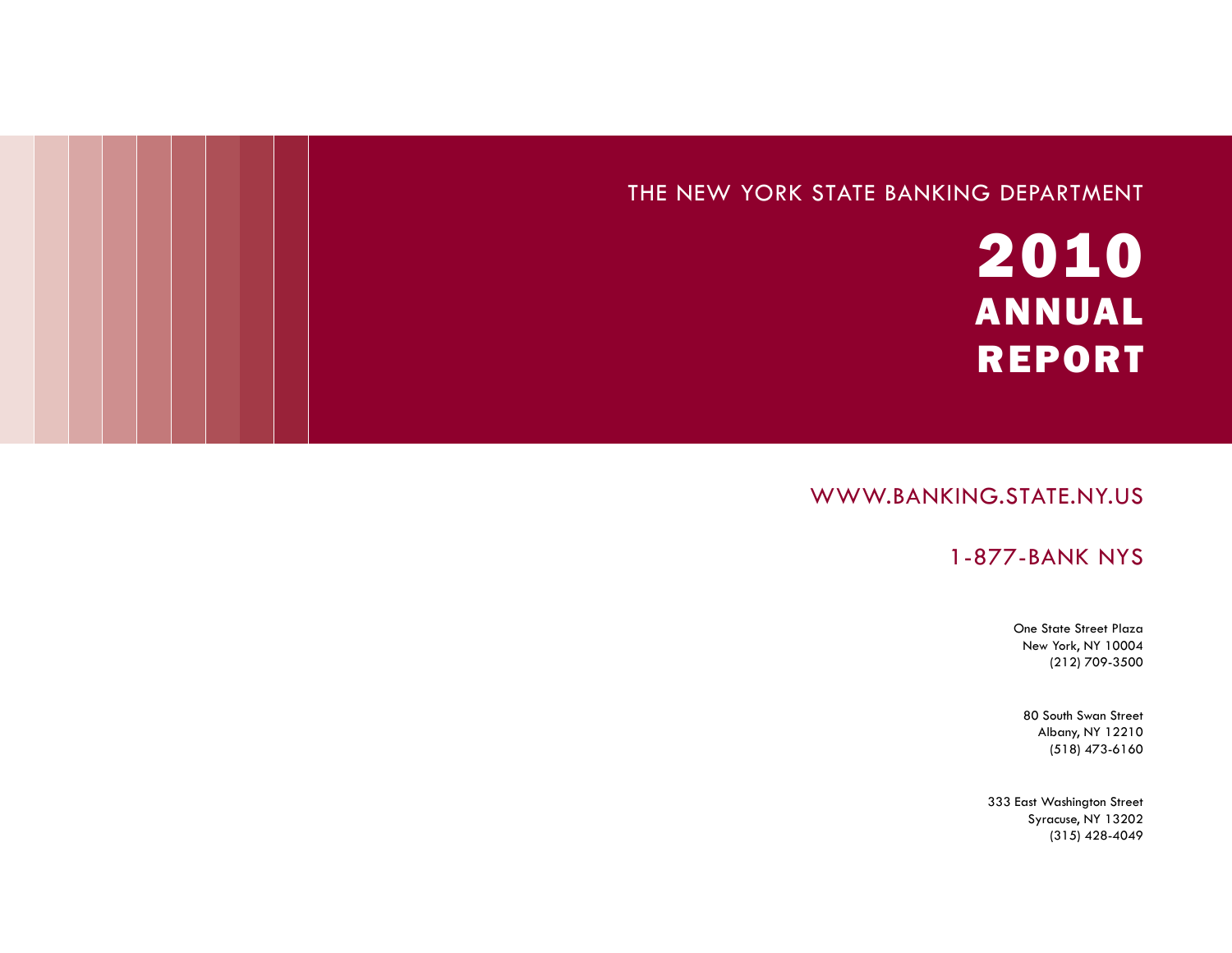

To the Honorable Andrew M. Cuomo and Members of the Legislature:

I hereby submit the New York State Banking Department Annual Report for the calendar year 2010, pursuant to Section 43 of the Banking Law. This will be the final Annual Report of the Banking Department. Under Chapter 62 of the Laws of 2011, on October 3, 2011, the Banking Department will be consolidated with the Insurance Department into the Department of Financial Services (DFS).

In 2010, the New York State Banking Department regulated more than 2,200 financial entities providing services in New York State, including both depository and non-depository institutions. The total assets of the depository institutions supervised exceeded \$ 1.7 trillion.

During 2010, the global economic downturn continued to take a toll on the providers of financial services in New York. This resulted in write-offs of impaired assets at banks, and in a significant drop in the number of mortgage bankers and mortgage brokers. The impact of the downturn can be seen in the following numbers:

• The number of institutions regulated in 2010 decreased from 2,757 on December 31, 2009 to 2,217 on December 31, 2010, representing a decrease of almost 20 percent in regulated institutions.



- This decrease included 7 premium finance agencies, 7 check cashers, 26 mortgage bankers and 495 mortgage brokers.
- The decrease in the number of institutions included three banks – LibertyPointe Bank, The Park Avenue Bank and USA Bank – that were closed by the Superintendent and liquidated. It also included the voluntary closing of Middle Village Credit Union.
- Assets of depository institutions under supervision decreased by almost \$500 billion from December 31, 2009 to December 31, 2010.

Between the start of the financial crisis in 2006 and year-end 2010, the number of mortgage bankers and brokers was reduced by 50 percent, as the mortgage industry came to a grinding halt with the evaporation of the securitization market. The drop in the number of offices was even greater (nearly 65 percent for mortgage bankers and 55 percent for brokers). Nevertheless, the work of the Department was not significantly reduced. Between the beginning of 2008 and July 2010, the Department processed over 10,000 licensing applications and issued licenses to over 3,500 MLOs.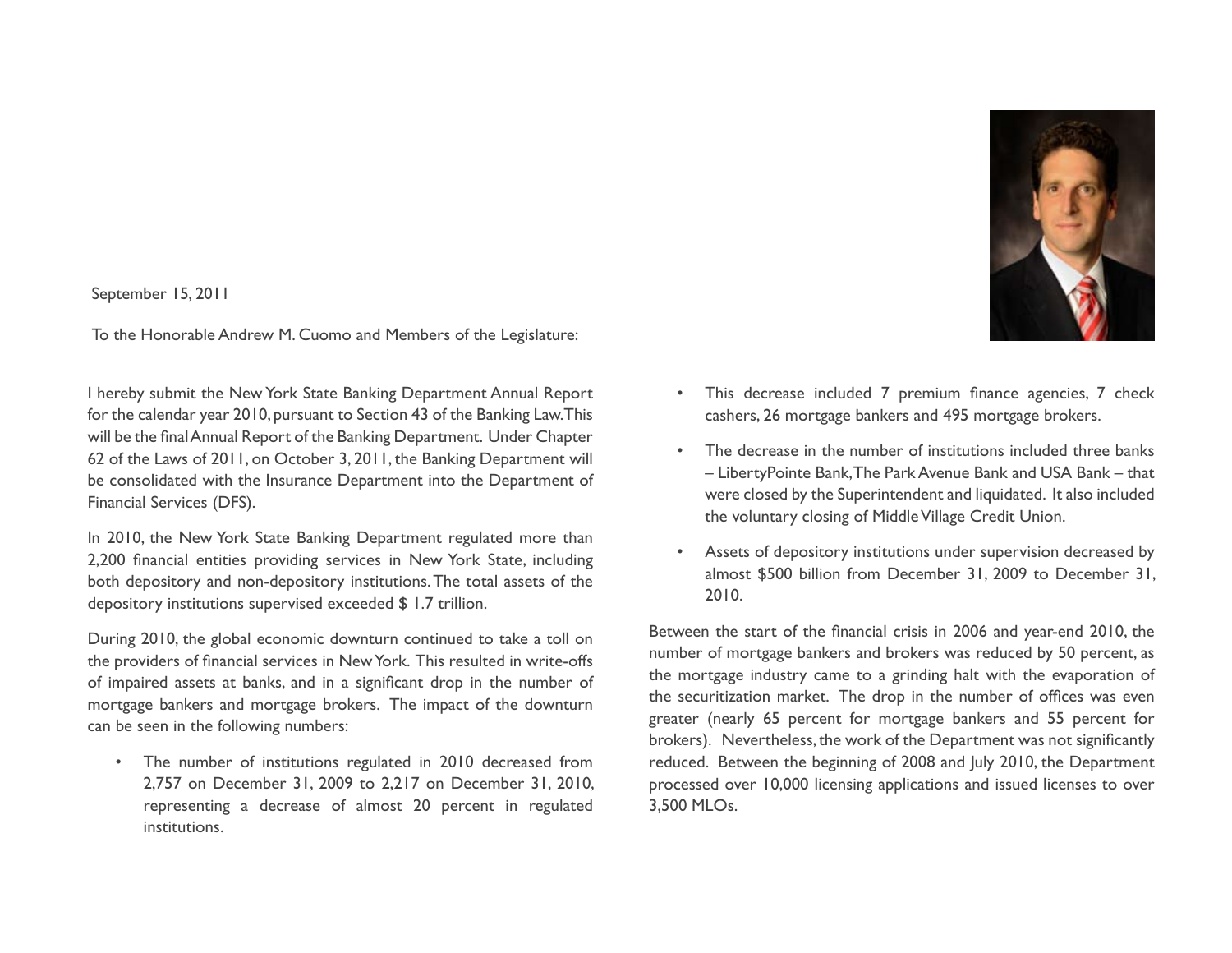## **Federal Regulation**

On July 21, 2010, Congress passed the Dodd-Frank Wall Street Reform and Consumer Protection Act, the most sweeping financial regulation since the Great Depression. Among other things, the Act:

- consolidates the federal Office of Thrift Supervision into the Office of the Comptroller of the Currency, while maintaining the thrift charter;
- gives the Federal Reserve Board authority to oversee non-bank institutions determined to be systemically significant;
- imposes new capital and leverage ratios on bank holding companies;
- prohibits insured depository institutions from engaging in proprietary trading;
- authorizes the CFTC and the SEC to regulate over-the-counter derivatives and requires central clearing and exchange trading for derivatives that can be cleared; and
- creates the Consumer Financial Protection Bureau as an independent agency housed within the Federal Reserve Board.

The Act, and the regulation required under it, are likely to have a significant effect on many aspects of the financial services industry.

#### **State Regulation**

New York continued its leadership position in dealing with the foreclosure crisis. In July 2010, we adopted conduct of business rules for mortgage loan servicers. These rules, among other things, (a) place on the servicer a duty of fair dealing in its transactions with borrowers, which includes a duty to pursue loss mitigation with the borrower as set forth in the rule, (b) require the servicer to handle consumer complaints and inquiries as set forth in the rule, (c) contain requirements regarding the crediting of payments from borrowers and the handling of late payments, (d) contain requirements regarding annual account statements, payment histories and payoff statements, and (e) set forth the requirements relating to fees the servicer is permitted to collect.

To improve our access to New York-specific foreclosure data, the 2009 Mortgage Foreclosure Law included a requirement that lenders send a notice to borrowers 90 days before initiating a foreclosure proceeding (i.e., filing a lis pendens notice), and, within three business days thereafter, to file an information form with the Superintendent of Banks. Since February 2010, we have received over 20,600 pre-foreclosure information filings a month. These filings are designed to assist the Superintendent in (a) ascertaining the types of loans likely to go into default and (b) helping borrowers to obtain foreclosure counseling. However, they also have allowed the Department to get a better picture of the scope of the foreclosure problem in New York.

Once again, the Banking Department staff was up to the challenge and remained single-mindedly focused on the core mission articulated by former Superintendent Richard H. Neiman -- maintaining a safe and stable financial system; protecting consumers and preventing unnecessary foreclosures; economic inclusion and the expansion of banking products; and modernization of the financial regulatory system. During 2011, we have been preparing for the integration of the Banking Department into the DFS, so as to ensure a smooth transition for our regulated entities and their customers.

Although we are proud of the 160-year history of the Banking Department, of the Department's reputation as the preeminent state supervisor of financial institutions and a powerful voice for the interests of the people of the State of New York in their dealings with the financial system, we look forward to achieving new heights as part of the DFS.

Sincerely,

 $S_{i} = S_{i} \cup C_{i}$ 

Benjamin M. Lawsky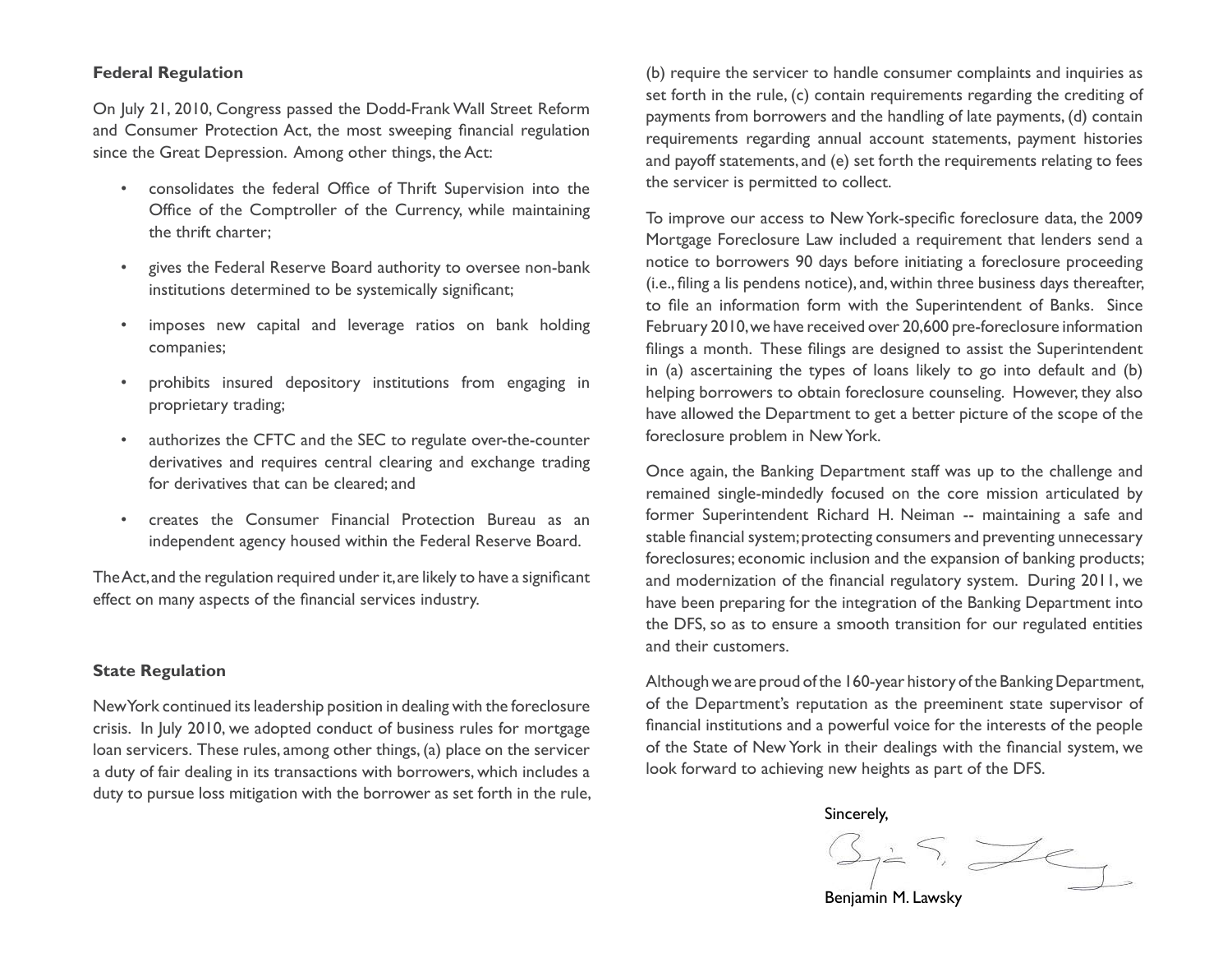# TABLE OF CONTENTS



| <b>Overview</b>                                                                                      | page 5  |
|------------------------------------------------------------------------------------------------------|---------|
| <b>Banking Development Districts</b>                                                                 | page 8  |
| <b>The Banking Board</b>                                                                             | page 9  |
| <b>Supervised and Licensed Institutions</b>                                                          | page 10 |
| Summary of Supervised and Licensed Institutions                                                      |         |
| List of Supervised and Licensed Institutions                                                         |         |
| <b>Consolidated Banking Statistics</b>                                                               | page 21 |
| Principal Banking and Lending Facilities in New York State                                           |         |
| Condition of Banks, Trust Companies and Private Bankers                                              |         |
| <b>Condition of Savings Banks</b>                                                                    |         |
| Condition of Savings & Loan Associations                                                             |         |
| Condition of Credit Unions                                                                           |         |
| <b>Condition of Safe Deposit Companies</b>                                                           |         |
| <b>Condition of Investment Companies</b>                                                             |         |
| Condition of Licensed Lenders                                                                        |         |
| <b>Closed Institutions</b>                                                                           | page 36 |
| Voluntary and Involuntary Liquidations                                                               |         |
| Unclaimed Funds From Liquidations                                                                    |         |
| <b>Banking Board Actions, Mergers, Consolidations and Conversions</b>                                | page 37 |
| Mergers and Acquisitions                                                                             |         |
| Actions Other than Mergers & Acquisitions                                                            |         |
| Conversion of Institutions from Federal to State Charter                                             |         |
| Conversion of Institutions from State to Federal Charter                                             |         |
| <b>State Transmitter of Money Insurance Fund</b>                                                     | page 39 |
| <b>Department Organization and Maintenance</b>                                                       | page 40 |
| Summary of Banking Law and Related Law Changes,<br><b>Regulatory Changes and Enforcement Actions</b> | page 41 |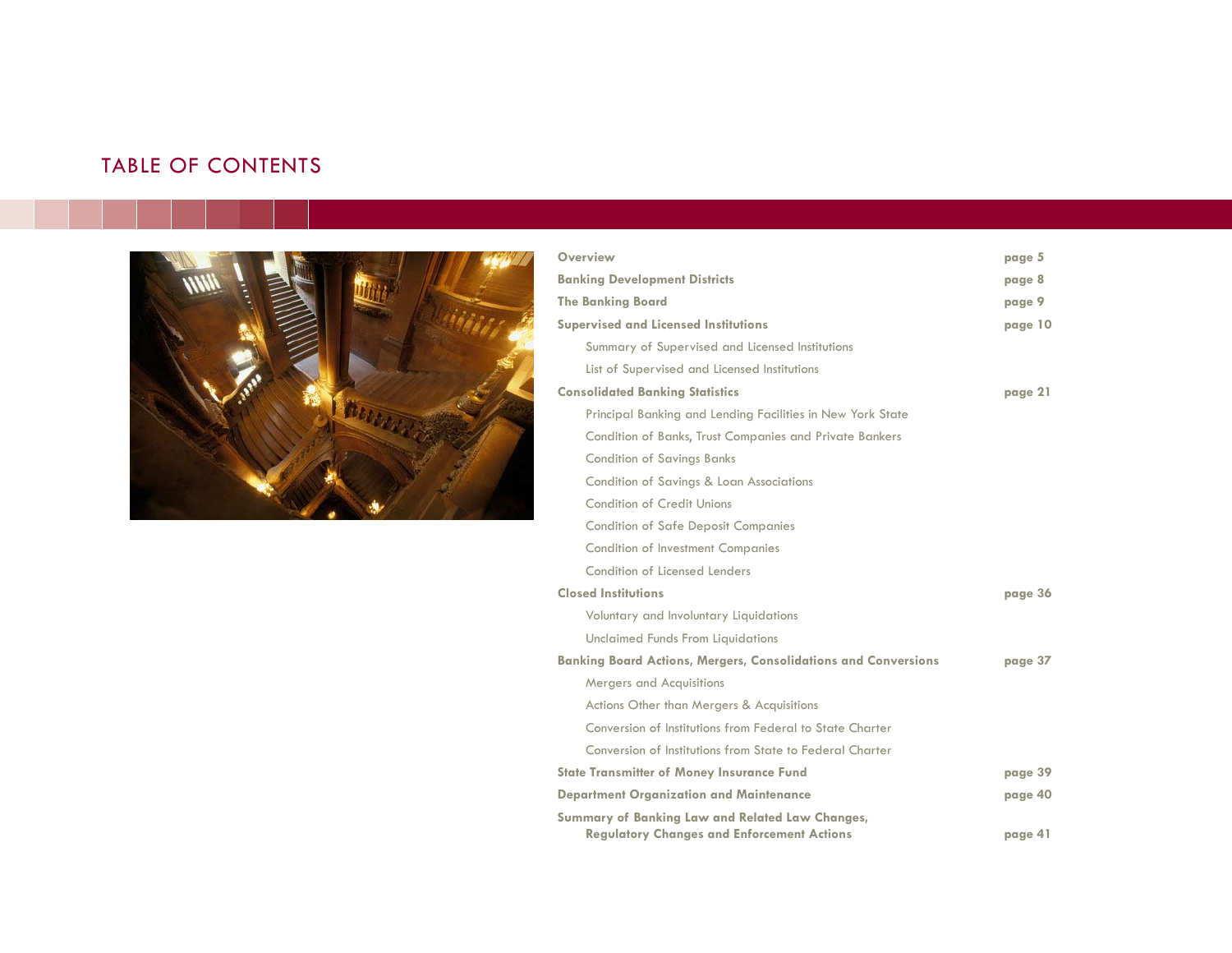## **OVERVIEW**



Established in 1851, the New York State Banking Department is the oldest bank regulatory agency in the nation. The Banking Department's legislative mandate is to ensure the safe and sound conduct of business under its supervision, to conserve assets, to prevent unsound and destructive competition, to maintain public confidence in the banking system, and to protect the public interest and the interests of depositors, creditors and shareholders. The Department's mission is to allow the financial industry to expand and prosper through judicious regulation and vigilant supervision, to educate and protect consumers while promoting economic growth, and to ensure that the financial system is safe and accessible to all.

The Banking Department is structured in five key supervisory divisions, supported by a number of core support functions including legal, finance, operations, communications and administration.

#### **FOREIGN AND WHOLESALE BANKS**

The foreign banking community in New York State continues to include many of the world's largest global banking enterprises. With 137 foreign branches, agencies and representative offices accounting for more than \$1.5 trillion in assets under supervision, the Banking Department continues to be the primary state regulator of U.S. branches and agencies of foreign banking organizations and supervises more than 80 percent of the nationwide assets held by such entities.

The Banking Department maintains strong relationships with foreign banks' home country bank supervisory authorities, and continues to improve its understanding and appreciation of the unique environment in which foreign banks operate. The Department continues to enter into and maintain information sharing agreements with foreign regulatory agencies to further recognize the growing global nature of banking regulation. During 2010, the Banking Department licensed a representative office of National Agricultural Cooperative Federation of Korea. The Department has also seen an increase in foreign banking organizations pursuing the establishment of branches, agencies and representative offices in New York.

#### **COMMUNITY AND REGIONAL BANKS**

The Community and Regional Banks Division (CRB) is responsible for the prudent regulation of community and regional banks, credit unions and other depository institutions through annual and periodic target examinations. The Division reviews the compliance of its supervised institutions with applicable New York State and Federal laws and regulations. CRB partners with the FDIC, the Federal Reserve Bank of New York, and the National Credit Union Administration in joint supervision.

In 2010, CRB had supervisory oversight of a total of 85 banks and savings institutions, including 54 commercial banks, 20 savings banks, 10 limited-purpose commercial banks and one savings and loan association. The Division also provides regulatory supervision for 20 credit unions with total assets ranging from \$1 million to \$1.6 billion, charitable foundations, bank holding companies, and three New York State regulated corporations.

The aggregate assets of institutions supervised by the Division are more than \$215 billion.

During 2010, capital, asset quality and liquidity concerns lessened as the economic environment improved along with the outlook for institutions supervised by CRB. Citing inadequate capital, the Banking Department closed The Park Avenue Bank and LibertyPointe Bank in Manhattan, and USA Bank in Westchester County, New York.

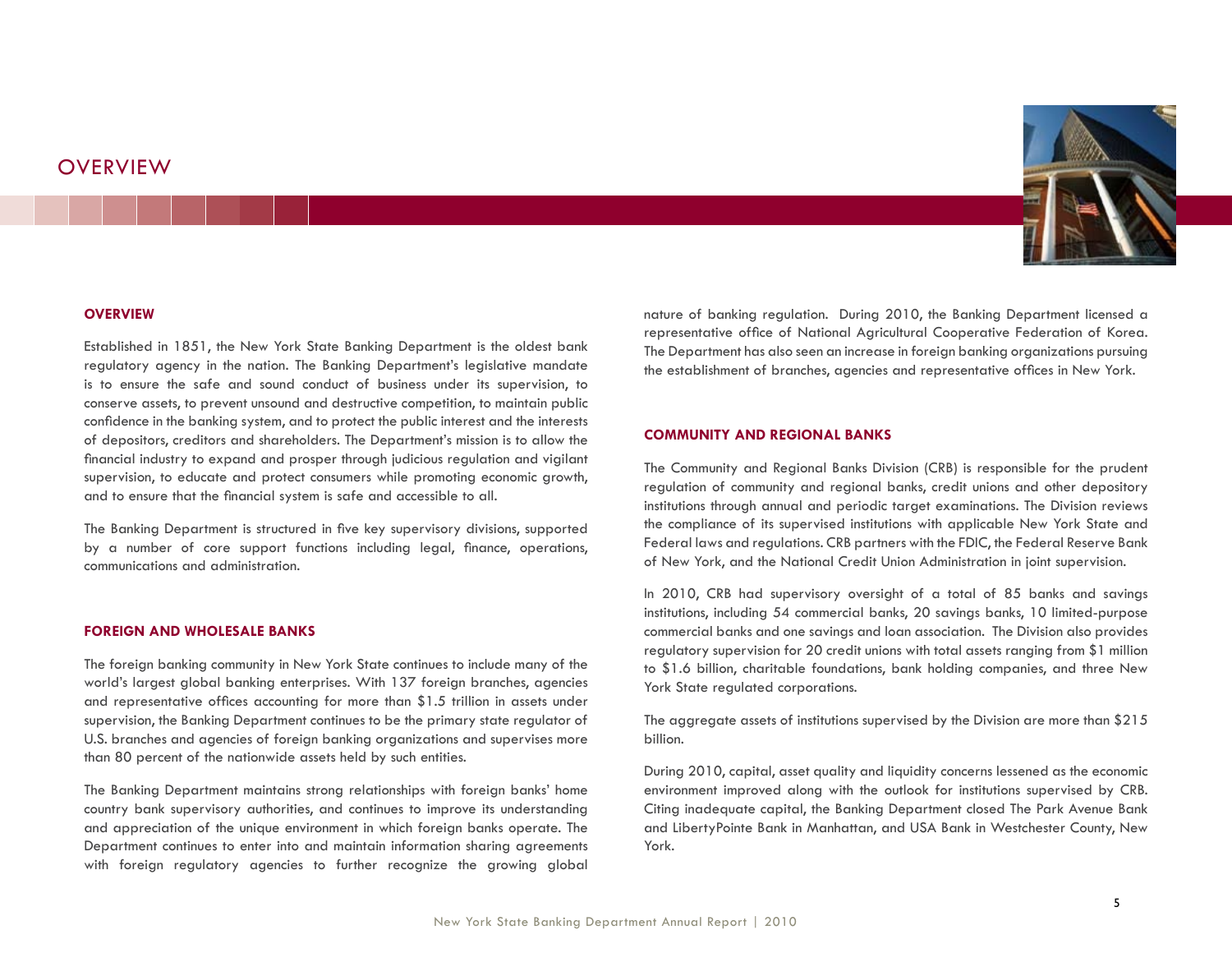#### **MORTGAGE BANKING**

At year-end 2010, the Banking Department regulated 168 mortgage bankers and 1,182 mortgage brokers. As expected, these numbers continued to decline in 2010 due to the continued negative impact of the credit contraction on the mortgage industry and the ongoing housing crisis across the broader mortgage market. However, during the same time period, the Mortgage Division significantly increased the number of Mortgage Loan Originators (MLOs) processed through the Nationwide Mortgage Licensing System, granting more than 4,000 registrations in 2010 alone. Processing MLO applications includes the review of background reports, including reports and fingerprint records, in an effort to curb mortgage abuse. In addition, the Mortgage Division began accepting and approving applications for registration from Mortgage Loan Servicers, completing nine applications in 2010.

Consumer restitution in 2010 – resulting from examinations of mortgage bankers and brokers – totaled \$988,857.

#### **LICENSED FINANCIAL SERVICES**

The Licensed Financial Services Division (LFS) supervises money transmitters, check cashers, budget planners, licensed lenders, sales finance companies, and premium finance agencies. At year end 2010, the Banking Department had regulatory oversight of 20 licensed lenders, 46 budget planners, 97 sales finance companies, 70 money transmitters, 61 premium finance agencies and 184 check cashers.

Although certain segments of the U.S. economy began to stabilize during 2010, all our regulated industries continued to rationalize their business models and strategies. This resulted in mergers, acquisitions, cost cutting and business closures. Despite the lower number of actual licensees for all but one of our industries (sales finance companies) and lower business volumes, the industries remained relatively stable and available to consumers.

#### **CONSUMER SERVICES DIVISION**

The Banking Department's Consumer Services Division is responsible for performing consumer compliance, fair lending and Community Reinvestment Act (CRA) examinations. In 2010, the Division conducted 39 CRA, 39 consumer compliance, and 54 fair lending exams.

In 2010, the Division continued to actively engage itself in broad efforts to address significant consumer issues, including: partnering with the Manhattan Borough President's Office in initiating the Bank on Manhattan project, which seeks to promote banking services for the unbanked through the development of a low-cost checking account; issuing 10 Years In: A Review of the Banking Development District Program, to commemorate the 10th year anniversary of the program's operation; and working with federal agencies to create and implement the "Interagency Small Business Lending Forum for Bankers and Small Businesses."

As a result of fair lending examinations in 2010 involving Mortgage Bankers and Mortgage Brokers, the Division uncovered a systemic misuse of discount points. The Division continues its pursuit of imposing fines against those entities and seeking restitution to aggrieved consumers.

The Division also manages the Consumer Help Unit (CHU). In 2010, CHU received a total of 2,105 written complaints of which 1,527 (73 percent) were mortgage related and 55,777 telephone inquiries of which 14,807 (27 percent) were mortgage related. CHU recovered a total of \$352,961 in restitution for consumers, of which \$92,674 (26 percent was mortgage related). Staff responding to consumer complaints and questions through CHU can take calls in English, Spanish, Russian and Cantonese.

#### **CRIMINAL INVESTIGATIONS BUREAU**

The Criminal Investigations Bureau (CIB) provides specialized investigative expertise with respect to activities involving the financial services industry and works cooperatively with law enforcement and regulatory agencies at the federal, state and local levels.

The Banking Department's Mortgage Fraud Unit (MFU), which is housed within CIB, continues to effectively combat mortgage fraud within the state. The MFU conducts mortgage fraud investigations and assists law enforcement agencies across New York State in their investigations. Since its inception in 2007, the MFU has conducted a number of investigations which have culminated in charges against more than 160 individuals and involved in excess of \$336 million. In 2010 alone, the MFU's investigations have resulted in federal and state charges being brought against 58 individuals involving in excess of \$41 million. The MFU is a member of several federal mortgage fraud task forces run by the United States Attorneys' offices across the State, and is the host of the Mortgage Fraud Working Group in which members of various state, local and federal law enforcement and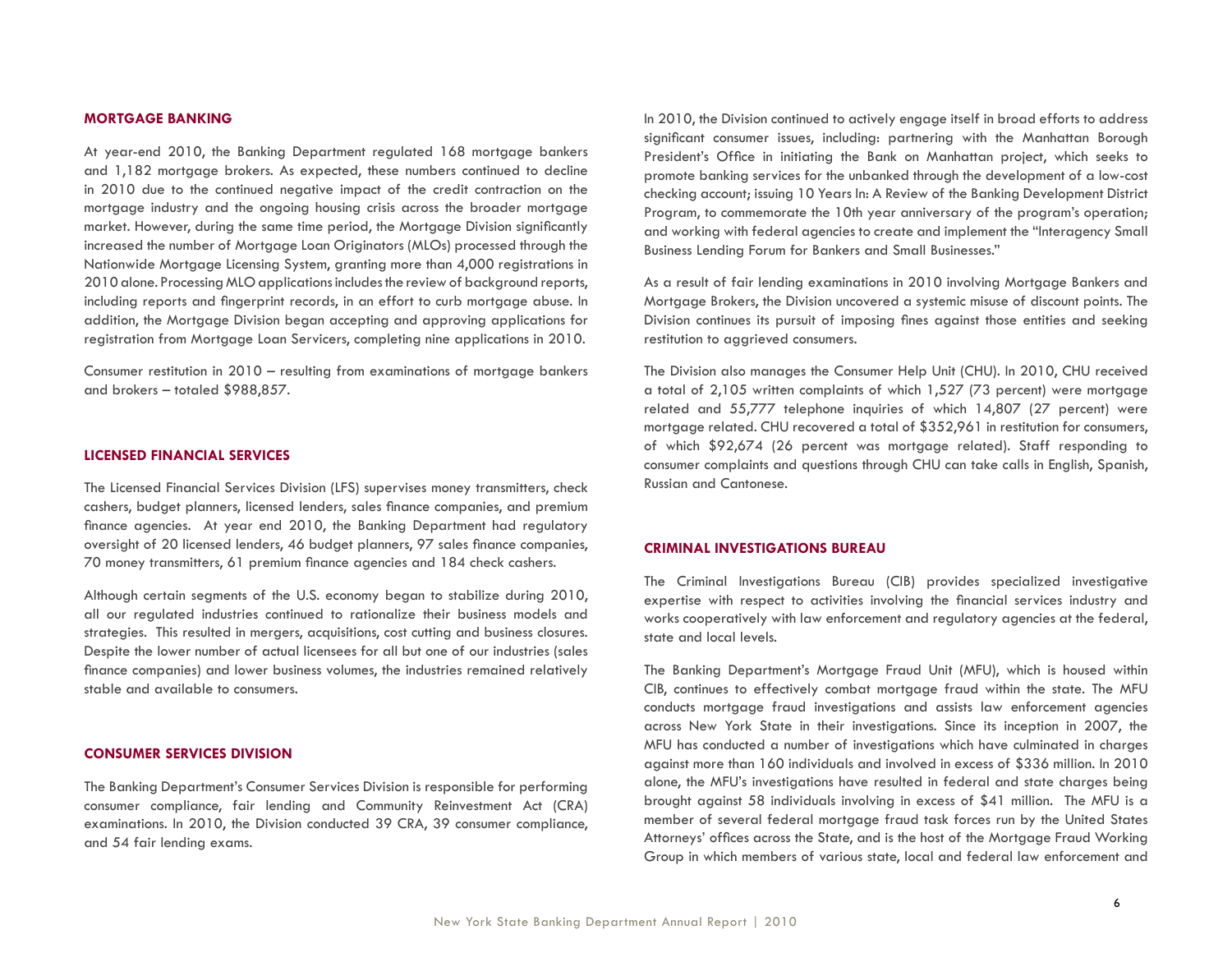regulatory agencies meet to discuss recent trends and activities involving mortgage fraud. The MFU is an acknowledged leader in educating local, state and federal law enforcement agencies in identifying, investigating and prosecuting mortgage fraud.

In addition, CIB is responsible for compliance with the ATM Safety Act and provides support to various Divisions across the Department, including reviewing criminal histories and conducting investigations.

#### **HOLOCAUST CLAIMS**

The Holocaust Claims Processing Office (HCPO) was created in 1997 to help Holocaust victims and their heirs recover assets deposited in banks, unpaid proceeds of insurance policies issued by European insurers, and artworks that were lost, looted or sold under duress. The Office accepts claims for Holocaust-era looted assets from anywhere in the world and charges no fees for its services. From its inception through December 2010, the HCPO has responded to more than 13,000 inquiries and received claims from 4,855 individuals from 45 states, the District of Columbia and 38 countries. The HCPO has successfully closed the cases of 1,725 individuals in which either an offer was accepted, the claims process to which the claim was submitted issued a final determination, the assets claimed had been previously compensated via a postwar restitution or compensation proceeding, or otherwise handled appropriately (i.e., in accordance with the original accountholders' wishes). The claims of 3,084 individuals remain open.

The combined total of offers extended to HCPO claimants for bank, insurance, and other asset losses amounts to \$158,679,367, an increase of more than \$5,500,000 from December 2009. To date, a total of 50 cultural objects have been restituted.

On September 22, 2010, the House of Representatives Committee on the Judiciary, Subcommittee on Commercial and Administrative Law in the House of Representatives, held a hearing on the Holocaust Insurance Accountability Act of 2010 (H.R. 4596). According to the Chairman and Ranking Member of the Committee, the purpose of the hearing was to educate the members on the issues surrounding Holocaust-era insurance claims. Two panels of witnesses appeared before the Subcommittee, which included the Director of the HCPO.

#### **BANKING DEVELOPMENT DISTRICT PROGRAM (BDD)**

The Consumer Services Division's Community Affairs Unit (CAU) administers the Banking Development District (BDD) Program, which was created by statute in 1997 to promote the establishment of new bank branches in underserved communities as a means for providing banking services to the unbanked and underbanked. Since its creation, the program continues to be an important part of the Banking Department's efforts in economic development and in ensuring New Yorkers have access to traditional banking services. Two BDDs were approved in 2010, one for Alma Bank in Brooklyn and one for Cross County Federal Savings Bank in the Bronx.

In 2009, the Department carried out a review of the program, which included surveys and public hearings, to identify its strengths, weaknesses and accomplishments. The review involved surveying 38 BDD branches, as well as 124 community-based organizations. A report with the findings, which was issued in May 2010, contained 11 recommendations. Of the 11 recommendations, seven were actions that the Department could do alone and has already completed, and four of them require additional work, with only one requiring legislative action. Recommendations that have already been completed include ensuring financial education and affordable banking products and services are provided, removing any limit on the number of deposit renewals, and allowing multiple BDD branches in a single district.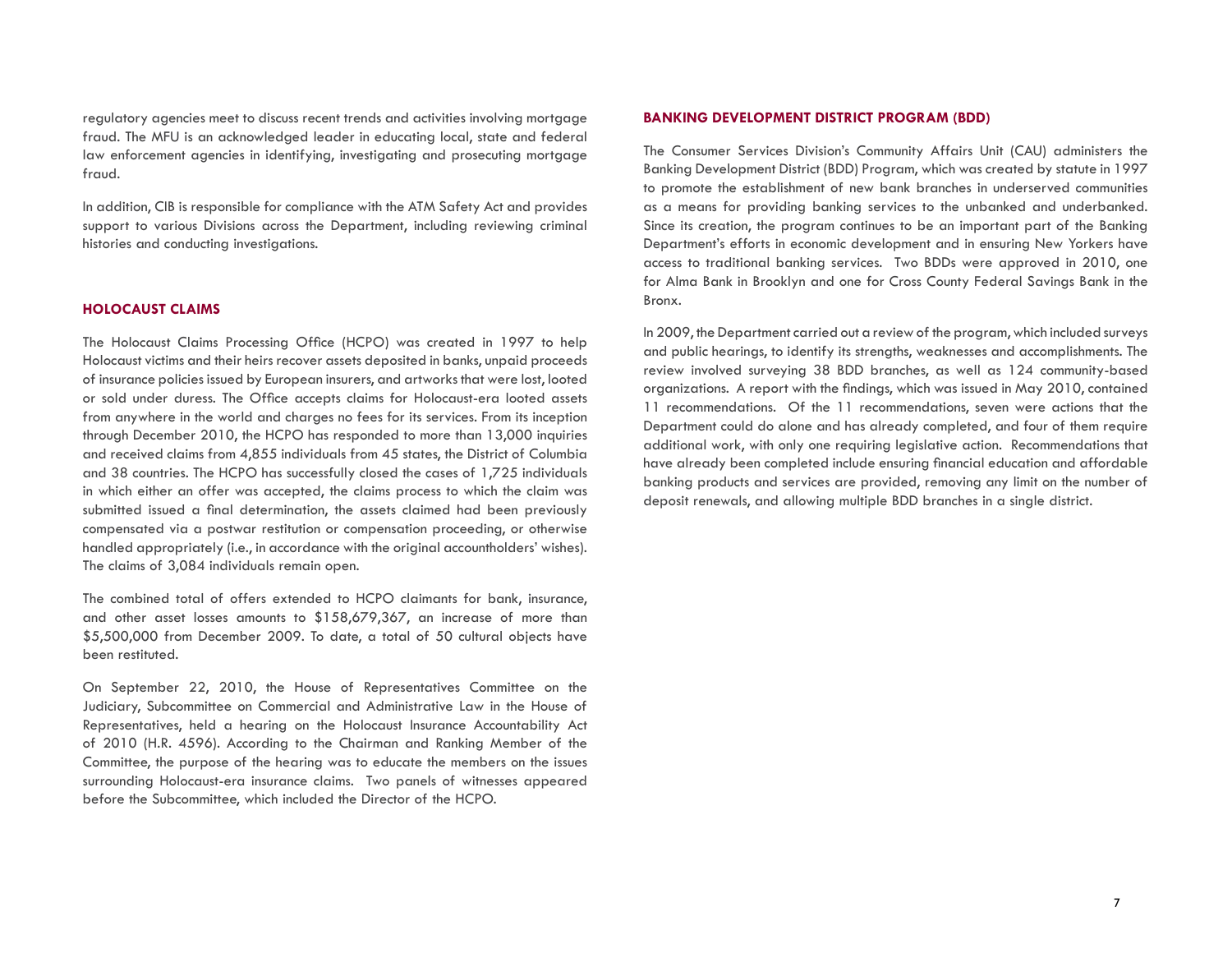| <b>ISTRICTS</b> | <b>Date Approved</b> | Name                                                                                                    |
|-----------------|----------------------|---------------------------------------------------------------------------------------------------------|
|                 | 4/11/2008            | Community Board #5: Amalgamated Bank                                                                    |
|                 | 9/26/2006            | Portion of Soundview: Ridgewood Savings Bank (formerly City & Suburban Federal Savings Bank)            |
|                 | 3/10/2006            | Portion of Williamsbridge: Ridgewood Savings Bank<br>The Bronx                                          |
|                 | 11/14/2000           | Community Board #3: Citibank (formerly EAB)                                                             |
|                 | 7/31/2000            | Community Planning District #1: New York National Bank                                                  |
|                 |                      |                                                                                                         |
|                 | 1/31/2008            | Portion of Sunset Park: Amalgamated Bank                                                                |
|                 | 9/4/2007             | Portion of East Harlem: Amalgamated Bank                                                                |
|                 | 7/6/2007             | Portion of Fort Green, Clinton Hill and Bedford Stuyvesant: Capital One Bank (formerly North Fork Bank) |
|                 | 5/22/2006            | Portion of Greenpoint and Williamsburg: Cross County Federal Savings Bank                               |
|                 | 5/23/2005            | Brooklyn<br>Windsor Terrace, Borough Park, Kensington and Others: TD Bank (formerly Commerce Bank)      |
|                 | 1/20/2004            | East New York: City National Bank of New Jersey                                                         |
|                 | 10/10/2000           | Sunset Park: Carver Federal Savings Bank                                                                |
|                 | 7/13/2000            | Red Hook: Sovereign Bank                                                                                |
|                 |                      |                                                                                                         |
|                 | 8/28/2007            | Portion of East Harlem: North Fork Bank                                                                 |
|                 | 5/3/2006             | Portion of Lower East Side: Capital One Bank (formerly North Fork Bank)                                 |
|                 | 2/8/2006             | Central Harlem: Citibank, N.A.                                                                          |
|                 | 1/5/2006             | Portion of Lower East Side: Banco Popular North America<br>Manhattan                                    |
|                 | 12/1/2005            | Portion of Northern Harlem: Carver Federal Savings Bank                                                 |
|                 | 7/24/2001            | Roosevelt Island: Amalgamated Bank*                                                                     |
|                 | 3/9/2001             | South Central Harlem: Carver Federal Savings Bank                                                       |
|                 |                      |                                                                                                         |
|                 |                      | 9/18/2006 Portion of Long Island City: Amalgamated Bank                                                 |
|                 |                      | 3/7/2005 Portion of Corona Heights: New York Community Bank                                             |
|                 | 4/9/2004             | Queens<br>South Jamaica: Carver Federal Savings Bank                                                    |
|                 |                      |                                                                                                         |
|                 |                      | 7/21/2005 Portion of Stapleton and Rosebank: Victory State Bank                                         |
|                 |                      | <b>Staten Island</b><br>12/16/2002 St. George: Victory State Bank                                       |
|                 |                      |                                                                                                         |
|                 | 2/27/2008            | Portion of New Cassel Town of North Hempstead: City National Bank of New Jersey                         |
|                 |                      | 8/10/2007 Town of Theresa: The Upstate National Bank                                                    |
|                 |                      | 10/26/2006 South Ellicot in Buffalo: First Niagara Bank                                                 |
|                 | 7/7/2006             | Portion of Jefferson area of Buffalo: M&T Bank                                                          |
|                 |                      | 4/19/2006 Town of Mentz: Savannah Bank NA                                                               |
|                 |                      | 4/11/2006 Village of Holland Patent: Adirondack Bank                                                    |
|                 | 2/27/2006            | Town of Mount Hope: Walden Federal Savings and Loan Association<br><b>New York State</b>                |
|                 | 12/15/2005           | West Side of Buffalo: First Niagara Bank (formerly Greater Buffalo Savings Bank)                        |
|                 | 9/1/2004             | Village of Green Island: Pioneer Savings Bank                                                           |
|                 | 7/23/2002            | Masten District: First Niagara Bank (formerly Greater Buffalo Savings Bank)                             |
|                 | 6/25/2001            | Village of Jordan: The Lyons National Bank                                                              |
|                 | 7/27/2000            | Village of Oriskany: Herkimer County Trust Bank                                                         |
|                 | 4/8/1999             | Spring Valley: KeyBank (formerly Union State Bank)                                                      |
|                 |                      |                                                                                                         |

#### **BANKING DEVELOPMENT DI**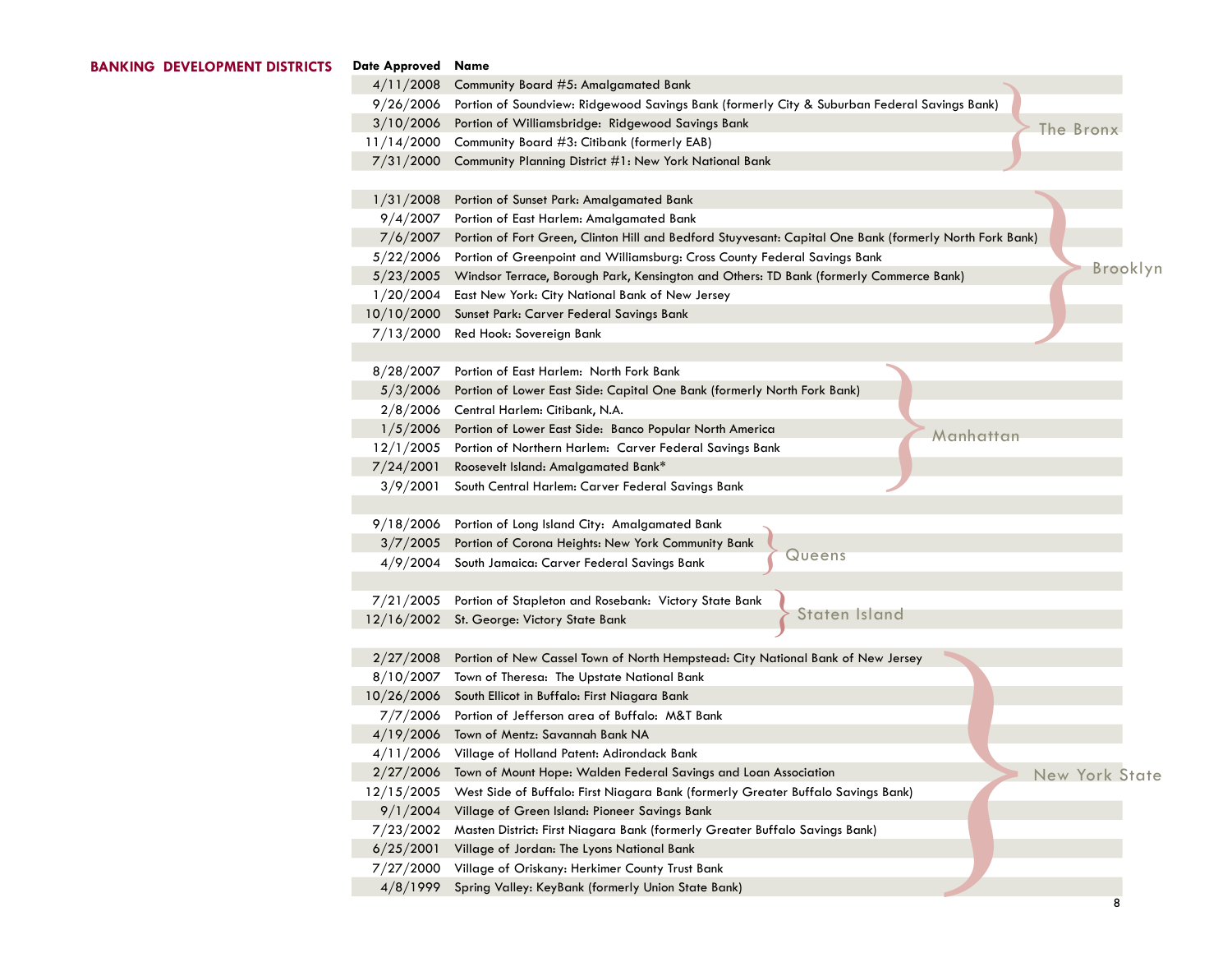## THE BANKING BOARD



The Banking Board was established by and derives its authority from Sections 13 and 14 of the New York State Banking Law. It is a quasilegislative body, whose members serve without pay. It promulgates regulations of both a general and specific nature for the conduct of banking and financial services in the State of New York. Certain types of applications must also be approved by the Banking Board. The Banking Board possesses broad powers that affect many areas of banking supervision.

The Banking Board is composed of 17 members. The Superintendent of Banks serves as Chairman of the Board and Executive Head. The other 16 members of the Board are appointed for three-year terms by the Governor, subject to confirmation by the Senate. Of these 16 members, eight are public members, while the other eight must have banking experience obtained from various segments of the banking industry.

#### **MEMBERS AS OF DECEMBER 31, 2010**

Richard H. Neiman, Chairman **Industry Representatives** Robert M. Fisher E. Peter Forrestel II Peter G. Humphrey William C. McGarry Thomas G. Siciliano Florian Strassberger (Open Seat) (Open Seat)

**Public Members** Wesley Chen Joseph M. Drayton Wilbur Klatsky P. Nicholas Kourides Sarah Kovner John J. LaFalce Franz S. Leichter Brian D. Obergfell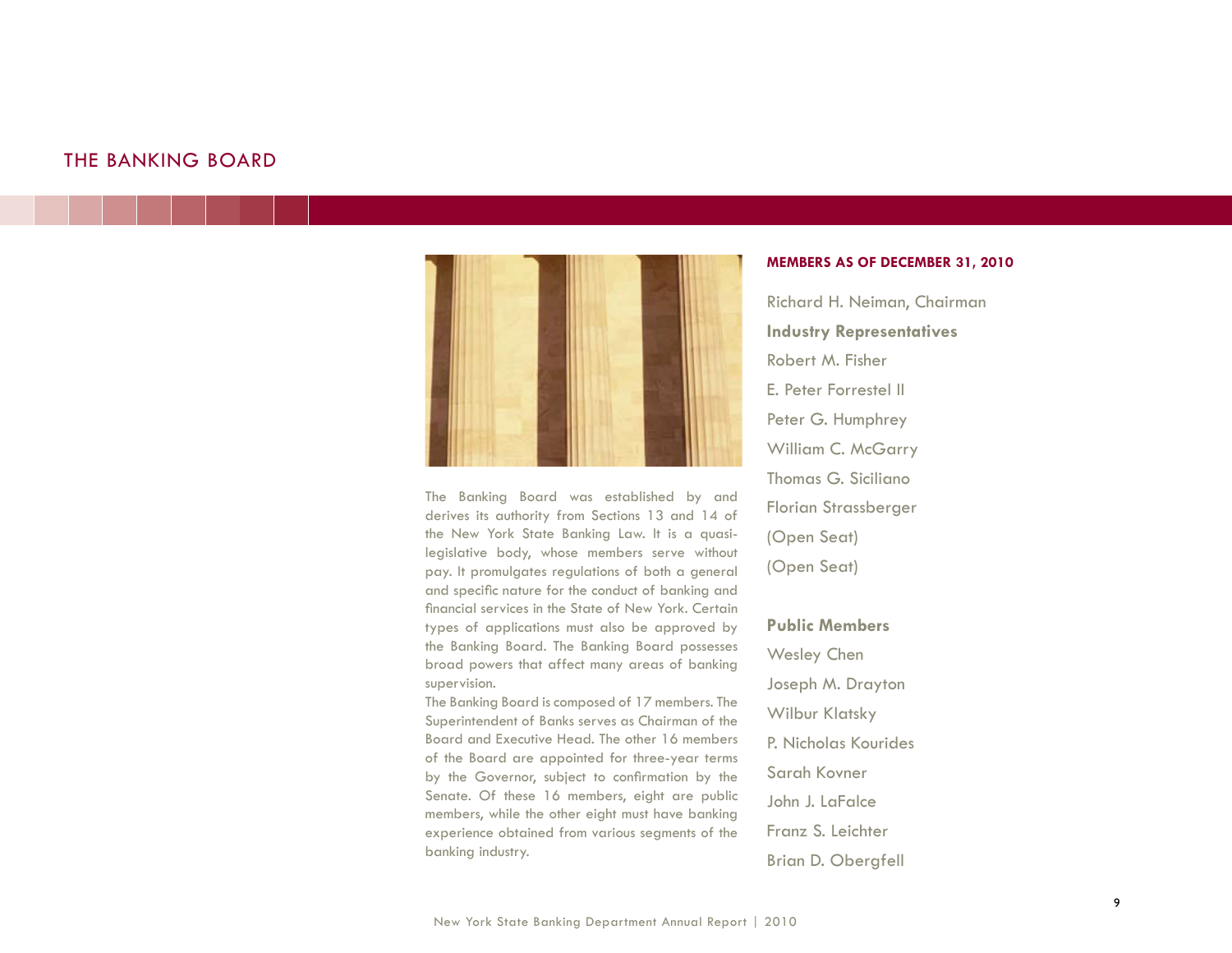| Summary Of Supervised And Licensed Institutions | Number of<br>Institutions | Number of<br>Domestic Offices |
|-------------------------------------------------|---------------------------|-------------------------------|
| Type of Institution                             |                           |                               |
| <b>Commercial Banks</b>                         | 49                        | 267                           |
| <b>Trust Companies</b>                          | 26                        | 1,133                         |
| <b>Limited Purpose Trust Companies</b>          | 13                        | 14                            |
| <b>Private Bankers</b>                          | $\mathbf{1}$              | 9                             |
| <b>Savings Banks</b>                            | 20                        | 523                           |
| Savings and Loan Associations                   | 1                         | $\overline{2}$                |
| <b>Credit Unions</b>                            | 20                        | 53                            |
| <b>Safe Deposit Companies</b>                   | $\boldsymbol{2}$          | $\boldsymbol{2}$              |
| Investment Companies (Article XII)              | 9                         | 11                            |
| Licensed Lenders                                | 20                        | 83                            |
| <b>Foreign Branches</b>                         | 85                        | 99                            |
| Foreign Agencies                                | 16                        | 16                            |
| Holding Companies - One Bank                    | 34                        | 34                            |
| Holding Companies - Multi Bank                  | 9                         | 9                             |
| <b>Mutual Holding Companies</b>                 | 1                         | 1                             |
| Foreign Representative Offices                  | 36                        | 36                            |
| <b>Sales Finance Companies</b>                  | 97                        | 131                           |
| <b>Premium Finance Agencies</b>                 | 61                        | 97                            |
| <b>Check Cashers</b>                            | 184                       | 686                           |
| <b>Money Transmitters</b>                       | 70                        | 344                           |
| <b>Budget Planners</b>                          | 47                        | 64                            |
| Mortgage Bankers                                | 168                       | 671                           |
| Mortgage Brokers                                | 1,182                     | 1,516                         |
| <b>Common Trust Funds</b>                       | 60                        | 60                            |
| <b>State Regulated Corporations</b>             | 3                         | $\ensuremath{\mathsf{3}}$     |
| <b>Charitable Foundations</b>                   | 3                         | 3                             |
| <b>Total</b>                                    | 2,217                     | 5,867                         |
|                                                 |                           |                               |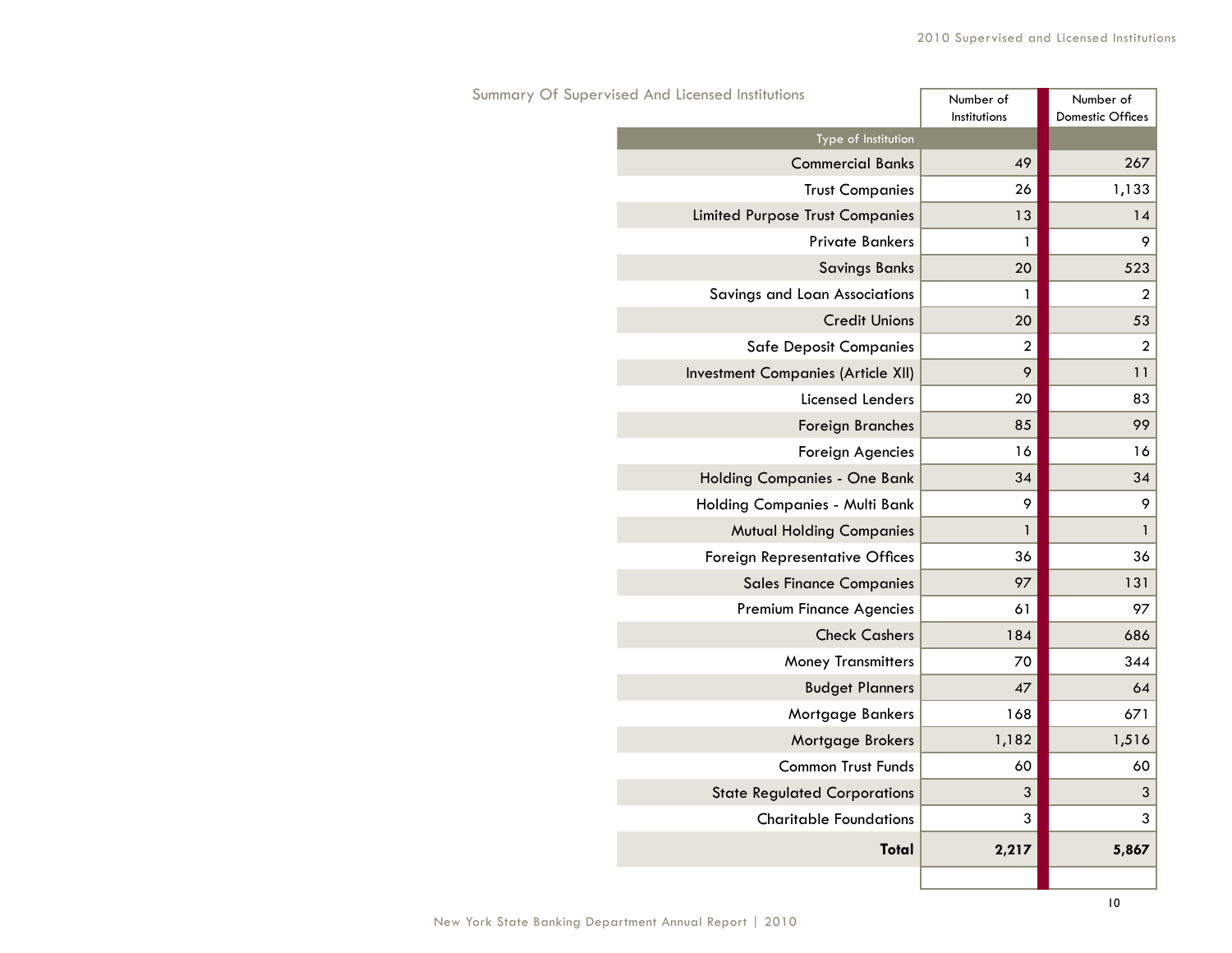| Name                                     | <b>Street Address</b>       | City, State Zip               | <b>Domestic</b><br><b>Offices</b> | <b>Charter Date</b> |
|------------------------------------------|-----------------------------|-------------------------------|-----------------------------------|---------------------|
| <b>Commercial Banks</b>                  |                             |                               |                                   |                     |
| <b>Adirondack Bank</b>                   | 185 Genesee Street          | Utica, NY 13501               | 18                                | December 30, 2003   |
| Alden State Bank                         | 13216 Broadway              | Alden, NY 14004               | $\overline{2}$                    | September 30, 1916  |
| Alma Bank                                | 28-31 31st Street           | Astoria, NY 11102             | 10                                | September 12, 2007  |
| <b>Alpine Capital Bank</b>               | 680 Fifth Avenue            | New York, NY 10019            | $\mathbf{1}$                      | February 29, 2000   |
| Amerasia Bank                            | 41-04/41-06 Main Street     | Flushing, NY 11355            | $\overline{2}$                    | February 16, 1988   |
| <b>American Community Bank</b>           | 300 Glen Street             | Glen Cove, NY 11542           | 3                                 | October 20, 1999    |
| <b>Bank Leumi USA</b>                    | 579 Fifth Avenue            | New York, NY 10017            | 14                                | July 15, 1968       |
| <b>Bank of Akron</b>                     | 46 Main Street              | Akron, NY 14001               | 6                                 | December 31, 1919   |
| <b>Bank of Cattaraugus</b>               | 24 Main Street              | Cattaraugus, NY 14719         | $\mathbf{1}$                      | March 30, 1892      |
| <b>Bank of Holland</b>                   | 12 South Main Street        | Holland, NY 14080             | $\overline{2}$                    | October 21, 1893    |
| Berkshire Bank Municipal Bank            | 41 State Street             | Albany, NY 12207              | -1                                | August 29, 2005     |
| <b>BPD Bank</b>                          | 90 Broad Street             | New York, NY 10004            | $\mathbf{1}$                      | January 24, 1986    |
| Catskill Hudson Bank                     | 4438 Route 42 North         | Thompson, NY 12701            | 12                                | July 27, 1993       |
| <b>Cattaraugus County Bank</b>           | 116-120 Main Street         | Little Valley, NY 14755       | 7                                 | January 2, 1902     |
| CheckSpring Bank                         | 69 East 167th Street        | Bronx, NY 10452               | -1                                | October 25, 2007    |
| <b>Citizens Bank of Cape Vincent</b>     | 154 Broadway                | Cape Vincent, NY 13618        | 3                                 | September 11, 1919  |
| Country Bank                             | 200 East 42nd Street        | New York, NY 10017            | 6                                 | April 20, 1988      |
| <b>Emigrant Mercantile Bank</b>          | 6 East 43rd Street          | New York, NY 10017            | $\mathbf{1}$                      | July 9, 2004        |
| <b>Empire State Bank</b>                 | 68 North Plank Road         | Newburgh, NY 12550            | 3                                 | March 9, 2009       |
| <b>First American International Bank</b> | 5503 8th Avenue             | Brooklyn, NY 11220            | 9                                 | October 15, 1999    |
| <b>Flushing Commercial Bank</b>          | 661 Hillside Avenue         | North New Hyde Park, NY 11040 | 3                                 | May 1, 2007         |
| Genesee Regional Bank                    | 3380 Monroe Avenue          | Pittsford, NY 14618           | $\overline{A}$                    | August 8, 1985      |
| <b>Global Bank</b>                       | 30 East Broadway            | New York, NY 10002            | -1                                | February 28, 2007   |
| <b>Gold Coast Bank</b>                   | 2929 Expressway Drive North | Islandia, NY 11749            | 3                                 | February 28, 2008   |
| Gotham Bank of New York                  | 1412 Broadway               | New York, NY 10018            | $\mathbf{1}$                      | November 17, 1980   |
| <b>Greene County Commercial Bank</b>     | 425 Main Street             | Catskill, NY 12414            | $\mathbf{1}$                      | May 20, 2004        |
| <b>Hamptons State Bank</b>               | 243 North Sea Road          | Southampton, NY 11968         | - 1                               | August 17, 1998     |
| <b>Hanover Community Bank</b>            | 2131 Jericho Turnpike       | Garden City Park, NY 11040    | $\mathbf{1}$                      | November 4, 2008    |
| Interaudi Bank                           | 19 East 54th Street         | New York, NY 10022            | $\overline{2}$                    | June 6, 1983        |
| New York Commercial Bank                 | One Suffolk Square          | Islandia, NY 11749            | 38                                | November 13, 1989   |
| NewBank                                  | 146-01 Northern Boulevard   | Flushing, NY 11354            | 3                                 | August 17, 2006     |
| Pathfinder Commercial Bank               | 214 West First Street       | Oswego, NY 13126              | $\mathbf{1}$                      | October 23, 2002    |
| <b>PCSB Commercial Bank</b>              | Route 6 & Drewville Road    | Brewster, NY 10509            | -1                                | December 20, 2001   |
| <b>Pioneer Commercial Bank</b>           | 21 Second Street            | Troy, NY 12180                | $\mathbf{1}$                      | November 15, 2004   |
| Provident Municipal Bank                 | 400 Rella Boulevard         | Montebello, NY 10927          | $\overline{2}$                    | April 18, 2002      |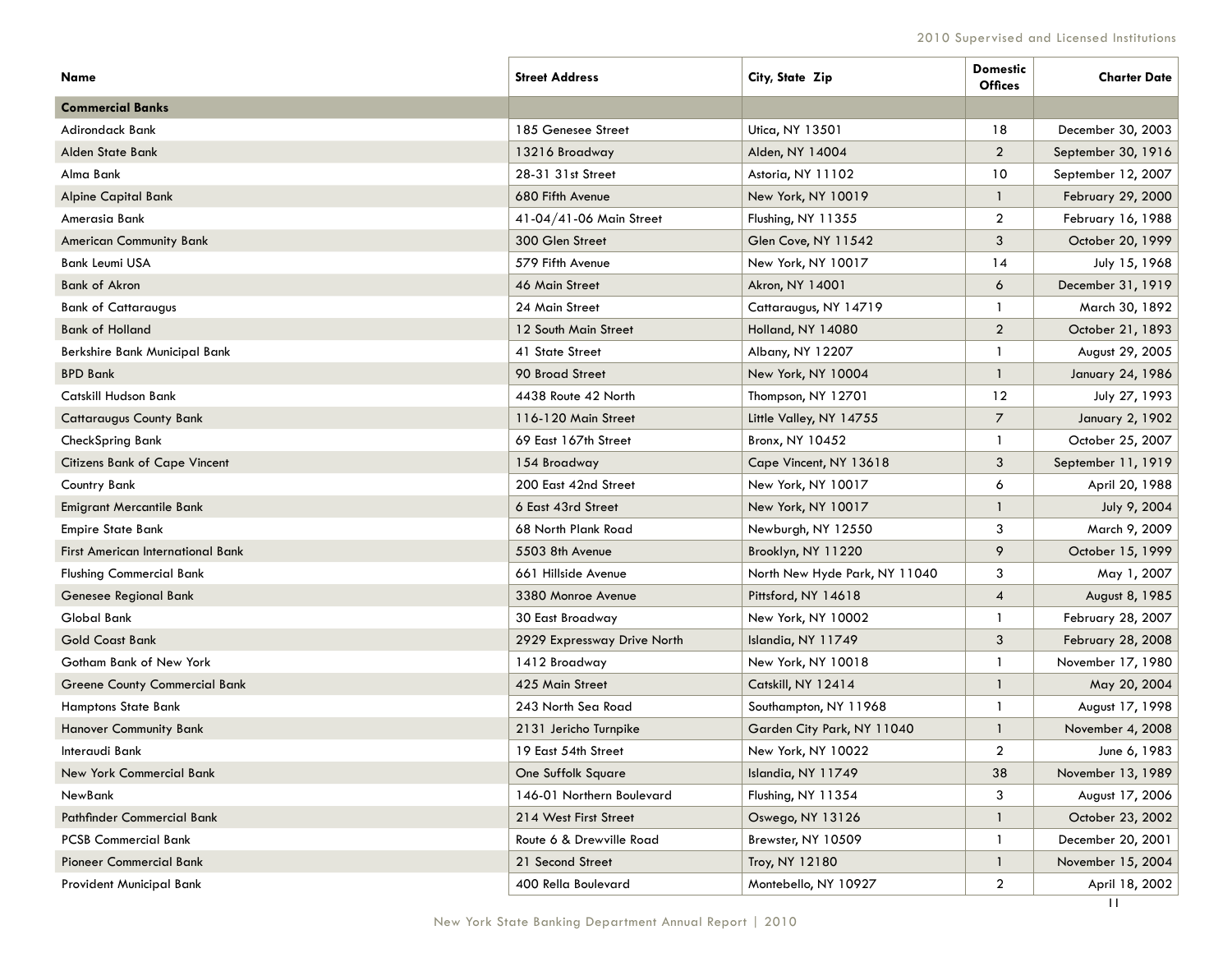| Name                      | <b>Street Address</b>    | City, State Zip         | <b>Domestic</b><br><b>Offices</b> | <b>Charter Date</b> |
|---------------------------|--------------------------|-------------------------|-----------------------------------|---------------------|
| Riverside Bank            | 11-13 Garden Street      | Poughkeepsie, NY 12602  | 4                                 | February 12, 1988   |
| Savoy Bank                | 1675 Broadway            | New York, NY 10019      |                                   | January 15, 2008    |
| Shinhan Bank America      | 330 Fifth Avenue         | New York, NY 10001      | 15                                | October 10, 1990    |
| Signature Bank            | 565 Fifth Avenue         | New York, NY 10017      | 24                                | April 5, 2001       |
| State Bank of Chittenango | 519 Genesee Street       | Chittenango, NY 13037   |                                   | February 23, 1923   |
| The Berkshire Bank        | 4 East 39th Street       | New York, NY 10016      | 12                                | May 4, 1989         |
| Tioga State Bank          | Main & Tioga Streets     | Spencer, NY 14883       | 11                                | March 22, 1884      |
| United International Bank | 41-60 Main Street        | Flushing, NY 11355      |                                   | December 22, 2005   |
| <b>United Orient Bank</b> | 10 Chatham Square        | New York, NY 10038      | 3                                 | May 7, 1980         |
| <b>USNY Bank</b>          | 389 Hamilton Street      | Geneva, NY 14456        | $\overline{2}$                    | July 27, 2007       |
| <b>Victory State Bank</b> | 4142 Hylan Boulevard     | Staten Island, NY 10308 | 5                                 | November 13, 1997   |
| Westchester Bank          | 2001 Central Park Avenue | Yonkers, NY 10710       | $\overline{2}$                    | June 11, 2008       |
| Woori America Bank        | 1250 Broadway            | New York, NY 10001      | 19                                | January 20, 1984    |
| <b>WSB Municipal Bank</b> | 111 Clinton Street       | Watertown, NY 13601     |                                   | June 30, 2003       |

| <b>Trust Companies</b>                              |                             |                         |                |                    |
|-----------------------------------------------------|-----------------------------|-------------------------|----------------|--------------------|
| <b>Amalgamated Bank</b>                             | 275 Seventh Avenue          | New York, NY 10001      | 26             | March 16, 1923     |
| <b>Banco Popular North America</b>                  | 11 West 51st Street         | New York, NY 10019      | 124            | January 1, 1999    |
| <b>Bank of Millbrook</b>                            | Franklin Avenue             | Millbrook, NY 12545     | 4              | March 14, 1891     |
| <b>Bank of Richmondville</b>                        | 5 East Main Street          | Richmondville, NY 12149 | 3              | December 8, 1893   |
| Bank of Tokyo - Mitsubishi UFJ Trust Company        | 1251 Avenue of the Americas | New York, NY 10020      | 3              | September 15, 1955 |
| <b>Bank of Utica</b>                                | 220-222 Genesee Street      | Utica, NY 13502         |                | September 30, 1958 |
| <b>Capital Bank &amp; Trust Company</b>             | 1375 Washington Avenue      | Albany, NY 12206        | 5              | December 11, 1995  |
| Chemung Canal Trust Company                         | One Chemung Canal Plaza     | Elmira, NY 14901        | 23             | July 10, 1902      |
| Deutsche Bank Trust Company of the Americas         | 60 Wall Street              | New York, NY 10005      | 3              | March 24, 1903     |
| <b>Fiduciary Trust Company International</b>        | 600 Fifth Avenue            | New York, NY 10020      |                | November 17, 1930  |
| <b>Five Star Bank</b>                               | 55 North Main Street        | Warsaw, NY 14569        | 48             | February 14, 1902  |
| Habib American Bank                                 | 99 Madison Avenue           | New York, NY 10016      | $\overline{7}$ | November 7, 1983   |
| <b>Israel Discount Bank of New York</b>             | 511 Fifth Avenue            | New York, NY 10017      | 10             | July 17, 1922      |
| Manufacturers and Traders Trust Company             | One M & T Plaza             | Buffalo, NY 14240       | 778            | June 27, 1893      |
| Mitsubishi UFJ Trust & Banking Corporation (U.S.A.) | 420 Fifth Avenue            | New York, NY 10018      |                | March 24, 1986     |
| Mizuho Corporate Bank (USA)                         | 1251 Avenue of the Americas | New York, NY 10020      | $\overline{2}$ | November 29, 1974  |
| Mizuho Trust & Banking Co. (USA)                    | 135 West 50th Street        | New York, NY 10020      |                | October 22, 1987   |
| <b>Orange County Trust Company</b>                  | 212 Dolson Avenue           | Middletown, NY 10940    | 9              | May 3, 1892        |
| Solvay Bank                                         | 1537 Milton Avenue          | Solvay, NY 13209        | 8              | March 20, 1917     |
| State Bank of Long Island                           | 699 Hillside Avenue         | New Hyde Park, NY 11040 | 16             | November 1, 1966   |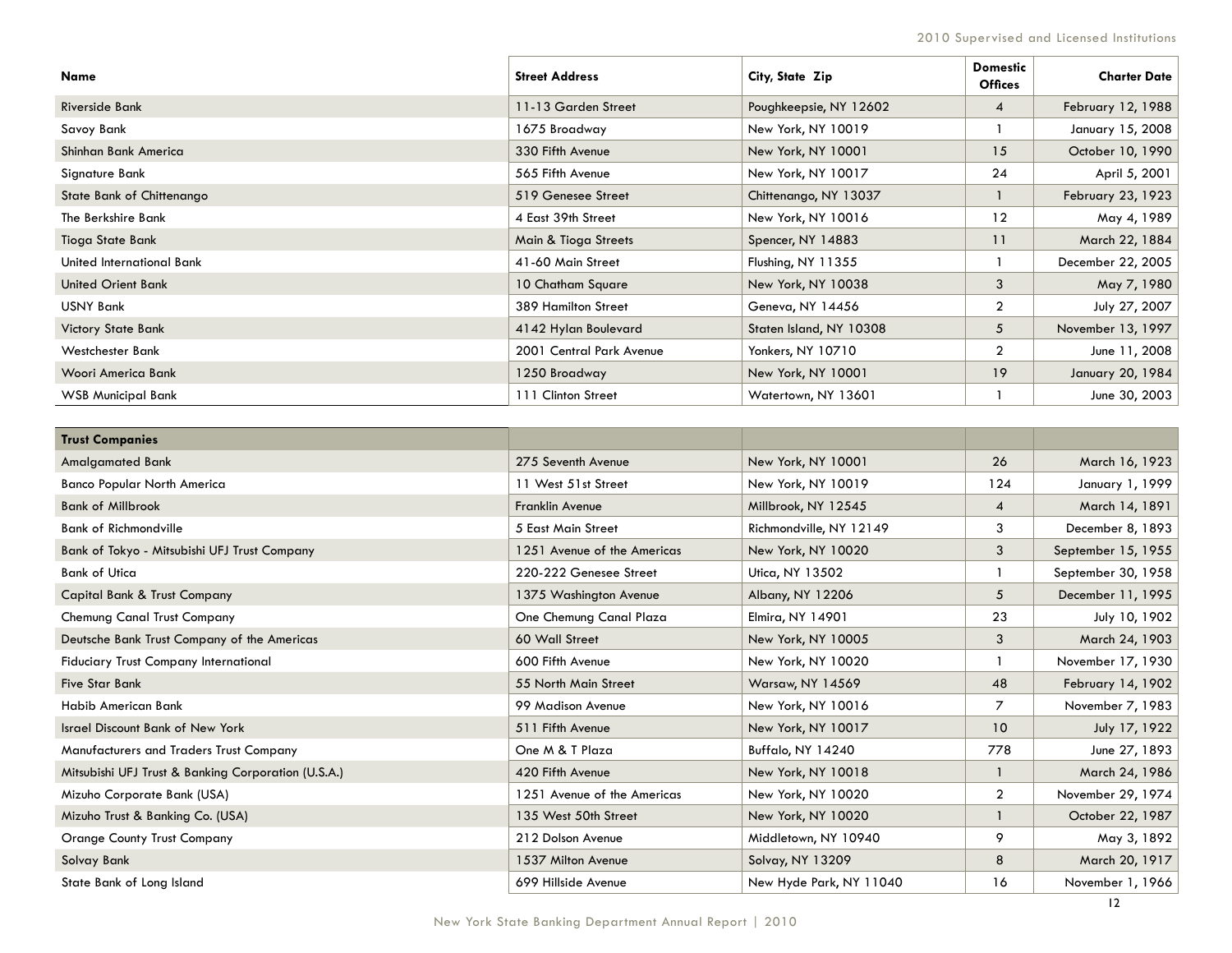| Name                                                  | <b>Street Address</b>      | City, State Zip             | <b>Domestic</b><br><b>Offices</b> | <b>Charter Date</b> |
|-------------------------------------------------------|----------------------------|-----------------------------|-----------------------------------|---------------------|
| <b>Steuben Trust Company</b>                          | One Steuben Square         | Hornell, NY 14843           | 13                                | December 31, 1919   |
| The Adirondack Trust Company                          | 473 Broadway               | Saratoga Springs, NY 12866  | 11                                | September 19, 1901  |
| The Bank of Castile                                   | 50 North Main Street       | Castile, NY 14427           | 16                                | August 2, 1917      |
| The Bank of New York Mellon                           | One Wall Street            | New York, NY 10005          | 5                                 | February 16, 1871   |
| The Goldman Sachs Trust Company                       | 200 West Street            | New York, NY 10004          | $\overline{\mathbf{c}}$           | August 20, 1990     |
| <b>Tompkins Trust Company</b>                         | 110 North Tioga Street     | Ithaca, NY 14850            | 13                                | September 18, 1891  |
|                                                       |                            |                             |                                   |                     |
| <b>Limited Purpose Trust Companies</b>                |                            |                             |                                   |                     |
| American Stock Transfer & Trust Company, LLC          | 59 Maiden Lane             | New York, NY 10038          | 1                                 | December 31, 1987   |
| Anthos Trust Company, LLC                             | 277 Park Avenue            | New York, NY 10172          | 1                                 | September 9, 2008   |
| <b>Continental Stock Transfer &amp; Trust Company</b> | 17 Battery Place           | New York, NY 10004          | 1                                 | May 1, 1974         |
| Genesee Valley Trust Company                          | 1221 Pittsford Victor Road | Town of Pittsford, NY 14534 | 1                                 | March 30, 1994      |
| ICE Trust U.S. LLC                                    | One North End Avenue       | New York, NY 10282          | 1                                 | March 5, 2009       |
| Law Debenture Trust Company of New York               | 400 Madison Avenue         | New York, NY 10017          | 1                                 | May 8, 2002         |
| <b>Market Street Trust Company</b>                    | 80 East Market Street      | Corning, NY 14830           | 1                                 | November 17, 1987   |
| New York Life Trust Company                           | 51 Madison Avenue          | New York, NY 10010          | 2                                 | March 9, 1995       |
| <b>OFI Trust Company</b>                              | 2 World Financial Center   | New York, NY 10281          | 1                                 | April 14, 1988      |
| The Bank of Nova Scotia Trust Company of New York     | One Liberty Plaza          | New York, NY 10006          | 1                                 | June 22, 1959       |
| The Depository Trust Company                          | 55 Water Street            | New York, NY 10041          | $\mathbf{1}$                      | May 11, 1973        |
| The Northern Trust Company of New York                | 65 East 55th Street        | New York, NY 10022          | 1                                 | June 29, 1989       |
| The Warehouse Trust Company LLC                       | 55 Water Street            | New York, NY 10041          | $\mathbf{1}$                      | March 1, 2010       |
|                                                       |                            |                             |                                   |                     |
| <b>Private Bankers</b>                                |                            |                             |                                   |                     |
| Brown Brothers Harriman & Co.                         | 140 Broadway               | New York, NY 10005          | 9                                 | June 15, 1934       |
| <b>Savings Banks</b>                                  |                            |                             |                                   |                     |
| <b>Apple Bank For Savings</b>                         | 1395 Northern Boulevard    | Manhasset, NY 11030         | 55                                | April 17, 1863      |
| <b>Emigrant Bank</b>                                  | 5 East 42nd Street         | New York, NY 10017          | $\overline{2}$                    | April 10, 1850      |
| Emigrant Savings Bank - Brooklyn/Queens               | 1954 Flatbush Avenue       | Brooklyn, NY 11234          | 6                                 | September 1, 2005   |
| Emigrant Savings Bank - Long Island                   | 1000 Merchants Concourse   | Westbury, NY 11590          | 7                                 | September 1, 2005   |
| Emigrant Savings Bank - Manhattan                     | 261 Broadway               | New York, NY 10007          | 12                                | September 1, 2005   |
| Emigrant Savings Bank - Bronx/Westchester             | 2526 Grand Concourse       | Bronx, NY 10458             | 9                                 | September 1, 2005   |
| <b>First Central Savings Bank</b>                     | 70 Glen Street             | Glen Cove, NY 11542         | 9                                 | March 31, 1999      |
| <b>Fulton Savings Bank</b>                            | 75 South First Street      | Fulton, NY 13069            | 8                                 | January 1, 1871     |
| New York Community Bank                               | 136-65 Roosevelt Avenue    | Flushing, NY 11354          | 271                               | April 14, 1859      |
| Oneida Savings Bank                                   | 182 Main Street            | Oneida, NY 13421            | 11                                | February 19, 1866   |
|                                                       |                            |                             |                                   |                     |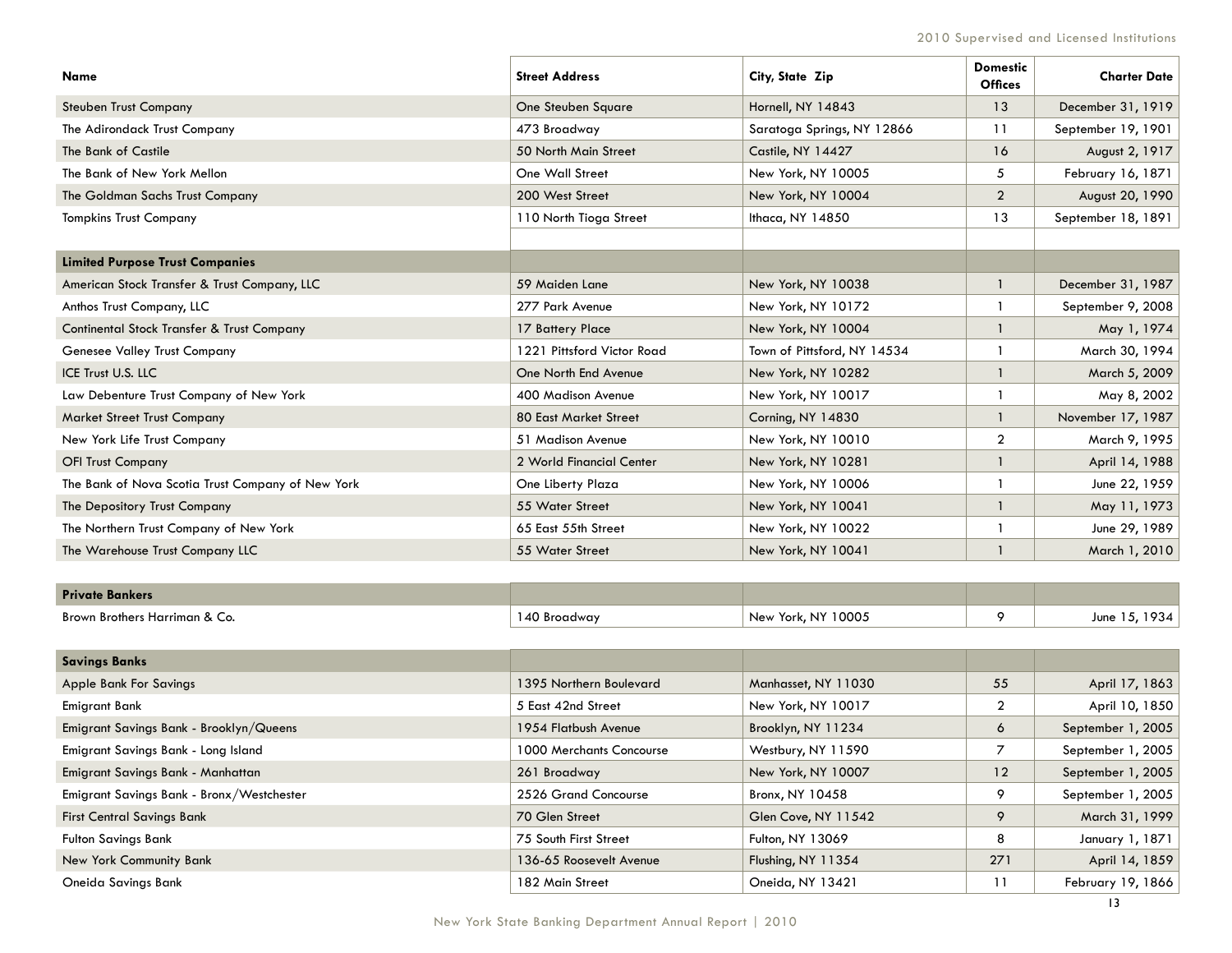| Name                              | <b>Street Address</b>    | City, State Zip      | <b>Domestic</b><br><b>Offices</b> | <b>Charter Date</b> |
|-----------------------------------|--------------------------|----------------------|-----------------------------------|---------------------|
| Pathfinder Bank                   | 214 West First Street    | Oswego, NY 13126     | 8                                 | March 4, 1859       |
| <b>Pioneer Savings Bank</b>       | 21 Second Street         | Troy, NY 12180       | 16                                | July 1, 1972        |
| <b>Putnam County Savings Bank</b> | Route 6 & Drewville Road | Brewster, NY 10509   | 10                                | July 1, 1972        |
| <b>Rhinebeck Savings Bank</b>     | 6414 Montgomery Street   | Rhinebeck, NY 12572  | 10                                | April 12, 1860      |
| <b>Ridgewood Savings Bank</b>     | 71-02 Forest Avenue      | Ridgewood, NY 11385  | 52                                | May 18, 1921        |
| <b>Rondout Savings Bank</b>       | 300 Broadway             | Kingston, NY 12401   | 4                                 | January 1, 1868     |
| <b>Sawyer Savings Bank</b>        | 87 Market Street         | Saugerties, NY 12477 | 3                                 | July 1, 1972        |
| The North Country Savings Bank    | 127 Main Street          | Canton, NY 13617     | 5                                 | March 9, 1909       |
| <b>Ulster Savings Bank</b>        | 280 Wall Street          | Kingston, NY 12401   | 14                                | April 12, 1851      |
| <b>Watertown Savings Bank</b>     | 111 Clinton Street       | Watertown, NY 13601  | 11                                | October 2, 1893     |

| <b>Savings &amp; Loans</b>          |                        |                  |                |
|-------------------------------------|------------------------|------------------|----------------|
| Medina Savings and Loan Association | 11182 Maple Ridge Road | Medina, NY 14103 | March 20, 1888 |

| <b>Credit Unions</b>                                                  |                                |                         |                |                   |
|-----------------------------------------------------------------------|--------------------------------|-------------------------|----------------|-------------------|
| <b>AmeriCU Credit Union</b>                                           | 1916 Black River Boulevard     | Rome, NY 13440          | 11             | May 1, 2000       |
| Branch 6000 NALC Credit Union                                         | 630 Broadway                   | Amityville, NY 11701    |                | October 10, 1973  |
| <b>Buffalo Service Credit Union</b>                                   | 130 South Elmwood Avenue       | Buffalo, NY 14202       | 4              | February 27, 1933 |
| <b>CFCU Community Credit Union</b>                                    | 1030 Craft Road                | Ithaca, NY 14850        | 8              | December 1, 1997  |
| Directors Choice Credit Union                                         | 426 New Karner Road            | Albany, NY 12205        |                | January 5, 2000   |
| Empire Branch 36 National Association of Letter Carriers Credit Union | 347 West 41st Street           | New York, NY 10036      |                | February 3, 1939  |
| <b>Empire State Credit Union</b>                                      | 45 Kennedy Drive               | Spring Valley, NY 10977 |                | August 30, 1920   |
| <b>Encompass Niagara Credit Union</b>                                 | 2525 Military Road             | Niagara Falls, NY 14304 |                | May 3, 1934       |
| Erie County Employees Credit Union                                    | 95 Franklin Street             | Buffalo, NY 14202       |                | March 13, 1940    |
| Hudson River Community Credit Union                                   | 312 Palmer Avenue              | Corinth, NY 12822       |                | March 23, 1998    |
| Jamestown Post Office Employees' Credit Union                         | 300 East Third Street          | Jamestown, NY 14701     |                | November 30, 1928 |
| <b>Melrose Credit Union</b>                                           | 139-30 Queens Boulevard        | Briarwood, NY 11435     |                | May 27, 1922      |
| Montauk Credit Union                                                  | 111 West 26th Street           | New York, NY 10001      | $\overline{2}$ | March 20, 1922    |
| <b>Municipal Credit Union</b>                                         | 22 Cortlandt Street            | New York, NY 10007      | 11             | November 15, 1916 |
| Newspaper Employees Credit Union                                      | 645 Albany Shaker Road         | Albany, NY 12211        |                | May 31, 1933      |
| Niagara Falls Penn Central Employees Credit Union                     | 8612 Buffalo Avenue            | Niagara Falls, NY 14304 |                | January 12, 1939  |
| Norton-Troy Employees Credit Union                                    | 10th Avenue & 25th St          | Watervliet, NY 12189    |                | March 3, 1939     |
| <b>Progressive Credit Union</b>                                       | 370 Seventh Avenue, Suite 1400 | New York, NY 10001      | $\overline{2}$ | July 15, 1918     |
| The Niagara Frontier Federal Employees Credit Union                   | 615 Main Street                | Niagara Falls, NY 14302 |                | February 5, 1931  |
| Yonkers Postal Employees Credit Union                                 | 75 Main Street                 | Yonkers, NY 10702       |                | March 26, 1934    |
|                                                                       |                                |                         |                |                   |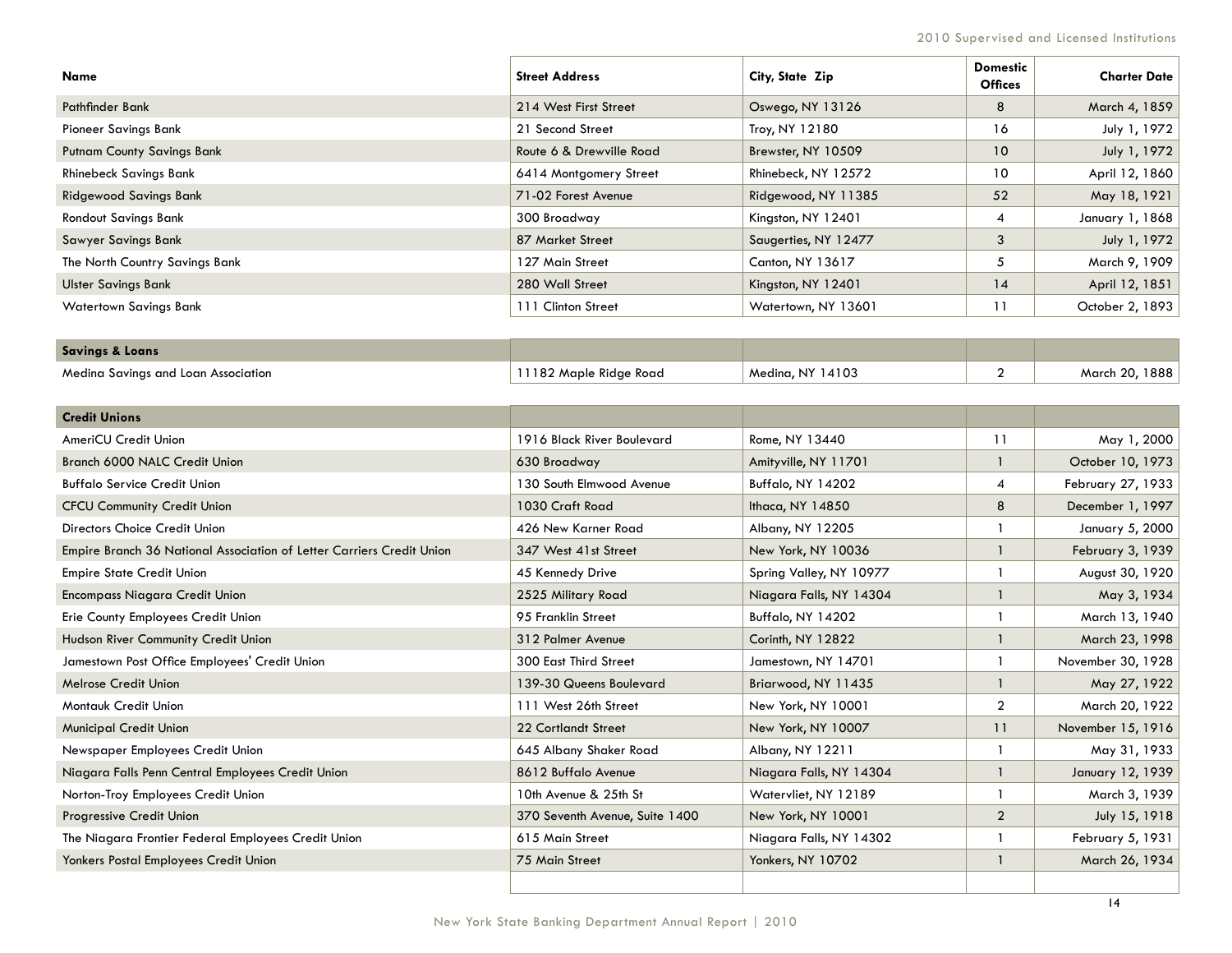2010 Supervised and Licensed Institutions

| Name                                 | <b>Street Address</b> | City, State Zip            | <b>Domestic</b><br><b>Offices</b> | <b>Charter Date</b> |
|--------------------------------------|-----------------------|----------------------------|-----------------------------------|---------------------|
| <b>Safe Deposit Company</b>          |                       |                            |                                   |                     |
| Akron Safe Deposit Company           | 46 Main Street        | Akron, NY 14001            |                                   | October 24, 1926    |
| <b>Zurich Depository Corporation</b> | 11 Middle Neck Road   | Great Neck Plaza, NY 11021 |                                   | October 27, 1983    |

| <b>Investment Companies (Article XII)</b>             |                               |                      |                   |
|-------------------------------------------------------|-------------------------------|----------------------|-------------------|
| AIG Finance Holdings, Inc.                            | 70 Pine Street                | New York, NY 10270   | October 23, 1996  |
| American Express Banking Corp                         | <b>World Financial Center</b> | New York, NY 10285   | April 1, 1998     |
| Community Building Fund, LLC                          | 2100 Middle Country Road      | Centereach, NY 11720 | October 31, 2005  |
| <b>Fiduciary Investment Corporation</b>               | 600 Fifth Avenue              | New York, NY 10020   | February 27, 1970 |
| French American Banking Corporation                   | 787 Seventh Avenue            | New York, NY 10019   | May 21, 1919      |
| <b>GE Capital International Financing Corporation</b> | 335 Madison Avenue            | New York, NY 10017   | November 13, 2000 |
| Skandinaviska Enskilda Banken Corporation             | 245 Park Avenue               | New York, NY 10167   | July 23, 1982     |
| <b>Sterling Banking Corporation</b>                   | 650 Fifth Avenue              | New York, NY 10019   | August 30, 1951   |
| Western Union Financial Holdings, L.L.C.              | 199 Water Street              | New York, NY 10038   | November 2, 2005  |

| <b>Licensed Lenders</b>                                          |                                  |                            |    |                    |
|------------------------------------------------------------------|----------------------------------|----------------------------|----|--------------------|
| American General Financial Services, Inc.                        | 601 N.W. Second Street           | Evansville, IN 47708       | 18 | April 4, 1962      |
| AmeriCredit Consumer Loan Company, Inc.                          | 4001 Embarcadero Drive           | Arlington, TX 76014        |    | July 5, 2006       |
| AmeriCredit Financial Services, Inc.                             | 4001 Embarcadero Drive           | Arlington, TX 76014        |    | July 8, 2002       |
| Beneficial New York Inc.                                         | 26525 North Riverwoods Boulevard | Mettawa, IL 60045          |    | July 31, 2005      |
| Capital Financial Services, Inc.                                 | 961 Weigel Drive                 | Elmhurst, IL 60126         |    | June 28, 2005      |
| CitiFinancial, Inc.                                              | 300 St. Paul Place               | Baltimore, MD 21202        | 47 | November 10, 1988  |
| <b>CNH Capital America LLC Maserati Financial Services</b>       | 233 Lake Avenue                  | Racine, WI 53403           |    | August 31, 2007    |
| Domain Car Finance, Inc. CarFinance.com                          | 620 Newport Center Drive         | Newport Beach, CA 92660    |    | August 19, 2010    |
| FirstAgain LLC                                                   | 350 Tenth Avenue                 | San Diego, CA 92101        |    | January 5, 2006    |
| <b>GE Capital Commercial Inc.</b>                                | 6510 Millrock Drive              | Holladay, UT 84121         |    | January 30, 2009   |
| Household Finance Corporation III                                | 26525 North Riverwoods Boulevard | Mettawa, IL 60045          |    | December 31, 1984  |
| JCB International Credit Card Co., Ltd.                          | 700 South Flower Street          | Los Angeles, CA 90017      |    | December 17, 2002  |
| Mercedes-Benz Financial Services USA LLC (formerly DCFS)         | 36455 Corporate Drive            | Farmington Hills, MI 48331 |    | September 25, 2007 |
| New City Funding Corporation                                     | 146 South Liberty Drive          | Stony Point, NY 10980      |    | June 14, 2006      |
| Omni Financial of New York, Inc.                                 | 26000 US Rt. 11                  | Evans Mills, NY 13637      |    | August 2, 2007     |
| Retail Charge Financial Services Corp.                           | 2650 Merrick Road                | Bellmore, NY 11710         |    | April 18, 1995     |
| Santander Consumer USA Inc. Santander Auto Finance dba Roadloans | 8585 N. Stemmons Freeway         | N. Dallas, TX 75247        |    | April 28, 2010     |
| Stones Funding LLC                                               | 2463 Broadway 2nd Floor          | New York, NY 10025         |    | November 21, 2007  |
| Sunrise Capital Management, Inc.                                 | 260 Airport Plaza                | Farmingdale, NY 11735      |    | June 27, 2007      |
| TMG Financial Services, Inc.                                     | 1500 NW 118th Street             | Des Moines, IA 50325       |    | November 5, 2008   |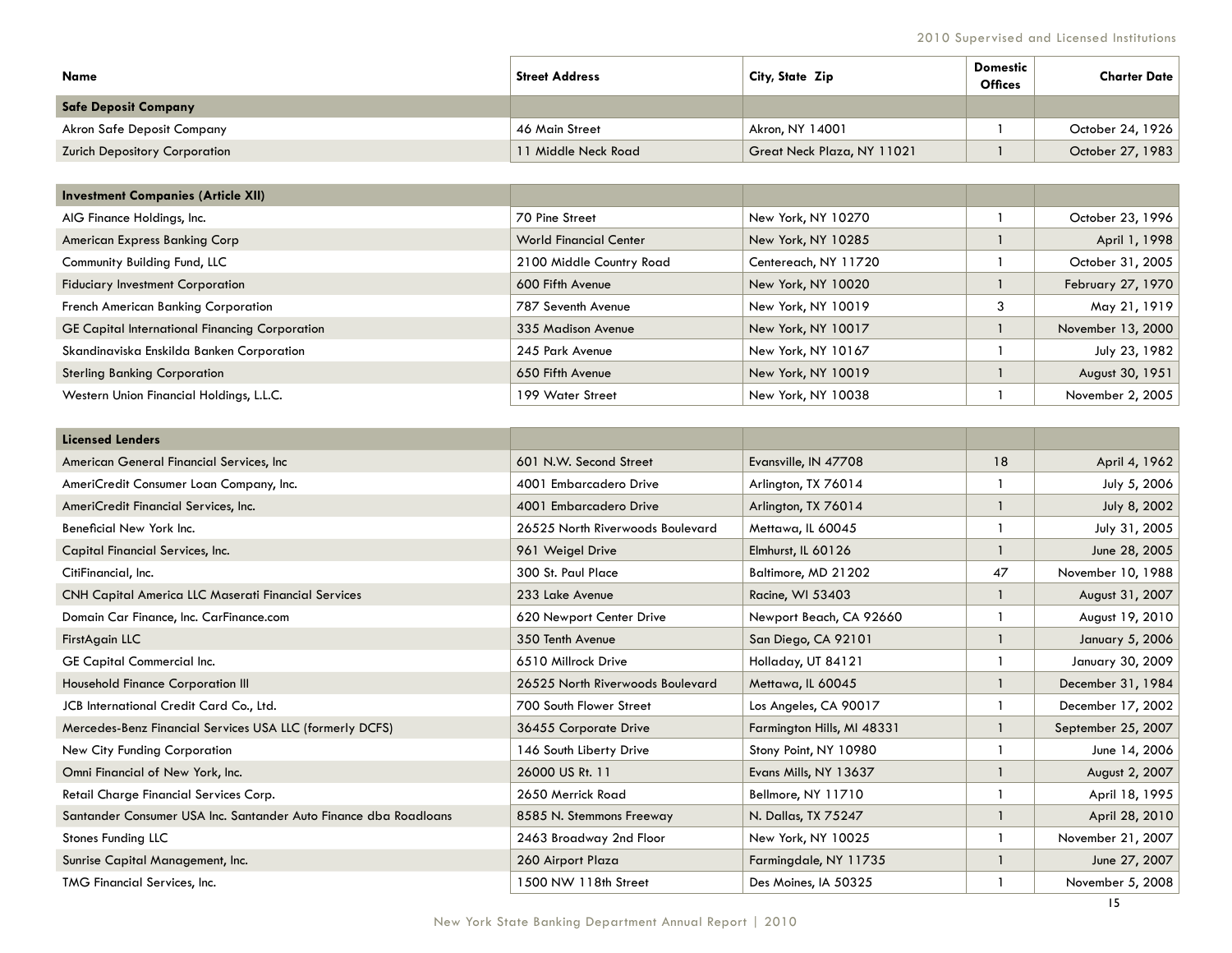| Name                                                                      | <b>Street Address</b>             | City, State Zip    | <b>Domestic</b><br><b>Offices</b> | <b>Charter Date</b> |
|---------------------------------------------------------------------------|-----------------------------------|--------------------|-----------------------------------|---------------------|
| <b>Foreign Branches</b>                                                   |                                   |                    |                                   |                     |
| Allied Irish Banks, p.l.c.                                                | 1166 Avenue of the Americas       | New York, NY 10036 | -1                                | December 12, 1977   |
| Banca Monte dei Paschi di Siena S.p.A.                                    | 55 East 59th Street               | New York, NY 10022 | -1                                | February 4, 1983    |
| Banco Bilbao Vizcaya Argentaria, S.A.                                     | 1345 Avenue of the Americas       | New York, NY 10105 | $\mathbf{1}$                      | October 1, 1988     |
| Banco de La Nacion Argentina                                              | 225 Park Avenue                   | New York, NY 10169 | -1                                | August 21, 1973     |
| Banco Del Estado de Chile                                                 | 400 Park Avenue                   | New York, NY 10022 | -1                                | July 25, 2005       |
| Banco do Brasil, S.A.                                                     | 535 Madison Avenue                | New York, NY 10022 | -1                                | March 25, 1969      |
| Banco Espanol de Credito, S.A.                                            | 730 Fifth Avenue                  | New York, NY 10019 | -1                                | February 22, 1984   |
| Banco Espirito Santo de Investimento, S.A                                 | 340 Madison Avenue                | New York, NY 10173 | -1                                | January 29, 2009    |
| Banco Espirito Santo, S.A.                                                | 320 Park Avenue                   | New York, NY 10022 | $\mathbf{1}$                      | May 6, 1988         |
| Banco Popular de Puerto Rico                                              | 120 Broadway                      | New York, NY 10271 | $\overline{2}$                    | January 1, 1999     |
| Banco Santander, S.A.                                                     | 45 East 53rd Street               | New York, NY 10022 | 1                                 | April 12, 1977      |
| Bank Hapoalim B.M.                                                        | 1177 Avenue of the Americas       | New York, NY 10036 | 2                                 | November 19, 1974   |
| Bank Hapoalim B.M. Plaza Branch                                           | 1177 Avenue of the Americas       | New York, NY 10036 | $\overline{2}$                    | November 19, 1974   |
| <b>Bank of Baroda</b>                                                     | One Park Avenue                   | New York, NY 10016 | -1                                | December 4, 1978    |
| <b>Bank of India</b>                                                      | 277 Park Avenue                   | New York, NY 10172 | 1                                 | December 1, 1978    |
| <b>Bank of Montreal</b>                                                   | 3 Times Square                    | New York, NY 10036 | 1                                 | September 1, 1911   |
| <b>Barclays Bank PLC</b>                                                  | 745 Seventh Avenue                | New York, NY 10019 | $\overline{2}$                    | September 1, 1911   |
| <b>BNP Paribas</b>                                                        | 787 7th Avenue                    | New York, NY 10019 | 1                                 | November 3, 1976    |
| Caixa Geral de Depositos, S.A.                                            | 733 Third Avenue,                 | New York, NY 10017 | $\mathbf{1}$                      | May 7, 1999         |
| Chang Hwa Commercial Bank, Ltd.                                           | 685 Third Avenue                  | New York, NY 10017 | -1                                | August 4, 1989      |
| <b>China Construction Bank Corporation</b>                                | 1095 Avenue of the Americas       | New York, NY 10036 | 1                                 | February 18, 2009   |
| China Merchants Bank Co., Ltd                                             | 535 Madison Avenue                | New York, NY 10022 | $\overline{\phantom{a}}$          | July 14, 2008       |
| Chinatrust Commercial Bank, Ltd.                                          | 366 Madison Avenue                | New York, NY 10017 | 1                                 | December 25, 1998   |
| Commerzbank Aktiengesellschaft                                            | <b>Two World Financial Center</b> | New York, NY 10281 | -1                                | August 20, 1971     |
| Cooperatieve Centrale Raiffeisen-Boeren Leenbank B.A., Rabobank Nederland | 245 Park Avenue                   | New York, NY 10167 | $\mathbf{1}$                      | December 19, 1995   |
| Credit Agricole Corporate and Investment Bank                             | 1301 Avenue of the Americas       | New York, NY 10019 | -1                                | December 5, 1979    |
| Credit Industriel et Commercial                                           | 520 Madison Avenue                | New York, NY 10022 | $\mathbf{1}$                      | December 10, 1991   |
| Credit Suisse AG                                                          | 11 Madison Avenue                 | New York, NY 10010 | -1                                | April 8, 1940       |
| Depfa Bank plc                                                            | 622 Third Avenue                  | New York, NY 10017 | $\mathbf{1}$                      | June 26, 2003       |
| Deutsche Bank AG                                                          | 60 Wall Street                    | New York, NY 10005 | 4                                 | July 15, 1978       |
| Dexia Credit Local S.A.                                                   | 445 Park Avenue                   | New York, NY 10022 | $\mathbf{1}$                      | November 5, 1990    |
| DnB NOR Bank ASA                                                          | 200 Park Avenue                   | New York, NY 10022 | $\mathbf{1}$                      | January 19, 2004    |
| DZ Bank AG Deutsche Zentral-Genossenschaftsbank                           | 609 Fifth Avenue                  | New York, NY 10017 | $\mathbf{1}$                      | November 22, 1976   |
| Eurohypo Aktiengesellschaft                                               | 1114 Avenue of the Americas       | New York, NY 10036 | -1                                | December 17, 2002   |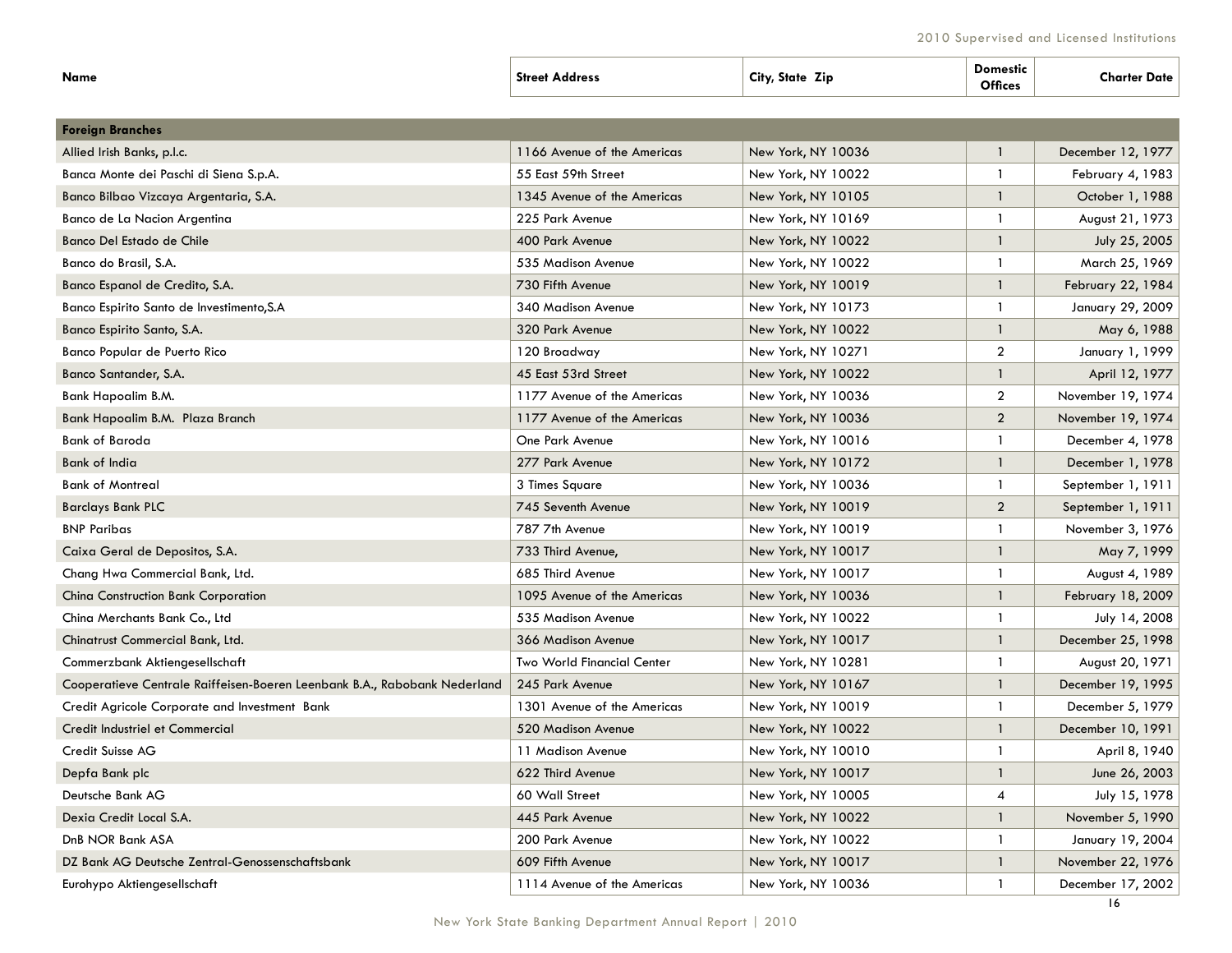| Name                                            | <b>Street Address</b>       | City, State Zip    | <b>Domestic</b><br><b>Offices</b> | <b>Charter Date</b> |
|-------------------------------------------------|-----------------------------|--------------------|-----------------------------------|---------------------|
| First Commercial Bank, Ltd.                     | 750 Third Avenue            | New York, NY 10017 |                                   | October 5, 1989     |
| Fortis Bank S.A./N.V.                           | 787 Seventh Avenue          | New York, NY 10019 | -1                                | November 15, 2002   |
| <b>Habib Bank Limited</b>                       | 60 East 42nd Street         | New York, NY 10165 | $\mathbf{1}$                      | February 19, 1971   |
| <b>HSH Nordbank AG</b>                          | 230 Park Avenue             | New York, NY 10169 | -1                                | September 24, 2002  |
| Industrial and Commercial Bank of China Limited | 725 Fifth Avenue            | New York, NY 10022 | $\mathbf{1}$                      | September 16, 2008  |
| Industrial Bank of Korea                        | 1250 Broadway               | New York, NY 10001 | -1                                | November 1, 1990    |
| Intesa Sanpaolo S.p.A.                          | 1 William Street            | New York, NY 10004 | 3                                 | April 19, 2000      |
| Itau Unibanco S.A.                              | 767 5th Avenue              | New York, NY 10153 | -1                                | October 2, 1979     |
| KBC Bank N.V.                                   | 1177 Avenue of the Americas | New York, NY 10036 | $\mathbf{1}$                      | June 4, 1998        |
| Kookmin Bank                                    | 565 Fifth Avenue            | New York, NY 10017 | $\overline{2}$                    | January 4, 1999     |
| Land Bank of Taiwan Co., Ltd                    | 100 Wall Street             | New York, NY 10005 | $\mathbf{1}$                      | November 23, 2010   |
| Landesbank Baden - Wurttemberg                  | 280 Park Avenue             | New York, NY 10017 | -1                                | December 1, 1998    |
| Landesbank Hessen - Thuringen Girozentrale      | 420 Fifth Avenue            | New York, NY 10018 | $\mathbf{1}$                      | January 2, 1981     |
| Lloyds TSB Bank plc                             | 1095 Avenue of the Americas | New York, NY 10036 | -1                                | October 1, 1971     |
| Malayan Banking Berhad                          | 400 Park Avenue             | New York, NY 10022 | $\mathbf{1}$                      | March 28, 1984      |
| Mashreg Bank psc                                | 50 Broadway                 | New York, NY 10004 | $\mathbf{1}$                      | January 24, 1989    |
| Mega International Commercial Bank Co., Ltd.    | 59-65 Liberty Street        | New York, NY 10005 | $\mathbf{1}$                      | April 2, 1936       |
| Mitsubishi UFJ Trust and Banking Corporation    | 520 Madison Avenue          | New York, NY 10022 | -1                                | December 11, 1973   |
| Mizuho Corporate Bank, Ltd.                     | 1251 Avenue of the Americas | New York, NY 10020 | 3                                 | August 22, 1956     |
| National Bank of Canada                         | 65 East 55th Street         | New York, NY 10022 | -1                                | November 1, 1979    |
| National Bank of Egypt                          | 40 East 52nd Street         | New York, NY 10022 | $\mathbf{1}$                      | December 6, 2000    |
| National Bank of Pakistan                       | 100 Wall Street, 21st Floor | New York, NY 10005 | -1                                | July 23, 1964       |
| <b>Natixis</b>                                  | 1251 Avenue of the Americas | New York, NY 10020 | $\overline{2}$                    | December 22, 1976   |
| Norddeutsche Landesbank Girozentrale            | 1114 Avenue of the Americas | New York, NY 10036 | $\mathbf{1}$                      | February 15, 1991   |
| Nordea Bank Finland Plc                         | 437 Madison Avenue          | New York, NY 10022 | $\mathbf{1}$                      | October 1, 2001     |
| Nordea Bank Norge ASA                           | 437 Madison Avenue          | New York, NY 10022 | -1                                | April 11, 1987      |
| <b>Philippine National Bank</b>                 | <b>30 Broad Street</b>      | New York, NY 10004 | $\mathbf{1}$                      | February 3, 1917    |
| Shinhan Bank                                    | 600 Third Avenue            | New York, NY 10016 | -1                                | April 1, 2006       |
| Skandinaviska Enskilda Banken                   | 245 Park Avenue             | New York, NY 10167 | $\mathbf{1}$                      | October 9, 1987     |
| Societe Generale                                | 1221 Avenue of the Americas | New York, NY 10020 | -1                                | November 8, 1978    |
| <b>Standard Chartered Bank</b>                  | One Madison Avenue          | New York, NY 10010 | $\overline{2}$                    | May 25, 1976        |
| State Bank of India                             | 460 Park Avenue             | New York, NY 10022 | $\mathbf{1}$                      | November 26, 1971   |
| Sumitomo Mitsui Banking Corporation             | 277 Park Avenue             | New York, NY 10172 | $\mathbf{1}$                      | March 17, 2003      |
| Svenska Handelsbanken AB                        | 875 Third Avenue            | New York, NY 10022 | $\mathbf{1}$                      | May 8, 1987         |
| Swedbank (ForeningsSparbanken AB)               | One Penn Plaza              | New York, NY 10119 | $\mathbf{1}$                      | January 23, 1991    |
| T.C. Ziraat Bankasi                             | 122 East 42 Street          | New York, NY 10168 |                                   | September 1, 1983   |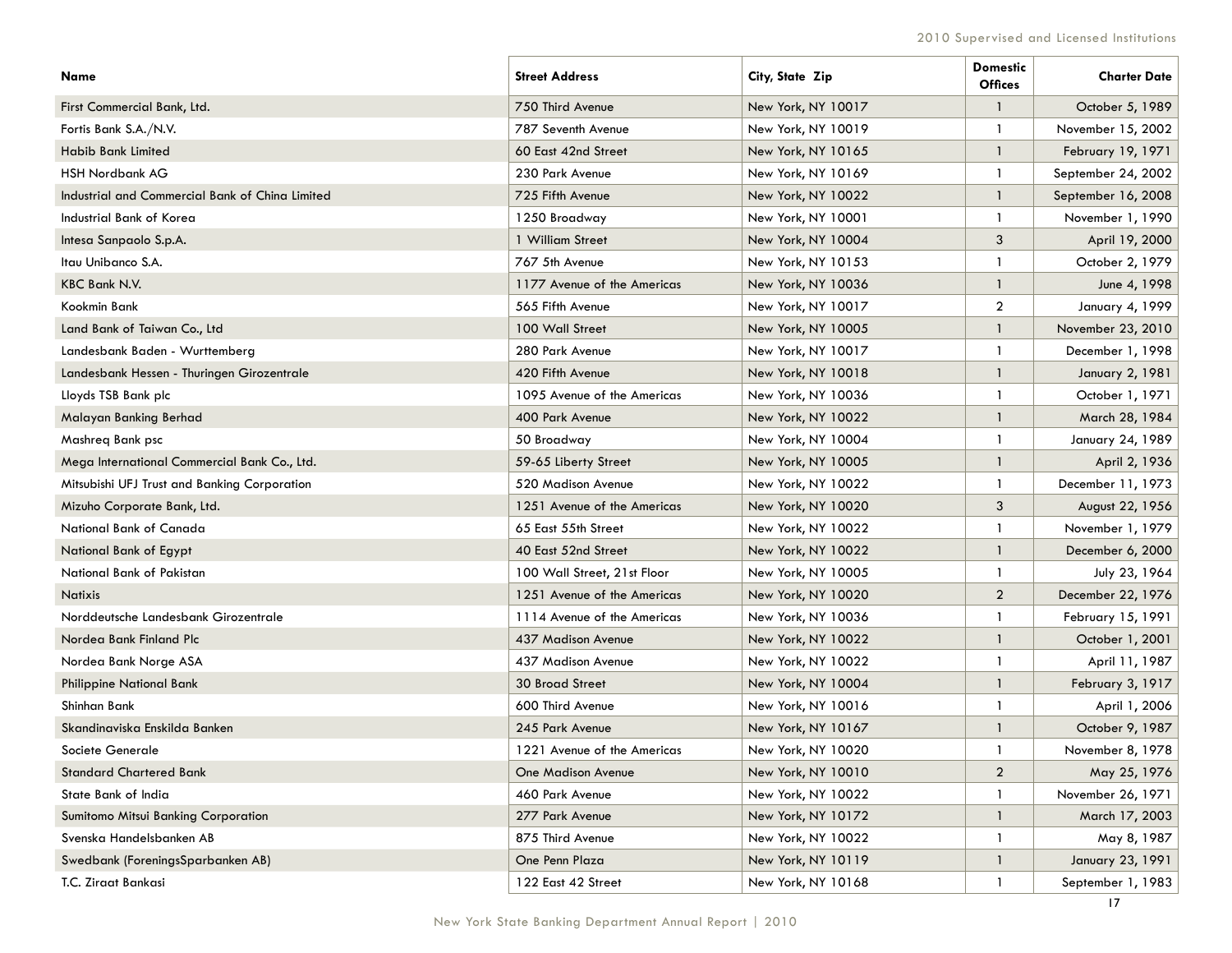| Name                                           | <b>Street Address</b>       | City, State Zip     | <b>Domestic</b><br><b>Offices</b> | <b>Charter Date</b> |
|------------------------------------------------|-----------------------------|---------------------|-----------------------------------|---------------------|
| The Bank of Tokyo - Mitsubishi UFJ, Ltd.       | 1251 Avenue of the Americas | New York, NY 10020  |                                   | October 2, 1952     |
| The Chiba Bank, Ltd.                           | 1133 Avenue of the Americas | New York, NY 10036  |                                   | March 3, 1987       |
| The Gunma Bank, Ltd.                           | 780 Third Avenue            | New York, NY 10017  |                                   | January 20, 1988    |
| The Korea Development Bank                     | 320 Park Avenue             | New York, NY 10022  |                                   | April 1, 1997       |
| The Norinchukin Bank                           | 245 Park Avenue             | New York, NY 10167  |                                   | July 8, 1984        |
| The Royal Bank of Scotland N.V.                | 101 Park Avenue             | New York, NY 10178  |                                   | January 31, 1941    |
| The Royal Bank of Scotland PLC                 | 101 Park Avenue             | New York, NY 10178  |                                   | June 6, 1985        |
| The Shizuoka Bank, Ltd.                        | 600 Lexington Avenue        | New York, NY 10022  |                                   | May 5, 1989         |
| The Shoko Chukin Bank                          | 666 Fifth Avenue            | New York, NY 10103  |                                   | October 11, 1986    |
| The Sumitomo Trust and Banking Company Limited | 527 Madison Avenue          | New York,, NY 10022 |                                   | September 20, 1976  |
| The Toronto-Dominion Bank                      | 31 West 52nd Street         | New York, NY 10019  |                                   | February 28, 1919   |
| Turkiye Vakiflar Bankasi T.A.O.                | 680 Fifth Avenue            | New York, NY 10019  |                                   | December 3, 1991    |
| UniCredit Bank AG                              | 150 East 42nd Street        | New York, NY 10017  |                                   | July 17, 1974       |
| UniCredit S.p.A.                               | 150 East 42nd Street        | New York, NY 10017  |                                   | July 31, 1973       |
| United Bank Limited                            | 80 Broad Street             | New York, NY 10004  |                                   | April 5, 1977       |
| WestLB AG                                      | 7 World Trade Center        | New York, NY 10007  | $\overline{2}$                    | August 11, 1975     |

| <b>Foreign Agencies</b>                          |                             |                    |                    |
|--------------------------------------------------|-----------------------------|--------------------|--------------------|
| Banco de Bogota                                  | 375 Park Avenue             | New York, NY 10152 | March 6, 1974      |
| Banco Industrial de Venezuela, C.A.              | 900 Third Avenue            | New York, NY 10022 | September 10, 1975 |
| Banco Latinoamericano de Comercio Exterior, S.A. | 600 Lexington Avenue        | New York, NY 10022 | November 4, 1988   |
| Bank Leumi Le-Israel B.M.                        | 562 Fifth Avenue            | New York, NY 10036 | September 2, 1959  |
| <b>Bank of Taiwan</b>                            | 100 Wall Street             | New York, NY 10005 | May 3, 1990        |
| Beogradska Banka dd                              | c/o NYSBD, One State Street | New York, NY 10004 | July 27, 1982      |
| <b>Canadian Imperial Bank of Commerce</b>        | 300 Madison Avenue          | New York, NY 10017 | September 1, 1911  |
| Hana Bank                                        | 650 Fifth Avenue            | New York, NY 10019 | December 6, 1977   |
| Hua Nan Commercial Bank, Ltd.                    | 330 Madison Avenue          | New York, NY 10017 | June 8, 1990       |
| Jugobanka dd                                     | c/o NYSBD, One State Street | New York, NY 10004 | June 6, 1980       |
| Oversea-Chinese Banking Corporation Limited      | 1700 Broadway               | New York, NY 10019 | April 8, 1981      |
| P.T. Bank Negara Indonesia (Persero) Tbk         | 55 Broadway                 | New York, NY 10006 | August 3, 1983     |
| P.T. Bank Rakyat Indonesia (Persero)             | 14 Wall Street              | New York, NY 10005 | April 7, 1988      |
| The Bank of Nova Scotia                          | One Liberty Plaza           | New York, NY 10006 | September 1, 1911  |
| United Overseas Bank Limited                     | 592 Fifth Avenue            | New York, NY 10036 | September 8, 1976  |
| Woori Bank                                       | 245 Park Avenue             | New York, NY 10167 | March 3, 1976      |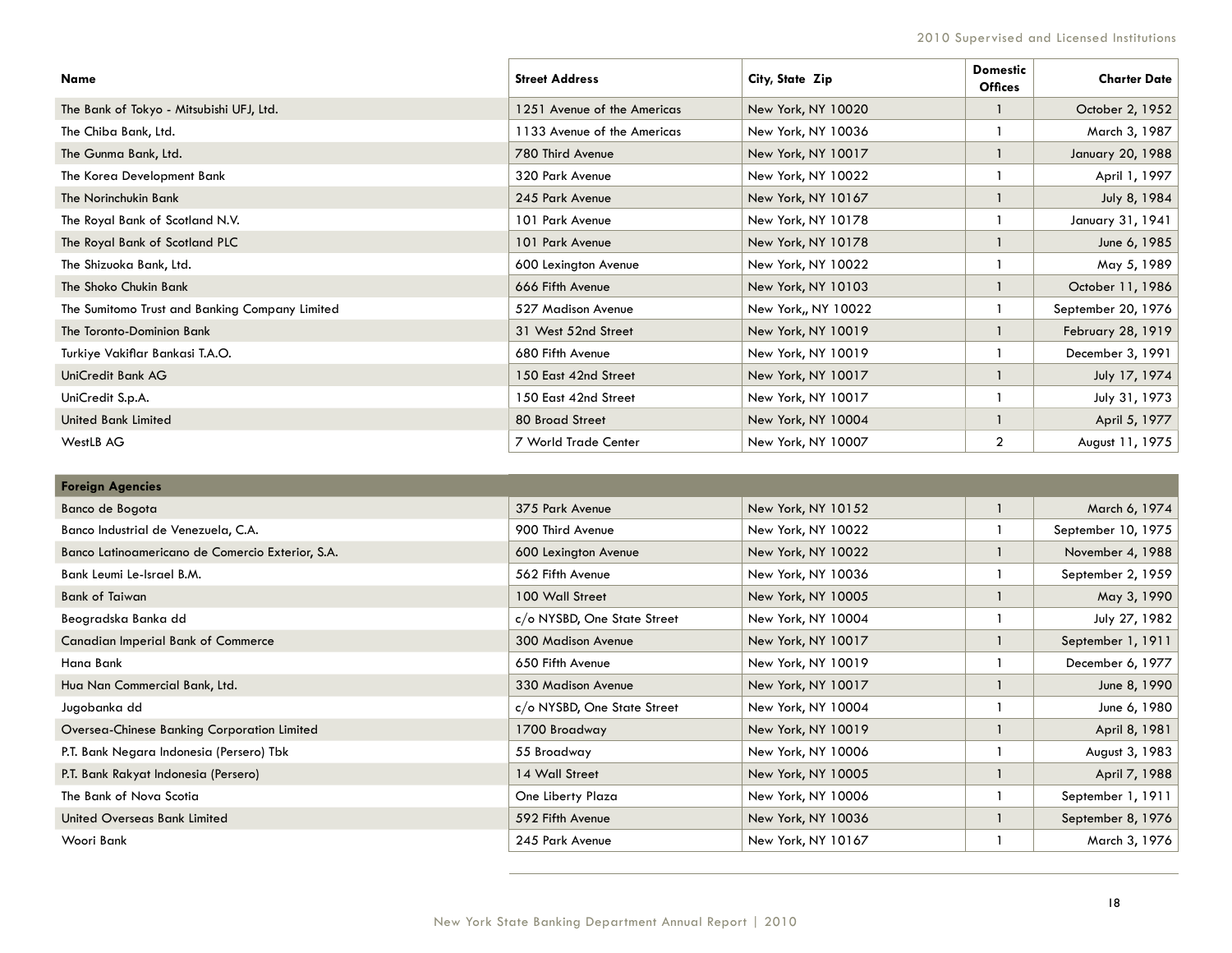| Name                                       | <b>Street Address</b>      | City, State Zip            | <b>Domestic</b><br><b>Offices</b> | <b>Charter Date</b> |
|--------------------------------------------|----------------------------|----------------------------|-----------------------------------|---------------------|
| <b>Holding Companies - One Bank</b>        |                            |                            |                                   |                     |
| Adirondack Bancorp, Inc.                   | 185 Genesee Street         | Utica, NY 13501            | $\mathbf{1}$                      | December 30, 2003   |
| American Community Bancorp Inc.            | 300 Glen Street            | Glen Cove, NY 11542        | 1                                 | August 1, 2010      |
| Apple Financial Holdings, Inc.             | 122 E. 42nd Street         | New York, NY 10168         | $\mathbf{1}$                      | May 29, 2007        |
| <b>Bank of New York Mellon Corporation</b> | One Wall Street            | New York, NY 10286         | $\mathbf{1}$                      | July 1, 2007        |
| Bank Leumi le-Israel Corp                  | 579 Fifth Avenue           | New York, NY 10014         | $\mathbf{1}$                      | December 24, 1984   |
| Berkshire Bancorp Inc.                     | 160 Broadway               | New York, NY 10038         | -1                                | January 4, 1999     |
| Brown Brothers Harriman & Co               | 140 Broadway               | New York, NY 10005         | $\mathbf{1}$                      | March 1, 1990       |
| BPD Holding, Inc.                          | 90 Broad Street            | New York, NY 10004         | -1                                | May 1, 2005         |
| C.C. Bancorp, Inc.                         | 116-120 Main Street        | Little Valley, NY 14755    | $\mathbf{1}$                      | July 16, 2001       |
| Catskill Hudson Bancorp, Inc.              | 195 Lake Louise Marie Road | Rock Hill, NY 12775        | $\mathbf{1}$                      | July 31, 2006       |
| <b>CheckSpring Community Corporation</b>   | 69 East 167th Street       | Bronx, NY 10452            | $\mathbf{1}$                      | October 25, 2007    |
| <b>Chemung Financial Corporation</b>       | 1 Chemung Canal Plaza      | Elmira, NY 14901           | 1                                 | June 1, 1985        |
| Country Bank Holding Company, Inc.         | 200 East 42nd Street       | New York, NY 10017         | $\mathbf{1}$                      | October 31, 2003    |
| Depository Trust & Clearing Corporation    | 55 Water Street            | New York, NY 10041         | $\mathbf{1}$                      | March 22, 1999      |
| Discount Bancorp, Inc.                     | 511 Fifth Avenue           | New York, NY 10017         | $\mathbf{1}$                      | March 23, 2000      |
| ES Bancshares, Inc.                        | 68 North Plank Rd          | Newburgh, NY 12550         | $\overline{1}$                    | March 9, 2009       |
| Financial Institutions, Inc.               | 220 Libery Street          | Warsaw, NY 14569           | $\mathbf{1}$                      | September 15, 1931  |
| First American International Corp.         | 5503 Eighth Avenue         | Brooklyn, NY 11220         | $\mathbf{1}$                      | July 30, 2004       |
| <b>First Empire State Holding Company</b>  | One M&T Plaza              | Buffalo, NY 14203          | $\mathbf{1}$                      | May 23, 2009        |
| Fort Orange Financial Corp.                | 1375 Washington Avenue     | Albany, NY 12206           | -1                                | December 1, 2006    |
| Goldman Sachs Group Inc., The              | 85 Broad Street            | New York, NY 10004         | 1                                 | September 23, 2008  |
| Greater Rochester Bancorp Inc.             | 3380 Monroe Avenue         | Pittsford, NY 14618        | -1                                | January 2, 2008     |
| Holland Bancorp, Inc.                      | 12 South Main Street       | Holland, NY 14080          | $\mathbf{1}$                      | January 31, 2001    |
| Millbrook Bank System, Inc.                | Franklin Avenue            | Millbrook, NY 12545        | -1                                | April 13, 1998      |
| Northern Trust Corporation                 | 50 South LaSalle Street    | Chicago, IL 60675          | $\mathbf{1}$                      | December 1, 1971    |
| Orange County Bancorp, Inc.                | 212 Dolson Avenue          | Middletown, NY 10940       | 1                                 | May 17, 2007        |
| Popular, Inc.                              | 208 Ponce de Leon          | Hato Rey, PR 00918         | 1                                 | August 1, 1985      |
| Solvay Bank Corp.                          | 1537 Milton Avenue         | Solvay, NY 13209           | $\mathbf{1}$                      | June 30, 1987       |
| State Bancorp, Inc.                        | 2 Jericho Plaza            | Jericho, NY 11753          | $\mathbf{1}$                      | June 24, 1986       |
| Steuben Trust Corporation                  | One Steuben Square         | Hornell, NY 14843          | $\mathbf{1}$                      | July 31, 1990       |
| TSB Services Inc.                          | <b>One Main Street</b>     | Spencer, NY 14883          | -1                                | March 16, 1984      |
| VSB Bancorp, Inc.                          | 4142 Hylan Boulevard       | Staten Island, NY 10308    | -1                                | May 30, 2003        |
| Westchester Bank Holding Corporation, The  | 2001 Central Park Avenue   | Yonkers, NY 10710          | 1                                 | June 11, 2008       |
| 473 Broadway Holding Corp.                 | 473 Broadway               | Saratoga Springs, NY 12866 | $\mathbf{1}$                      | June 17, 1926       |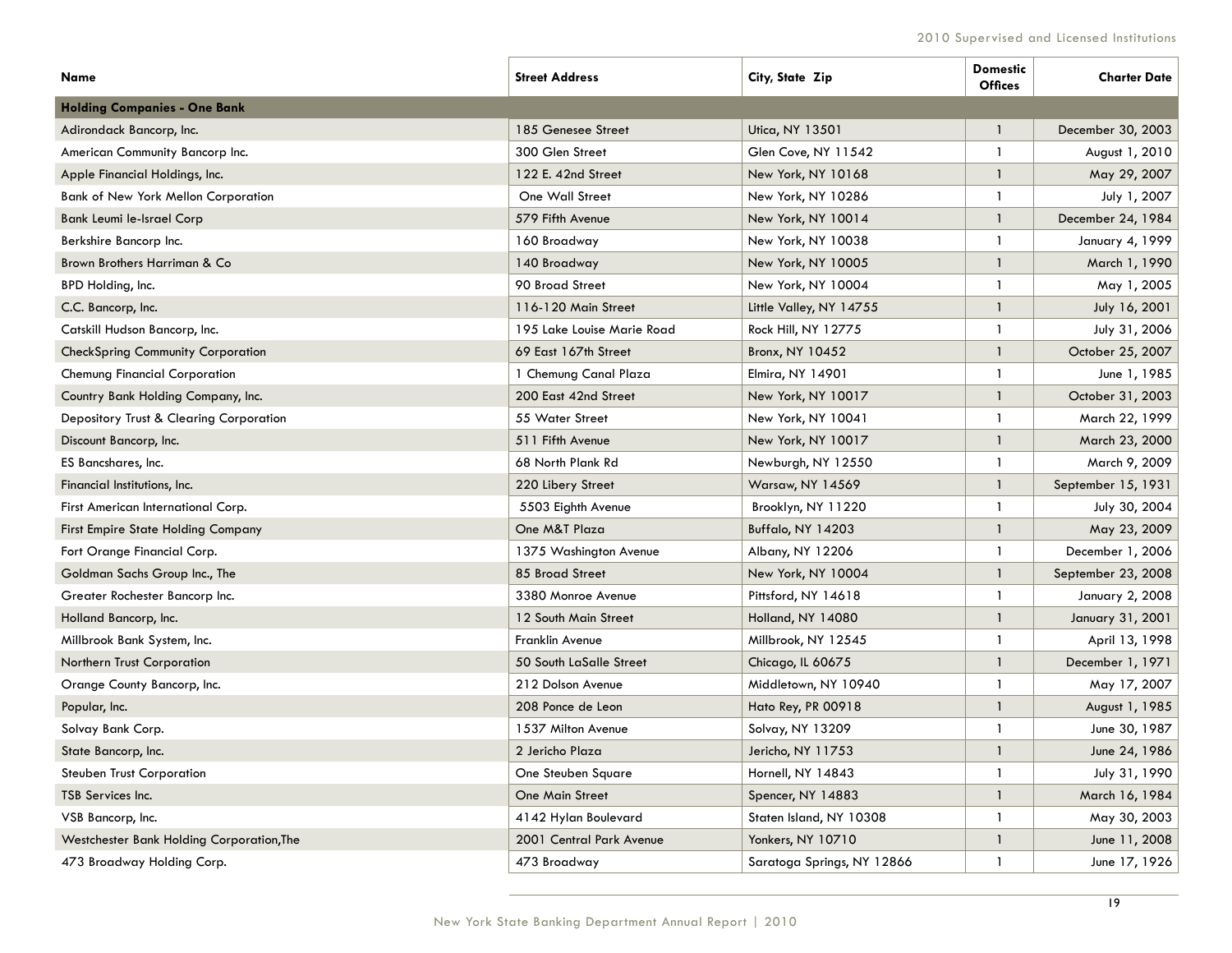2010 Supervised and Licensed Institutions

| Name                                         | <b>Street Address</b>        | City, State Zip        | <b>Domestic</b><br><b>Offices</b> | <b>Charter Date</b> |
|----------------------------------------------|------------------------------|------------------------|-----------------------------------|---------------------|
| <b>Holding Companies - Multi Bank</b>        |                              |                        |                                   |                     |
| Deutsche Bank Trust Corporation              | 60 Wall Street               | New York, NY 10005     |                                   | May 31, 1966        |
| Emigrant Bancorp, Inc.                       | 5 East 42nd Street           | New York, NY 10017     |                                   | November 8, 1994    |
| M & T Bank Corporation                       | One M & T Plaza              | Buffalo, NY 14240      |                                   | December 31, 1969   |
| Mitsubishi UFJ Financial Group, Inc.         | 2-7-1, Marunouchi Chiyoda-ku | Tokyo, JP 100          |                                   | March 1, 2001       |
| Mizuho Financial Group, Inc.                 | 1-5-5, Otemachi Chiyoda-ku   | Tokyo, 100 JP          |                                   | March 6, 2003       |
| New York Community Bancorp, Inc.             | 136-65 Roosevelt Avenue      | Flushing, NY 11354     |                                   | November 23, 1993   |
| New York Private Bank & Trust Corporation    | 5 East 42nd Street           | New York, NY 10017     |                                   | December 10, 2003   |
| The Depository Trust & Clearing Corporat ion | 55 Water Street              | New York, NY 10041     |                                   | March 1, 2010       |
| <b>Tompkins Financial Corporation</b>        | 110 North Tioga Street       | Ithaca, NY 14850       |                                   | October 17, 1995    |
|                                              |                              |                        |                                   |                     |
| <b>Mutual Holding Companies</b>              |                              |                        |                                   |                     |
| Rhinebeck Bancorp, MHC                       | 2 Jefferson Plaza            | Poughkeepsie, NY 12601 |                                   | October 6, 2004     |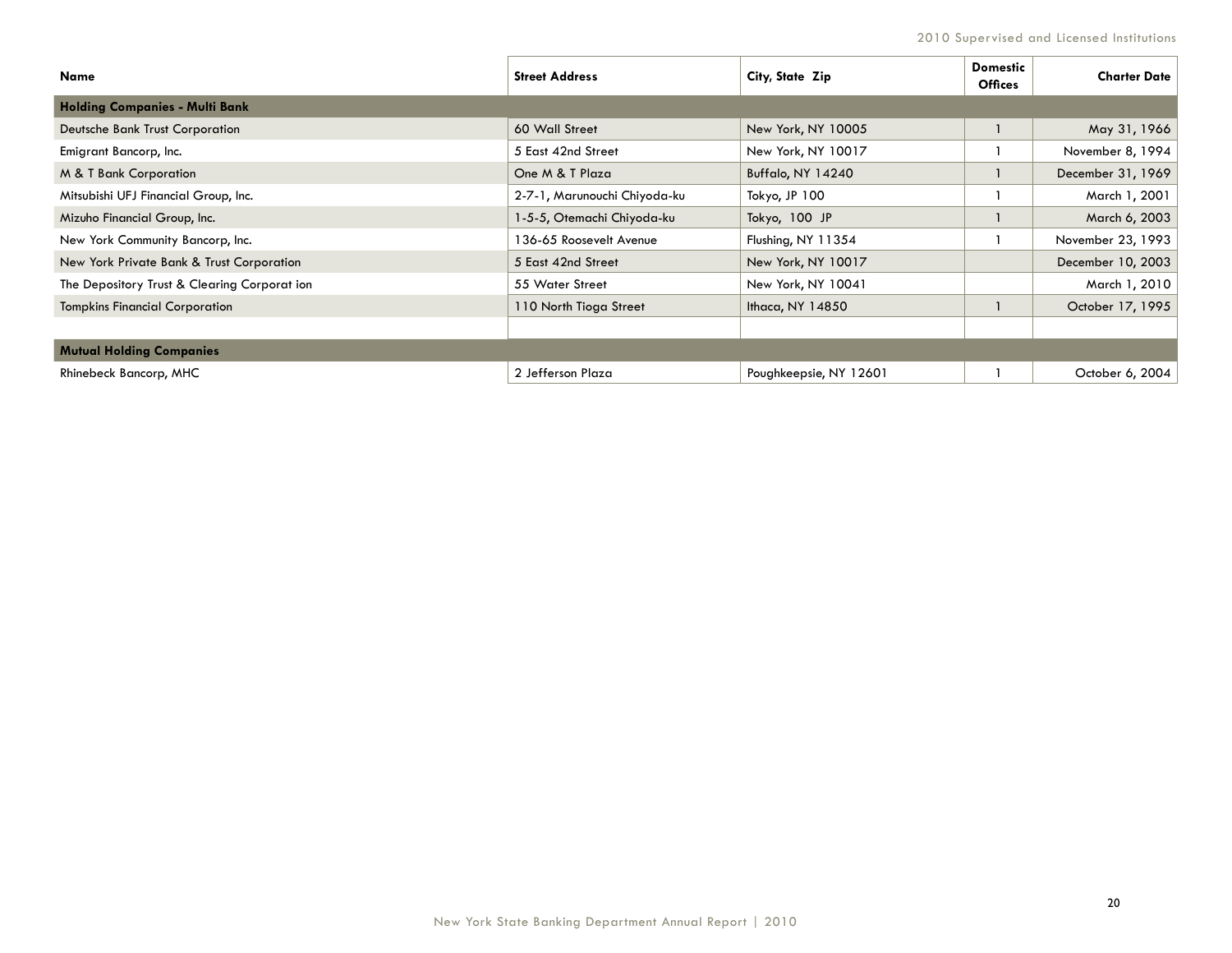## Principle Banking and Lending Facilities in New York State (Dollars in thousands)

Consolidated Banking Statistics as of December 31, 2010

|                                                         |                | Institutions |                                       | <b>Assets</b>    |                 |                                       |  |
|---------------------------------------------------------|----------------|--------------|---------------------------------------|------------------|-----------------|---------------------------------------|--|
|                                                         | Total          | In NYC       | In New York State<br>(Outside of NYC) | Total            | In NYC          | In New York State<br>(Outside of NYC) |  |
| Total State and Federal Banking and Lending Facilities* | 807            | 328          | 479                                   | \$74,356,715,181 | \$2,212,445,517 | \$72,144,269,664                      |  |
| Commercial Banks**                                      | 135            | 61           | 74                                    | 543,341,786      | 406,679,205     | 136,662,581                           |  |
| Savings Banks                                           | 50             | 20           | 30                                    | 96,982,594       | 73,101,645      | 23,880,949                            |  |
| Savings and Loan Associations                           | 14             | 2            | 12                                    | 22,446,803       | 18,195,636      | 4,251,167                             |  |
| <b>Credit Unions</b>                                    | 440            | 99           | 341                                   | 53,675,252       | 9,450,012       | 44,225,240                            |  |
| <b>Safe Deposit Companies</b>                           | $\overline{2}$ |              | 2                                     | 420              |                 | 420                                   |  |
| Investment Companies (Article XII)                      | 9              | 8            |                                       | 63,429,017       | 63,425,942      | 3,075                                 |  |
| Licensed Lenders                                        | 20             |              | 19                                    | 71,936,230,273   | 984,041         | 71,935,246,232                        |  |
| Foreign Branches                                        | 120            | 120          | $\overline{\phantom{a}}$              | 1,573,994,247    | 1,573,994,247   | $\overline{\phantom{a}}$              |  |
| Foreign Agencies                                        | 17             | 17           |                                       | 66,614,789       | 66,614,789      |                                       |  |

| State Charter*                     | 261            | 170 | 91 | 74,042,244,571 | 2,007,952,516 | 72,034,292,055 |
|------------------------------------|----------------|-----|----|----------------|---------------|----------------|
| Commercial Banks**                 | 88             | 48  | 40 | 477,658,494    | 394,880,019   | 82,778,475     |
| Savings Banks                      | 20             |     | 13 | 68,575,517     | 55,806,738    | 12,768,779     |
| Savings and Loan Associations      |                |     |    | 36,456         |               | 36,456         |
| <b>Credit Unions</b>               | 20             |     | 15 | 5,598,022      | 2,139,404     | 3,458,618      |
| <b>Safe Deposit Companies</b>      | $\overline{2}$ |     |    | 420            |               | 420            |
| Investment Companies (Article XII) | O              | 8   |    | 63,429,017     | 63,425,942    | 3,075          |
| Licensed Lenders                   | 20             |     | 19 | 71,936,230,273 | 984,041       | 71,935,246,232 |
| <b>Foreign Branches</b>            | 85             | 85  |    | 1,424,535,985  | 1,424,535,985 |                |
| Foreign Agencies                   | 16             | 16  |    | 66,180,387     | 66,180,387    |                |

| Federal Charter*                   | 546                      | 158                      | 388 | 314,470,610 | 204,493,001 | 109,977,609 |
|------------------------------------|--------------------------|--------------------------|-----|-------------|-------------|-------------|
| Commercial Banks**                 | 47                       | 13                       | 34  | 65,683,292  | 11,799,186  | 53,884,106  |
| Savings Banks                      | 30                       | 13                       | 17  | 28,407,077  | 17,294,907  | 11,112,170  |
| Savings and Loan Associations      | 13                       | C.                       | 11  | 22,410,347  | 18,195,636  | 4,214,711   |
| <b>Credit Unions</b>               | 420                      | 94                       | 326 | 48,077,230  | 7,310,608   | 40,766,622  |
| <b>Safe Deposit Companies</b>      | $\overline{\phantom{0}}$ | $\overline{\phantom{0}}$ |     |             |             |             |
| Investment Companies (Article XII) | $\overline{\phantom{0}}$ | $\overline{\phantom{0}}$ |     |             |             |             |
| Licensed Lenders                   | $\overline{\phantom{0}}$ | -                        |     |             |             |             |
| Foreign Branches                   | 35                       | 35                       |     | 149,458,262 | 149,458,262 |             |
| Foreign Agencies                   |                          |                          |     | 434,402     | 434,402     |             |

\*Total consolidated assets distributed by headquarters location. \*\*Banks, trust companies, limited purpose trust companies, and private bankers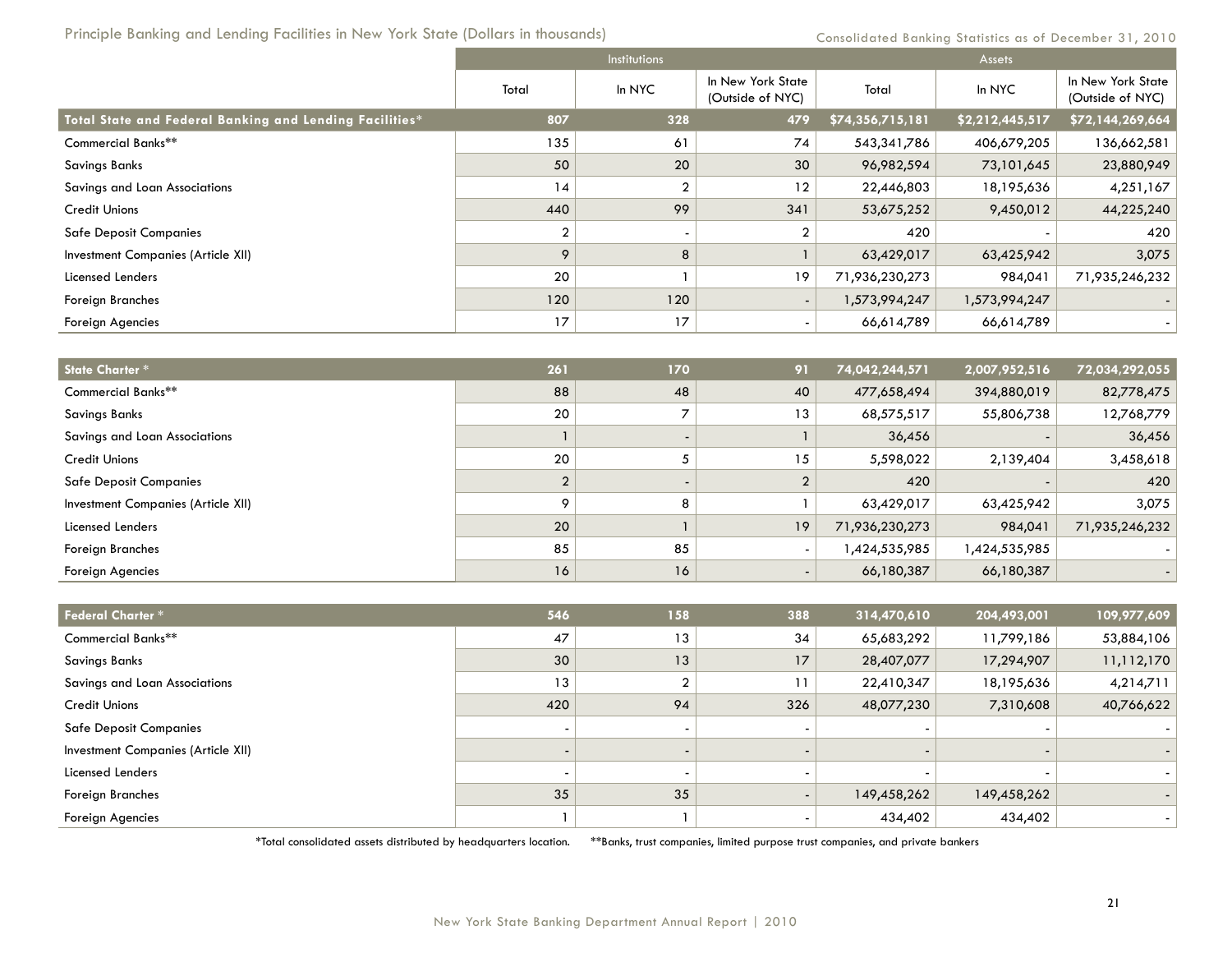| <b>ASSETS</b>                        | Cash and Due<br>from Banks | Total<br><b>Securities</b> | <b>Federal Funds</b><br>Sold and<br>Repos | Loans and<br><b>Leases Net</b> | Premises and<br>Equipment | Other<br>Assets | Total<br>Assets |
|--------------------------------------|----------------------------|----------------------------|-------------------------------------------|--------------------------------|---------------------------|-----------------|-----------------|
| <b>Commercial Banks</b>              |                            |                            |                                           |                                |                           |                 |                 |
| Adirondack Bank                      | 7,629                      | 184,410                    | 116                                       | 310,480                        | 6,339                     | 20,166          | 529,140         |
| Alden State Bank                     | 5,877                      | 55,969                     | 583                                       | 146,430                        | 1,819                     | 9,098           | 219,776         |
| Alma Bank                            | 11,207                     | 137,710                    | 10,075                                    | 358,165                        | 5,410                     | 10,531          | 533,098         |
| Alpine Capital Bank                  | 59,603                     | 38,030                     |                                           | 126,095                        | 1,183                     | 2,095           | 227,006         |
| Amerasia Bank                        | 15,977                     | 6,204                      |                                           | 195,629                        | 7,704                     | 2,688           | 228,202         |
| <b>American Community Bank</b>       | 4,046                      | 8,773                      | 6,200                                     | 125,207                        | 1,452                     | 14,557          | 160,235         |
| <b>Bank Leumi USA</b>                | 459,495                    | 965,085                    |                                           | 3,498,197                      | 15,963                    | 273,692         | 5,212,432       |
| <b>Bank of Akron</b>                 | 9,734                      | 47,584                     |                                           | 136,382                        | 4,519                     | 8,340           | 206,559         |
| <b>Bank of Cattaraugus</b>           | 2,601                      | 3,187                      |                                           | 7,717                          | 264                       | 851             | 14,620          |
| <b>Bank of Holland</b>               | 4,473                      | 8,270                      | 2,151                                     | 48,134                         | 2,898                     | 1,486           | 67,412          |
| Berkshire Bank Municipal Bank        | 2,131                      | 15,465                     | 10,692                                    |                                |                           | 83              | 28,371          |
| <b>BPD Bank</b>                      | 17,642                     | 77,494                     | 35,000                                    | 246,282                        | 1,963                     | 32,932          | 411,313         |
| <b>Catskill Hudson Bank</b>          | 7,086                      | 136,351                    |                                           | 171,598                        | 1,571                     | 5,650           | 322,256         |
| <b>Cattaraugus County Bank</b>       | 9,220                      | 43,408                     | 5,800                                     | 100,755                        | 5,714                     | 8,746           | 173,643         |
| <b>CheckSpring Bank</b>              | 4,769                      | 6,278                      | 5,131                                     | 29,660                         | 1,090                     | 2,134           | 49,062          |
| <b>Citizens Bank of Cape Vincent</b> | 1,272                      | 11,513                     | 3,600                                     | 26,199                         | 1,120                     | 485             | 44,189          |
| Country Bank                         | 26,025                     | 115,779                    | 669                                       | 294,922                        | 526                       | 14,887          | 452,808         |
| <b>Emigrant Mercantile Bank</b>      | 3,754                      |                            |                                           |                                |                           | 108             | 3,862           |
| <b>Empire State Bank</b>             | 15,148                     | 20,120                     |                                           | 121,608                        | 485                       | 3,412           | 160,773         |
| First American International Bank    | 30,719                     | 23,447                     | 1,216                                     | 488,401                        | 14,135                    | 30,061          | 587,979         |
| <b>Flushing Commercial Bank</b>      | 258,411                    | 24,914                     | 344,500                                   |                                | 24                        | 1,279           | 629,128         |
| Genesee Regional Bank                | 42,692                     | 68,158                     | 750                                       | 153,818                        | 793                       | 3,952           | 270,163         |
| <b>Global Bank</b>                   | 8,319                      | 33,775                     |                                           | 78,598                         | 449                       | 1,603           | 122,744         |
| <b>Gold Coast Bank</b>               | 13,041                     | 33,768                     | 40                                        | 69,802                         | 1,221                     | 860             | 118,732         |
| Gotham Bank of New York              | 43,034                     | 202,246                    |                                           | 134,236                        | 700                       | 5,216           | 385,432         |
| <b>Greene County Commercial Bank</b> | 6,985                      | 139,632                    | 4,067                                     |                                |                           | 918             | 151,602         |
| <b>Hamptons State Bank</b>           | 2,145                      | 23,538                     | 245                                       | 39,782                         | 632                       | 1,175           | 67,517          |
| Hanover Community Bank               | 6,434                      | 9,259                      | 2,094                                     | 37,037                         | 1,462                     | 1,541           | 57,827          |
| Interaudi Bank                       | 324,048                    | 529,647                    |                                           | 406,597                        | 3,232                     | 15,616          | 1,279,140       |
| New York Commercial Bank             | 120,901                    | 590,015                    | 870                                       | 1,445,591                      | 25,813                    | 347,591         | 2,530,781       |
| Newbank                              | 32,962                     | 5,617                      |                                           | 89,639                         | 1,732                     | 2,272           | 132,222         |
| <b>Pathfinder Commercial Bank</b>    | 821                        | 45,737                     |                                           |                                |                           | 2,795           | 49,353          |
| <b>PCSB Commercial Bank</b>          | 1,303                      | 24,588                     | 3,537                                     |                                |                           | 149             | 29,577          |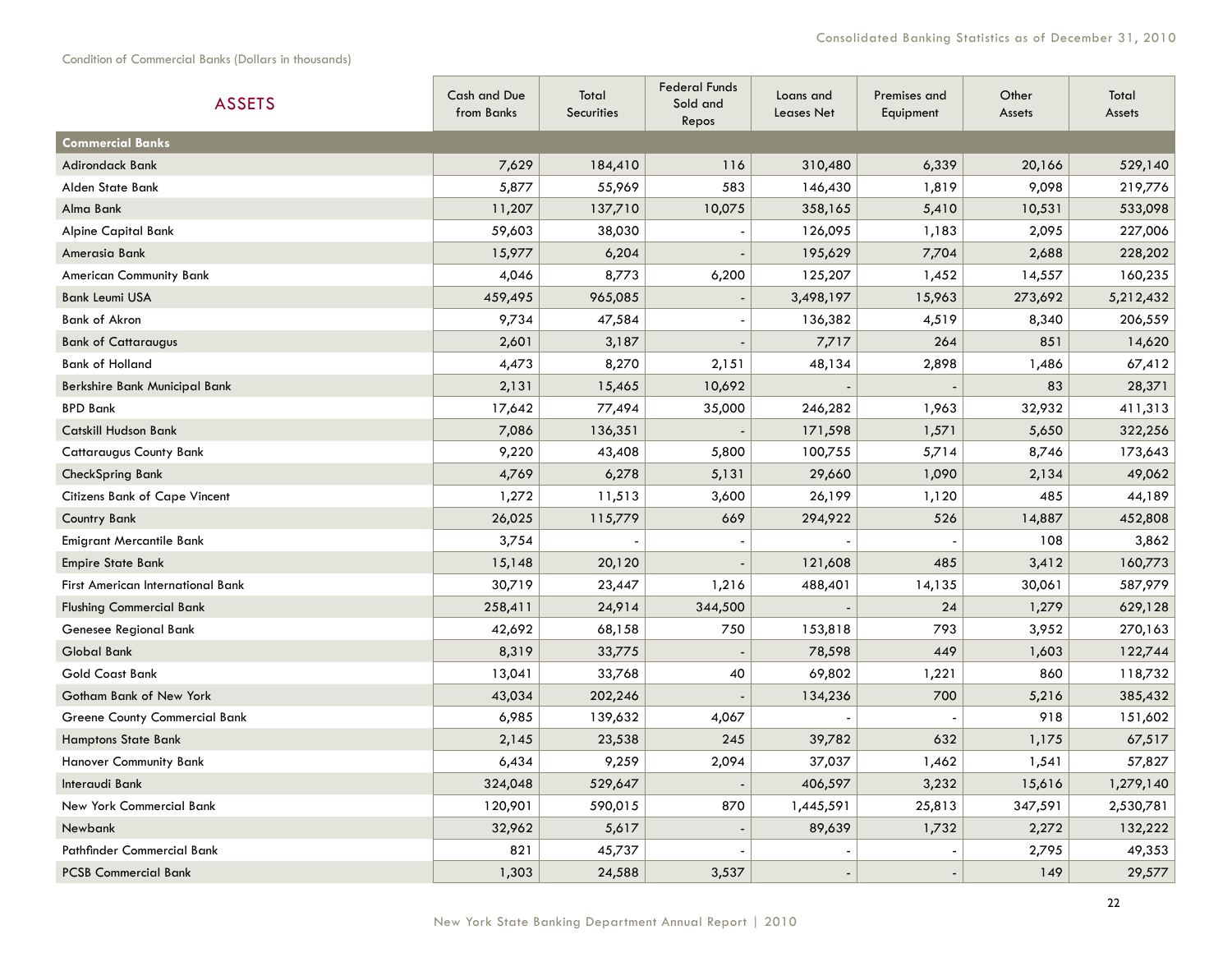| <b>ASSETS</b>                                       | Cash and Due<br>from Banks | Total<br><b>Securities</b> | <b>Federal Funds</b><br>Sold and<br>Repos | Loans and<br><b>Leases Net</b> | Premises and<br>Equipment | Other<br>Assets | Total<br>Assets |
|-----------------------------------------------------|----------------------------|----------------------------|-------------------------------------------|--------------------------------|---------------------------|-----------------|-----------------|
| Pioneer Commercial Bank                             | 5,422                      | 34,717                     | 8                                         |                                |                           | 300             | 40,447          |
| Provident Municipal Bank                            | 8,983                      | 145,048                    | 179,146                                   |                                |                           | 4,474           | 337,651         |
| <b>Riverside Bank</b>                               | 21,575                     | 8,448                      | 5,043                                     | 144,081                        | 1,026                     | 4,742           | 184,915         |
| Savoy Bank                                          | 1,797                      | 4,266                      | 10,243                                    | 60,424                         | 1,477                     | 716             | 78,923          |
| Shinhan Bank America                                | 69,544                     | 83,242                     |                                           | 744,675                        | 16,361                    | 25,994          | 939,816         |
| Signature Bank                                      | 39,398                     | 5,613,491                  |                                           | 5,559,731                      | 26,176                    | 434,294         | 11,673,090      |
| State Bank of Chittenango                           | 120                        | 140,189                    |                                           |                                |                           | 1,694           | 142,003         |
| The Berkshire Bank                                  | 77,123                     | 347,612                    |                                           | 350,200                        | 3,930                     | 57,504          | 836,369         |
| <b>Tioga State Bank</b>                             | 4,635                      | 125,684                    |                                           | 229,923                        | 5,037                     | 11,705          | 376,984         |
| United International Bank                           | 22,250                     | 22,113                     |                                           | 132,787                        | 1,697                     | 5,326           | 184,173         |
| <b>United Orient Bank</b>                           | 6,000                      | 2,040                      | 3,000                                     | 77,033                         | 238                       | 1,411           | 89,722          |
| <b>USNY Bank</b>                                    | 7,786                      |                            |                                           | 75,475                         | 741                       | 1,758           | 85,760          |
| Victory State Bank                                  | 30,151                     | 121,308                    |                                           | 80,358                         | 2,625                     | 2,262           | 236,704         |
| Westchester Bank, The                               | 28,987                     | 51,874                     |                                           | 121,042                        | 1,937                     | 1,670           | 205,510         |
| Woori America Bank                                  | 235,388                    | 95,583                     |                                           | 683,394                        | 6,011                     | 18,844          | 1,039,220       |
| <b>WSB Municipal Bank</b>                           | 7,599                      | 24,577                     |                                           |                                |                           | 208             | 32,384          |
|                                                     |                            |                            |                                           |                                |                           |                 |                 |
| <b>Trust Companies</b>                              |                            |                            |                                           |                                |                           |                 |                 |
| <b>Amalgamated Bank</b>                             | 898,027                    | 1,292,957                  |                                           | 2,147,947                      | 46,173                    | 189,629         | 4,574,733       |
| <b>Banco Popular North America</b>                  | 437,207                    | 992,493                    |                                           | 6,584,114                      | 62,066                    | 919,103         | 8,994,983       |
| <b>Bank of Millbrook</b>                            | 7,949                      | 38,909                     | 12,192                                    | 115,311                        | 3,620                     | 5,697           | 183,678         |
| <b>Bank of Richmondville</b>                        | 10,680                     | 25,852                     | 436                                       | 74,283                         | 1,172                     | 1,864           | 114,287         |
| Bank of Tokyo - Mitsubishi UFJ Trust Company        | 1,531,226                  | 347,415                    |                                           | 1,532,634                      | 1,180                     | 38,697          | 3,451,152       |
| <b>Bank of Utica</b>                                | 33,480                     | 748,703                    |                                           | 50,183                         | 254                       | 16,274          | 848,894         |
| Capital Bank & Trust Company                        | 20,442                     | 50,574                     |                                           | 182,676                        | 910                       | 5,775           | 260,377         |
| Chemung Canal Trust Company                         | 60,620                     | 230,645                    |                                           | 604,672                        | 24,174                    | 37,068          | 957,179         |
| Deutsche Bank Trust Company of the Americas         | 15,625,000                 | 7,942,000                  | 3,163,000                                 | 13,320,000                     | 41,000                    | 5,413,000       | 45,504,000      |
| <b>Fiduciary Trust Company International</b>        | 199,907                    | 305,154                    | 3,000                                     | 173,902                        | 7,645                     | 106,491         | 796,099         |
| <b>Five Star Bank</b>                               | 37,258                     | 694,530                    |                                           | 1,328,662                      | 30,457                    | 116,313         | 2,207,220       |
| Habib American Bank                                 | 221,112                    | 31,841                     |                                           | 413,152                        | 3,289                     | 10,233          | 679,627         |
| <b>Israel Discount Bank of New York</b>             | 469,830                    | 4,573,446                  |                                           | 3,861,156                      | 30,003                    | 380,831         | 9,315,266       |
| <b>Manufacturers and Traders Trust Company</b>      | 1,006,088                  | 7,119,929                  | 181,300                                   | 50,380,380                     | 431,366                   | 7,935,472       | 67,054,535      |
| Mitsubishi UFJ Trust & Banking Corporation (U.S.A.) | 221,599                    | 19,820                     |                                           | 317                            | 1,101                     | 19,580          | 262,417         |
| Mizuho Corporate Bank (USA)                         | 1,040,340                  | 268,585                    |                                           | 1,850,782                      |                           | 93,381          | 3,253,088       |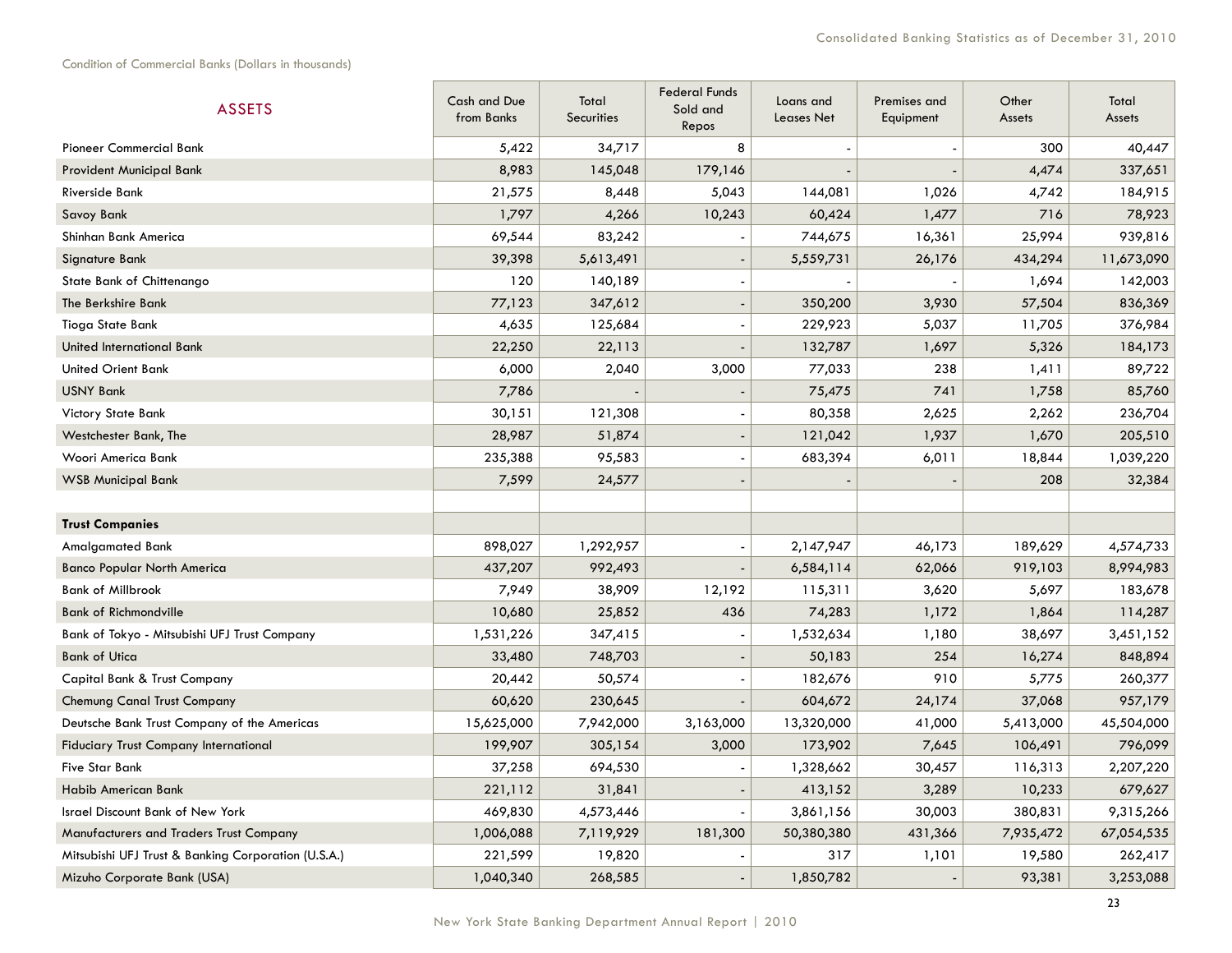| <b>ASSETS</b>                                     | Cash and Due<br>from Banks | Total<br><b>Securities</b> | <b>Federal Funds</b><br>Sold and<br>Repos | Loans and<br><b>Leases Net</b> | Premises and<br>Equipment | Other<br>Assets | Total<br>Assets |
|---------------------------------------------------|----------------------------|----------------------------|-------------------------------------------|--------------------------------|---------------------------|-----------------|-----------------|
| Mizuho Trust & Banking Co. (USA)                  | 528,868                    |                            |                                           | 296                            | 6,048                     | 11,586          | 546,798         |
| <b>Orange County Trust Company</b>                | 7,191                      | 235,400                    |                                           | 277,167                        | 12,548                    | 33,252          | 565,558         |
| Solvay Bank                                       | 24,035                     | 190,176                    | 37                                        | 359,166                        | 5,756                     | 8,736           | 587,906         |
| State Bank of Long Island                         | 23,116                     | 383,158                    |                                           | 1,098,292                      | 5,762                     | 79,891          | 1,590,219       |
| <b>Steuben Trust Company</b>                      | 6,518                      | 104,512                    |                                           | 208,097                        | 6,389                     | 14,984          | 340,500         |
| The Adirondack Trust Company                      | 76,286                     | 306,235                    |                                           | 437,066                        | 22,742                    | 40,223          | 882,552         |
| The Bank of Castile                               | 13,435                     | 261,856                    |                                           | 576,331                        | 12,873                    | 18,390          | 882,885         |
| The Bank of New York                              | 67,558,000                 | 67,052,000                 | 1,812,000                                 | 22,831,000                     | 1,163,000                 | 21,439,000      | 181,855,000     |
| The Goldman Sachs Trust Company                   | 29,141,000                 | 38,058,000                 | 7,828,000                                 | 4,369,000                      | 22,000                    | 10,029,000      | 89,447,000      |
| <b>Tompkins Trust Company</b>                     | 24,539                     | 616,316                    | 36,120                                    | 767,500                        | 15,239                    | 66,036          | 1,525,750       |
|                                                   |                            |                            |                                           |                                |                           |                 |                 |
| <b>Limited Purpose Trust Companies</b>            |                            |                            |                                           |                                |                           |                 |                 |
| American Stock Transfer & Trust Company, LLC      | 19,030                     |                            |                                           |                                | 41,533                    | 610,370         | 670,933         |
| Anthos Trust Company, LLC                         | 322                        | 4,801                      |                                           |                                |                           | 33              | 5,156           |
| Continental Stock Transfer & Trust Company        | 1,386                      | 1,670                      |                                           |                                | 585                       | 3,000           | 6,641           |
| Genesee Valley Trust Company                      | 3,304                      |                            |                                           |                                | 87                        | 13,631          | 17,022          |
| ICE Trust U.S. LLC                                | 8,311,736                  |                            |                                           |                                | 876                       | 4,462           | 8,317,074       |
| Law Debenture Trust Company of New York           | 4,879                      |                            |                                           |                                |                           | 1,046           | 5,925           |
| Market Street Trust Company                       | 183                        | 2,805                      |                                           |                                | 1,950                     | 351             | 5,289           |
| New York Life Trust Company                       | 6                          | 13,039                     |                                           |                                |                           | 2,905           | 15,950          |
| <b>OFI Trust Company</b>                          | -1                         | 6,853                      |                                           |                                |                           | 1,115           | 7,969           |
| The Bank of Nova Scotia Trust Company of New York | 9,553                      | 7,254                      |                                           |                                |                           | 349             | 17,156          |
| The Depository Trust Company                      | 3,061,745                  | 205,302                    | 163,045                                   |                                | 112,274                   | 221,764         | 3,764,130       |
| The Northern Trust Company of New York            | 609                        | 5,404                      |                                           |                                | 2,331                     | 872             | 9,216           |
| The Warehouse Trust Company LLC                   | 18,178                     |                            |                                           |                                | 27                        | 2,259           | 20,464          |
|                                                   |                            |                            |                                           |                                |                           |                 |                 |
| <b>Private Bankers</b>                            |                            |                            |                                           |                                |                           |                 |                 |
| Brown Brothers Harriman & Co.                     | 2,278,372                  | 1,418,644                  |                                           | 2,112,372                      | 37,125                    | 347,192         | 6,193,705       |
|                                                   |                            |                            |                                           |                                |                           |                 |                 |
| <b>Total</b>                                      | 135,059,319                | 144,012,441                | 13,833,906                                | 132,802,542                    | 2,331,024                 | 49,639,726      | 477,678,958     |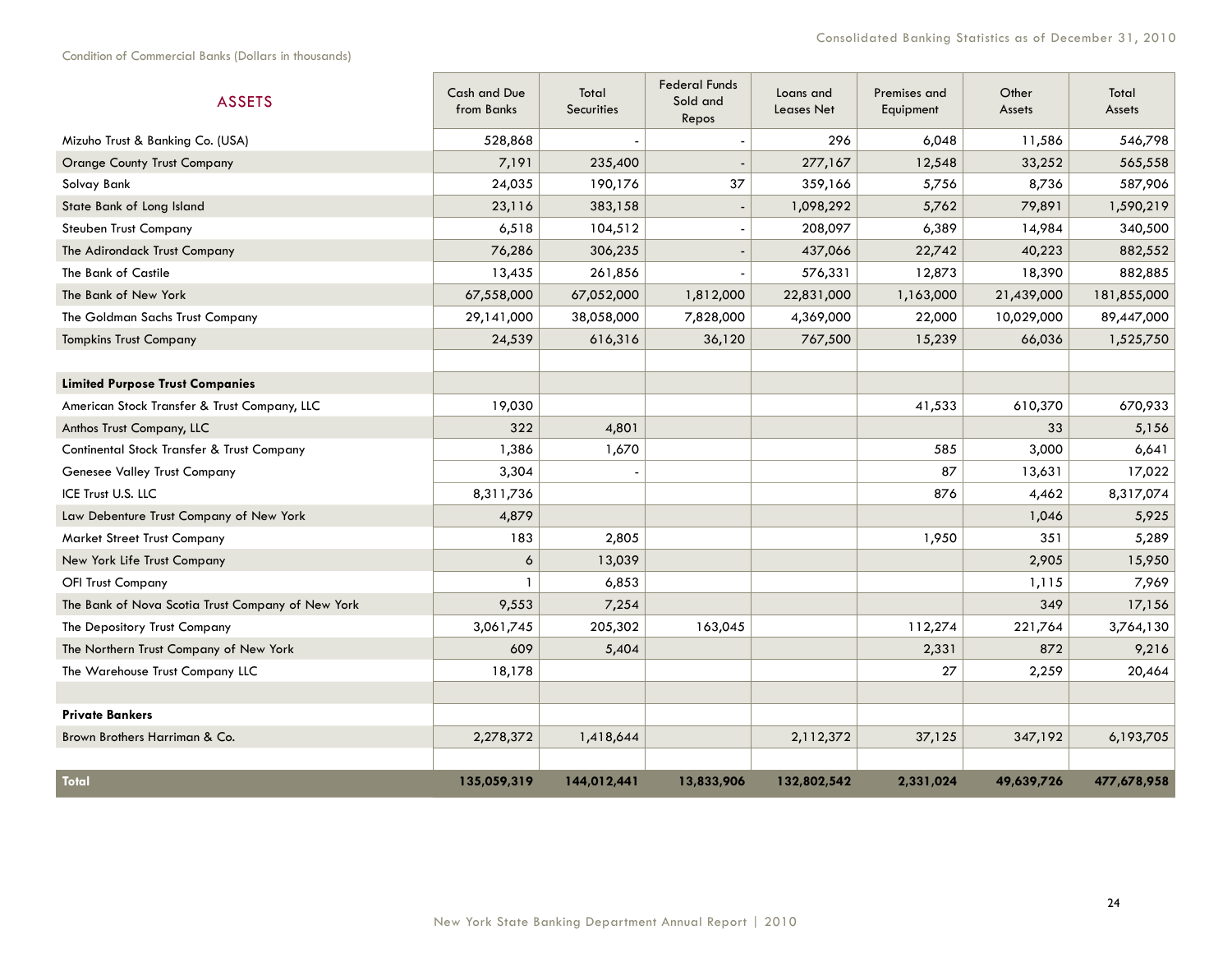| <b>LIABILITIES &amp; EQUITY</b>          | <b>Total Deposits</b> | Federal<br>Funds<br>Bought and<br>Repos | Trading<br>Liabilities and<br>Other Borrowed<br>Money | Subordinated<br>Notes &<br>Debentures | All Other<br>Liabilities | <b>Total Liabilities</b> | <b>Total Equity</b><br>Capital | <b>Total Liabilities</b><br>& Capital |
|------------------------------------------|-----------------------|-----------------------------------------|-------------------------------------------------------|---------------------------------------|--------------------------|--------------------------|--------------------------------|---------------------------------------|
| <b>Commercial Banks</b>                  |                       |                                         |                                                       |                                       |                          |                          |                                |                                       |
| <b>Adirondack Bank</b>                   | 419,019               | 37,987                                  | 27,481                                                | $\overline{\phantom{a}}$              | 3,994                    | 488,481                  | 40,659                         | 529,140                               |
| Alden State Bank                         | 190,376               |                                         |                                                       |                                       | 174                      | 190,550                  | 29,226                         | 219,776                               |
| Alma Bank                                | 430,044               |                                         | 30,000                                                |                                       | 3,346                    | 463,390                  | 69,708                         | 533,098                               |
| <b>Alpine Capital Bank</b>               | 189,815               | $\overline{\phantom{a}}$                | 530                                                   | 4,500                                 | 919                      | 195,764                  | 31,242                         | 227,006                               |
| Amerasia Bank                            | 205,033               |                                         |                                                       |                                       | 979                      | 206,012                  | 22,190                         | 228,202                               |
| <b>American Community Bank</b>           | 133,507               |                                         | 8,000                                                 |                                       | 549                      | 142,056                  | 18,179                         | 160,235                               |
| <b>Bank Leumi USA</b>                    | 4,225,619             | 68,760                                  | 241,015                                               | 90,000                                | 88,841                   | 4,714,235                | 498,197                        | 5,212,432                             |
| <b>Bank of Akron</b>                     | 181,901               |                                         |                                                       |                                       | 2,728                    | 184,629                  | 21,930                         | 206,559                               |
| <b>Bank of Cattaraugus</b>               | 12,887                |                                         |                                                       |                                       | 620                      | 13,507                   | 1,113                          | 14,620                                |
| <b>Bank of Holland</b>                   | 60,661                |                                         |                                                       |                                       | 63                       | 60,724                   | 6,688                          | 67,412                                |
| Berkshire Bank Municipal Bank            | 14,694                |                                         |                                                       |                                       | 143                      | 14,837                   | 13,534                         | 28,371                                |
| <b>BPD Bank</b>                          | 304,740               | 7,000                                   | 33,000                                                |                                       | 3,823                    | 348,563                  | 62,750                         | 411,313                               |
| <b>Catskill Hudson Bank</b>              | 290,626               | 1,254                                   | 4,125                                                 | 1,800                                 | 1,700                    | 299,505                  | 22,751                         | 322,256                               |
| <b>Cattaraugus County Bank</b>           | 155,105               |                                         | 1,932                                                 |                                       | 2,535                    | 159,572                  | 14,071                         | 173,643                               |
| <b>CheckSpring Bank</b>                  | 41,253                |                                         | 64                                                    |                                       | 623                      | 41,940                   | 7,122                          | 49,062                                |
| <b>Citizens Bank of Cape Vincent</b>     | 38,730                |                                         |                                                       |                                       | 287                      | 39,017                   | 5,172                          | 44,189                                |
| <b>Country Bank</b>                      | 390,153               | 24,000                                  |                                                       | -                                     | 2,326                    | 416,479                  | 36,329                         | 452,808                               |
| Emigrant Mercantile Bank                 | 531                   |                                         |                                                       |                                       |                          | 531                      | 3,331                          | 3,862                                 |
| <b>Empire State Bank</b>                 | 139,029               | $\overline{\phantom{a}}$                | 7,523                                                 |                                       | 651                      | 147,203                  | 13,570                         | 160,773                               |
| <b>First American International Bank</b> | 504,208               | $\overline{\phantom{a}}$                | 20,350                                                | $\overline{\phantom{a}}$              | 5,731                    | 530,289                  | 57,690                         | 587,979                               |
| <b>Flushing Commercial Bank</b>          | 570,494               |                                         |                                                       |                                       | 1,950                    | 572,444                  | 56,684                         | 629,128                               |
| Genesee Regional Bank                    | 224,692               | 7,708                                   | 18,052                                                |                                       | 1,324                    | 251,776                  | 18,387                         | 270,163                               |
| <b>Global Bank</b>                       | 110,460               |                                         |                                                       | $\overline{\phantom{a}}$              | 266                      | 110,726                  | 12,018                         | 122,744                               |
| <b>Gold Coast Bank</b>                   | 101,525               |                                         |                                                       |                                       | 347                      | 101,872                  | 16,860                         | 118,732                               |
| Gotham Bank of New York                  | 310,307               | 45,000                                  |                                                       |                                       | 1,525                    | 356,832                  | 28,600                         | 385,432                               |
| Greene County Commercial Bank            | 126,150               |                                         | 11,291                                                |                                       | 484                      | 137,925                  | 13,677                         | 151,602                               |
| <b>Hamptons State Bank</b>               | 56,989                | 2,500                                   | 3,000                                                 |                                       | 437                      | 62,926                   | 4,591                          | 67,517                                |
| Hanover Community Bank                   | 48,480                | $\overline{\phantom{a}}$                | 2,000                                                 | $\overline{\phantom{a}}$              | 968                      | 51,448                   | 6,379                          | 57,827                                |
| Interaudi Bank                           | 1,001,430             |                                         | 166,197                                               |                                       | 4,976                    | 1,172,603                | 106,537                        | 1,279,140                             |
| New York Commercial Bank                 | 1,705,560             | $\qquad \qquad \blacksquare$            | 294,022                                               |                                       | 9,761                    | 2,009,343                | 521,438                        | 2,530,781                             |
| NewBank                                  | 116,337               | $\overline{\phantom{a}}$                |                                                       |                                       | 2,865                    | 119,202                  | 13,020                         | 132,222                               |
| Pathfinder Commercial Bank               | 43,182                | $\overline{\phantom{a}}$                |                                                       |                                       | 309                      | 43,491                   | 5,862                          | 49,353                                |
| <b>PCSB Commercial Bank</b>              | 22,114                |                                         |                                                       |                                       | 104                      | 22,218                   | 7,359                          | 29,577<br>25                          |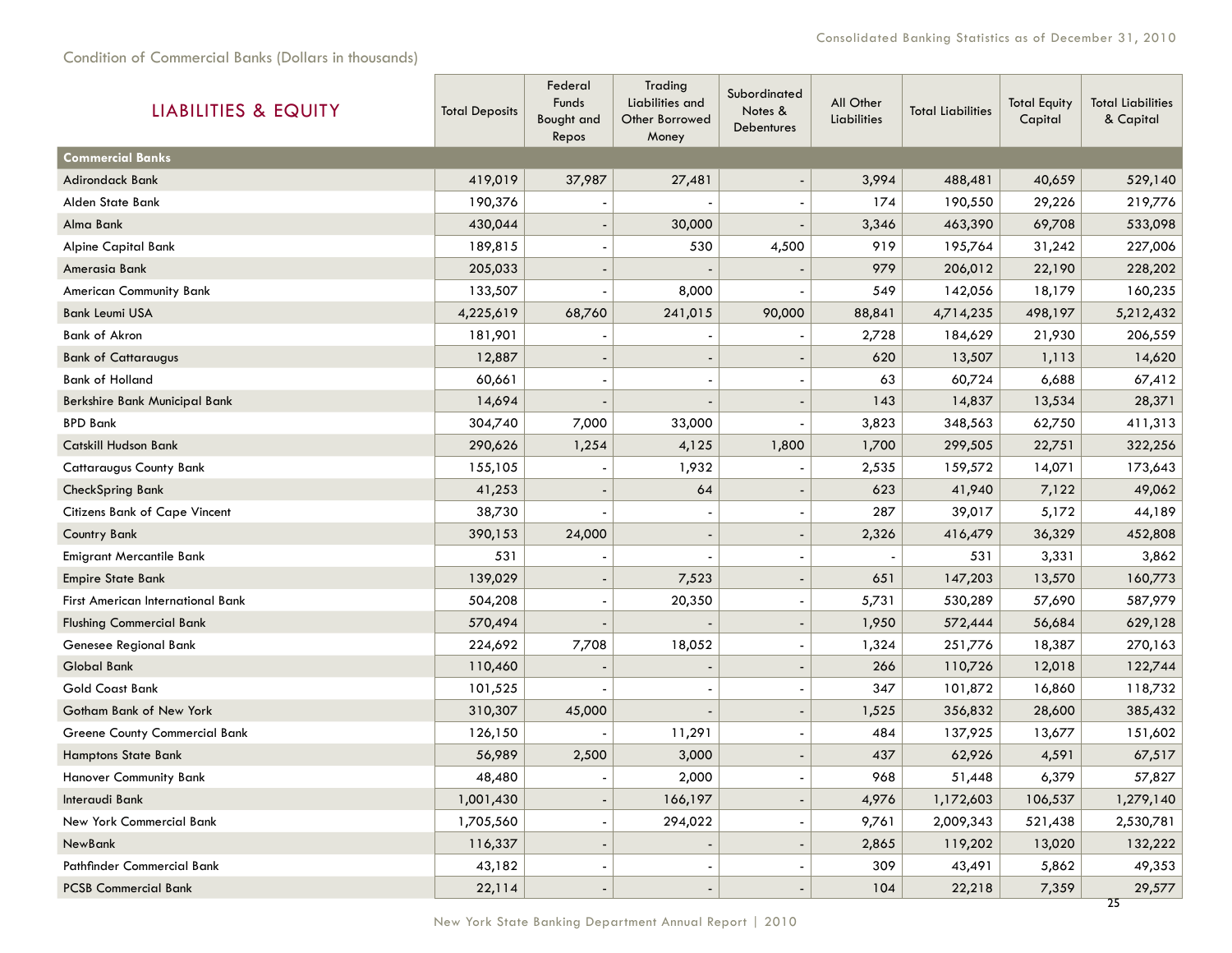$\overline{1}$ 

| <b>LIABILITIES &amp; EQUITY</b> | <b>Total Deposits</b> | Federal<br>Funds<br>Bought and<br>Repos | Trading<br>Liabilities and<br>Other Borrowed<br>Money | Subordinated<br>Notes &<br><b>Debentures</b> | All Other<br>Liabilities | <b>Total Liabilities</b> | <b>Total Equity</b><br>Capital | <b>Total Liabilities</b><br>& Capital |
|---------------------------------|-----------------------|-----------------------------------------|-------------------------------------------------------|----------------------------------------------|--------------------------|--------------------------|--------------------------------|---------------------------------------|
| Pioneer Commercial Bank         | 35,813                |                                         |                                                       |                                              | 7                        | 35,820                   | 4,627                          | 40,447                                |
| Provident Municipal Bank        | 285,829               |                                         |                                                       | $\overline{\phantom{a}}$                     | 2,957                    | 288,786                  | 48,865                         | 337,651                               |
| <b>Riverside Bank</b>           | 164,042               |                                         |                                                       |                                              | 960                      | 165,002                  | 19,913                         | 184,915                               |
| Savoy Bank                      | 67,982                |                                         |                                                       |                                              | 1,252                    | 69,234                   | 9,689                          | 78,923                                |
| Shinhan Bank America            | 838,077               |                                         |                                                       |                                              | 9,557                    | 847,634                  | 92,182                         | 939,816                               |
| Signature Bank                  | 9,443,569             | 658,000                                 | 564,278                                               | $\overline{\phantom{a}}$                     | 62,696                   | 10,728,543               | 944,547                        | 11,673,090                            |
| State Bank of Chittenango       | 117,299               |                                         |                                                       |                                              | 15,886                   | 133,185                  | 8,818                          | 142,003                               |
| The Berkshire Bank              | 670,434               | 50,000                                  | 10,657                                                | $\overline{\phantom{a}}$                     | 5,972                    | 737,063                  | 99,306                         | 836,369                               |
| <b>Tioga State Bank</b>         | 305,609               | 12,192                                  | 20,895                                                |                                              | 4,197                    | 342,893                  | 34,091                         | 376,984                               |
| United International Bank       | 152,811               |                                         | 9,536                                                 |                                              | 2,260                    | 164,607                  | 19,566                         | 184,173                               |
| <b>United Orient Bank</b>       | 79,220                |                                         |                                                       | $\overline{\phantom{a}}$                     | 502                      | 79,722                   | 10,000                         | 89,722                                |
| <b>USNY Bank</b>                | 75,242                | 1,000                                   |                                                       |                                              | 139                      | 76,381                   | 9,379                          | 85,760                                |
| Victory State Bank              | 209,503               | -                                       |                                                       | $\overline{\phantom{a}}$                     | 1,700                    | 211,203                  | 25,501                         | 236,704                               |
| Westchester Bank, The           | 185,781               | -                                       |                                                       |                                              | 1,903                    | 187,684                  | 17,826                         | 205,510                               |
| Woori America Bank              | 920,699               | $\overline{\phantom{a}}$                |                                                       |                                              | 8,275                    | 928,974                  | 110,246                        | 1,039,220                             |
| <b>WSB Municipal Bank</b>       | 25,897                | $\overline{\phantom{a}}$                | $\overline{\phantom{a}}$                              | $\overline{\phantom{a}}$                     | 2,832                    | 28,729                   | 3,655                          | 32,384                                |
|                                 |                       |                                         |                                                       |                                              |                          |                          |                                |                                       |
| <b>Trust Companies</b>          |                       |                                         |                                                       |                                              |                          |                          |                                |                                       |
| <b>Amalgamated Bank</b>         | 2,992,036             | 485,145                                 | 769,628                                               |                                              | 57,523                   | 4,304,332                | 270,401                        | 4,574,733                             |
|                                 |                       |                                         |                                                       |                                              |                          |                          |                                |                                       |

| <b>Amalgamated Bank</b>                             | 2,992,036  | 485,145                  | 769,628   | $\overline{\phantom{a}}$ | 57,523    | 4,304,332  | 270,401    | 4,574,733  |
|-----------------------------------------------------|------------|--------------------------|-----------|--------------------------|-----------|------------|------------|------------|
| <b>Banco Popular North America</b>                  | 6,586,728  | 663,633                  | 26,341    | $\overline{\phantom{a}}$ | 136,799   | 7,413,501  | 381,482, ا | 8,994,983  |
| <b>Bank of Millbrook</b>                            | 161,568    |                          |           | -                        | 1,708     | 163,276    | 20,402     | 183,678    |
| <b>Bank of Richmondville</b>                        | 97,520     |                          | 2,000     |                          | 607       | 100,127    | 14,160     | 114,287    |
| Bank of Tokyo - Mitsubishi UFJ Trust Company        | 2,315,065  | $\overline{\phantom{a}}$ | 234,816   | $\overline{\phantom{a}}$ | 170,436   | 2,720,317  | 730,835    | 3,451,152  |
| <b>Bank of Utica</b>                                | 702,792    |                          | 21,100    | -                        | 7,788     | 731,680    | 117,214    | 848,894    |
| Capital Bank & Trust Company                        | 201,308    | 3,828                    | 31,212    |                          | 1,481     | 237,829    | 22,548     | 260,377    |
| Chemung Canal Trust Company                         | 789,948    | 44,775                   | 20,000    | $\overline{\phantom{a}}$ | 9,575     | 864,298    | 92,881     | 957,179    |
| Deutsche Bank Trust Company Americas                | 25,514,000 | 7,656,000                | 526,000   | $\overline{\phantom{a}}$ | 2,191,000 | 35,887,000 | 9,617,000  | 45,504,000 |
| <b>Fiduciary Trust Company International</b>        | 513,951    |                          | 652       | $-$                      | 38,943    | 553,546    | 242,553    | 796,099    |
| <b>Five Star Bank</b>                               | 1,905,580  | 87,109                   | 65        |                          | 12,692    | 2,005,446  | 201,774    | 2,207,220  |
| Habib American Bank                                 | 611,637    |                          | 664       |                          | 4,409     | 616,710    | 62,917     | 679,627    |
| <b>Israel Discount Bank of New York</b>             | 6,117,526  | 2,029,942                | 206,147   | 75,000                   | 129,009   | 8,557,624  | 757,642    | 9,315,266  |
| Manufacturers and Traders Trust Company             | 49,830,537 | 2,491,556                | 3,334,912 | 1,816,833                | 694,209   | 58,168,047 | 8,886,488  | 67,054,535 |
| Mitsubishi UFJ Trust & Banking Corporation (U.S.A.) | 49,275     |                          |           |                          | 2,317     | 51,592     | 210,825    | 262,417    |
| Mizuho Corporate Bank (USA)                         | 2,019,547  |                          | 59,838    | $\overline{\phantom{0}}$ | 131,582   | 2,210,967  | 1,042,121  | 3,253,088  |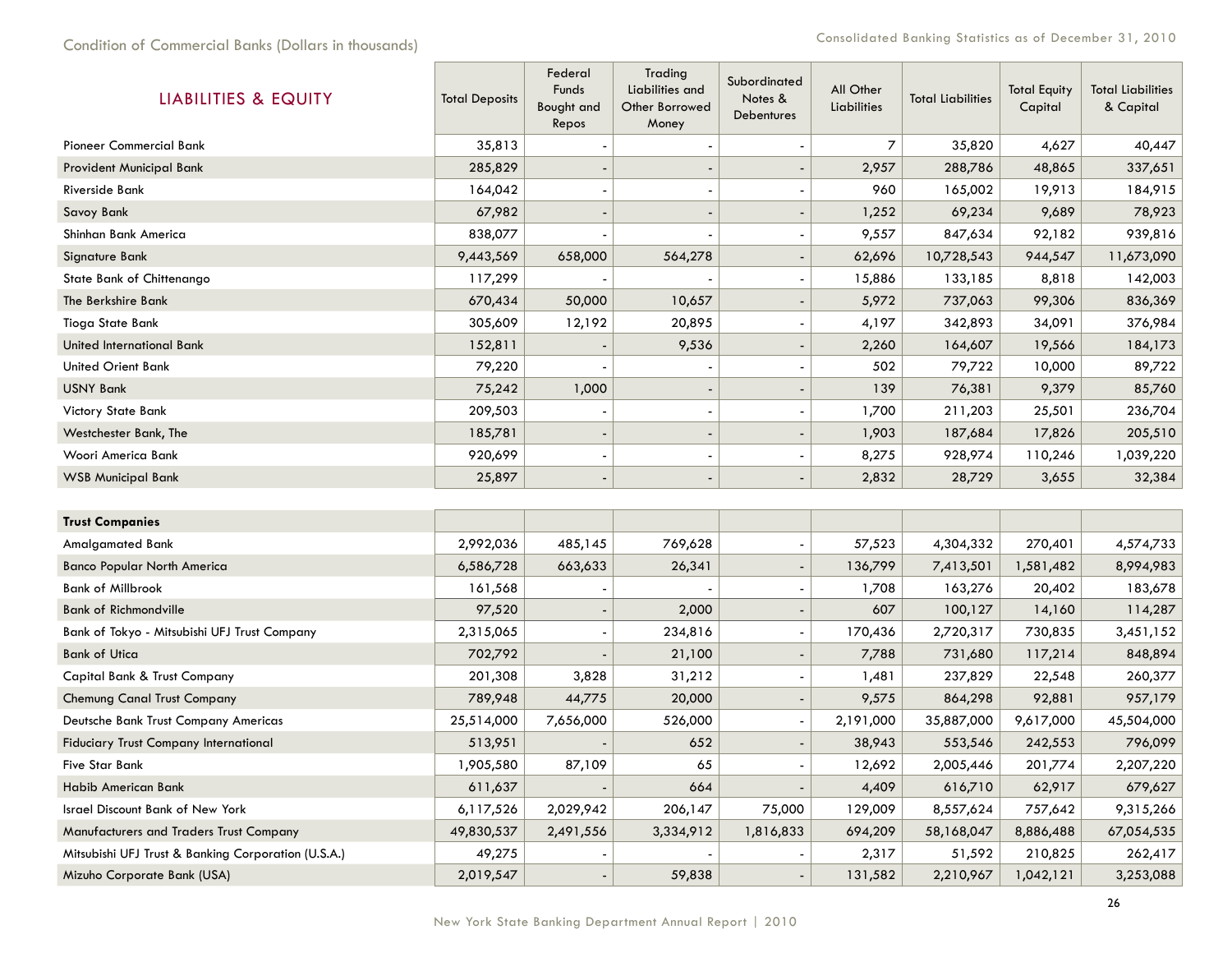| <b>LIABILITIES &amp; EQUITY</b>                   | <b>Total Deposits</b>    | Federal<br><b>Funds</b><br>Bought and<br>Repos | Trading<br>Liabilities and<br>Other Borrowed<br>Money | Subordinated<br>Notes &<br><b>Debentures</b> | All Other<br>Liabilities | <b>Total Liabilities</b> | <b>Total Equity</b><br>Capital | <b>Total Liabilities</b><br>& Capital |
|---------------------------------------------------|--------------------------|------------------------------------------------|-------------------------------------------------------|----------------------------------------------|--------------------------|--------------------------|--------------------------------|---------------------------------------|
| Mizuho Trust & Banking Co. (USA)                  | 488,518                  | $\overline{\phantom{a}}$                       |                                                       |                                              | 9,784                    | 498,302                  | 48,496                         | 546,798                               |
| <b>Orange County Trust Company</b>                | 385,009                  | $\overline{\phantom{a}}$                       | 87,100                                                |                                              | 8,723                    | 480,832                  | 84,726                         | 565,558                               |
| Solvay Bank                                       | 531,784                  | $\overline{\phantom{a}}$                       |                                                       |                                              | 2,539                    | 534,323                  | 53,583                         | 587,906                               |
| State Bank of Long Island                         | 1,349,331                | $\overline{a}$                                 | 54,000                                                |                                              | 12,689                   | 1,416,020                | 174,199                        | 1,590,219                             |
| Steuben Trust Company                             | 281,318                  |                                                | 19,500                                                |                                              | 4,040                    | 304,858                  | 35,642                         | 340,500                               |
| The Adirondack Trust Company                      | 772,910                  | 4,446                                          | 21                                                    |                                              | 10,996                   | 788,373                  | 94,179                         | 882,552                               |
| The Bank of Castile                               | 766,250                  | 20,363                                         | 25,000                                                | $\overline{\phantom{a}}$                     | 5,662                    | 817,275                  | 65,610                         | 882,885                               |
| The Bank of New York Mellon                       | 140,703,000              | 4,822,000                                      | 8,398,000                                             | 3,490,000                                    | 8,577,000                | 165,990,000              | 15,865,000                     | 181,855,000                           |
| The Goldman Sachs Trust Company                   | 32,306,000               | 9,180,000                                      | 19,440,000                                            | 5,000,000                                    | 4,746,000                | 70,672,000               | 18,775,000                     | 89,447,000                            |
| <b>Tompkins Trust Company</b>                     | 1,092,203                | 141,638                                        | 157,729                                               |                                              | 23,660                   | 1,415,230                | 110,520                        | 1,525,750                             |
|                                                   |                          |                                                |                                                       |                                              |                          |                          |                                |                                       |
| <b>Limited Purpose Trust Companies</b>            |                          |                                                |                                                       |                                              |                          |                          |                                |                                       |
| American Stock Transfer & Trust Company, LLC      | $\overline{\phantom{a}}$ | $\overline{\phantom{a}}$                       | $\overline{\phantom{a}}$                              |                                              | 16,969                   | 16,969                   | 653,964                        | 670,933                               |
| Anthos Trust Company, LLC                         |                          | $\overline{\phantom{a}}$                       |                                                       |                                              |                          |                          | 5,156                          | 5,156                                 |
| Continental Stock Transfer & Trust Company        | $\overline{\phantom{a}}$ | $\blacksquare$                                 | Ĭ.                                                    | $\overline{\phantom{a}}$                     | 1,580                    | 1,580                    | 5,061                          | 6,641                                 |
| Genesee Valley Trust Company                      |                          | $\overline{\phantom{a}}$                       | 330                                                   |                                              | 662                      | 992                      | 16,030                         | 17,022                                |
| ICE Trust U.S. LLC                                | $\overline{\phantom{a}}$ | $\overline{\phantom{a}}$                       | $\blacksquare$                                        | $\overline{\phantom{a}}$                     | 8,253,387                | 8,253,387                | 63,687                         | 8,317,074                             |
| Law Debenture Trust Company of New York           |                          |                                                |                                                       |                                              | 1,950                    | 1,950                    | 3,975                          | 5,925                                 |
| <b>Market Street Trust Company</b>                | $\overline{\phantom{a}}$ | $\overline{\phantom{a}}$                       | 672                                                   | $\overline{\phantom{a}}$                     | 1,075                    | 1,747                    | 3,542                          | 5,289                                 |
| New York Life Trust Company                       |                          | $\overline{\phantom{a}}$                       |                                                       |                                              | 2,644                    | 2,644                    | 13,306                         | 15,950                                |
| OFI Trust Company                                 | $\overline{\phantom{a}}$ | $\overline{\phantom{a}}$                       | ÷,                                                    |                                              | 885                      | 885                      | 7,084                          | 7,969                                 |
| The Bank of Nova Scotia Trust Company of New York |                          | ÷,                                             |                                                       |                                              | 1,848                    | 1,848                    | 15,308                         | 17,156                                |
| The Depository Trust Company                      | $\overline{\phantom{a}}$ | $\overline{\phantom{a}}$                       | 353,592                                               | $\overline{\phantom{a}}$                     | 3,127,349                | 3,480,941                | 283,189                        | 3,764,130                             |
| The Northern Trust Company of New York            |                          | ÷,                                             |                                                       |                                              | 1,910                    | 1,910                    | 7,306                          | 9,216                                 |
| The Warehouse Trust Company LLC                   | $\overline{\phantom{a}}$ | $\overline{\phantom{a}}$                       | $\blacksquare$                                        | $\overline{\phantom{a}}$                     | 9,658                    | 9,658                    | 10,806                         | 20,464                                |
|                                                   |                          |                                                |                                                       |                                              |                          |                          |                                |                                       |
| <b>Private Bankers</b>                            |                          |                                                |                                                       |                                              |                          |                          |                                |                                       |
| Brown Brothers Harriman & Co.                     | 4,607,639                |                                                | 671,008                                               | 614                                          | 344,092                  | 5,623,353                | 570,352                        | 6,193,705                             |
|                                                   |                          |                                                |                                                       |                                              |                          |                          |                                |                                       |
| Total                                             | 309,636,438              | 28,545,836                                     | 35,914,275                                            | 10,478,747                                   | 29,021,623               | 413,596,919              | 64,082,039                     | 477,678,958                           |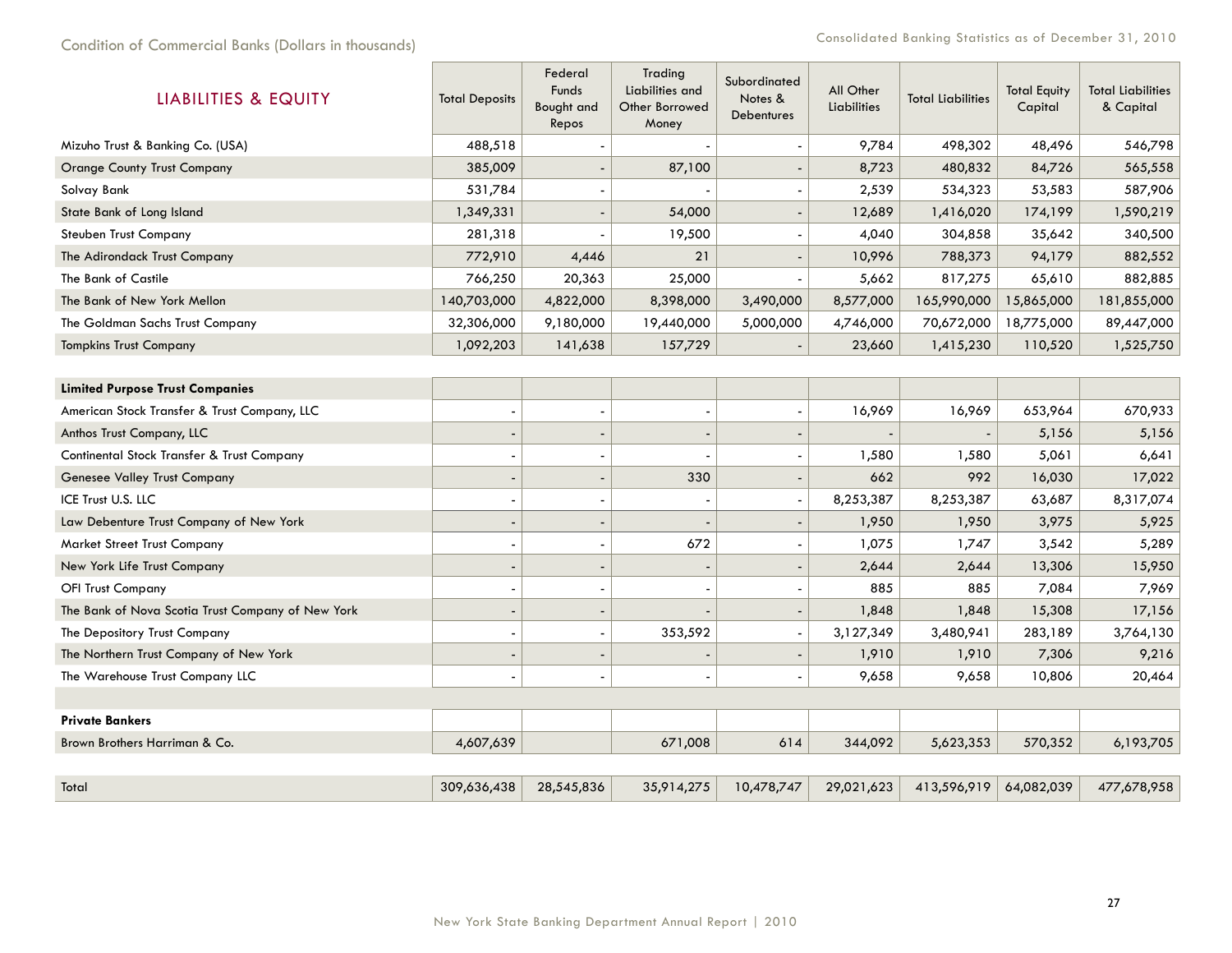Condition of Savings Banks and Savings & Loans (Dollars In Thousands)

| <b>ASSETS</b>                           | Cash and Due from<br><b>Banks</b> | <b>Total Securities and</b><br><b>Trading Assets</b> | Federal Funds Sold<br>and Repos | Loans and Leases<br>Net | Premises<br>and Equipment | <b>Other Assets</b> | <b>Total Assets</b> |
|-----------------------------------------|-----------------------------------|------------------------------------------------------|---------------------------------|-------------------------|---------------------------|---------------------|---------------------|
| <b>Savings Banks</b>                    |                                   |                                                      |                                 |                         |                           |                     |                     |
| Apple Bank For Savings                  | 836,221                           | 2,656,044                                            |                                 | 2,952,197               | 24,420                    | 139,783             | 6,608,665           |
| <b>Emigrant Bank</b>                    | 886,537                           | 3,200,935                                            | 61,207                          | 3,715,734               | 88,773                    | 801,543             | 8,754,729           |
| Emigrant Savings Bank - Brooklyn/Queens | 18,247                            | 422,500                                              | 45,000                          | 303,059                 | 1,154                     | 8,494               | 798,454             |
| Emigrant Savings Bank - Long Island     | 22,304                            | 200,369                                              | 45,000                          | 266,791                 | 1,667                     | 4,811               | 540,942             |
| Emigrant Savings Bank - Manhattan       | 17,929                            | 709,074                                              | 95,000                          | 411,402                 | 1,356                     | 10,624              | 1,245,385           |
| Emigrant Savings Bank-Bronx/Westchester | 20,136                            | 584,111                                              | 75,000                          | 341,934                 | 7,631                     | 12,655              | 1,041,467           |
| <b>First Central Savings Bank</b>       | 74,961                            | 47,651                                               |                                 | 489,555                 | 1,764                     | 22,636              | 636,567             |
| <b>Fulton Savings Bank</b>              | 16,539                            | 92,891                                               | 56                              | 255,654                 | 1,459                     | 34,464              | 401,063             |
| New York Community Bank                 | 1,300,189                         | 4,192,853                                            | 550,000                         | 27,760,913              | 207,882                   | 4,852,885           | 38,864,722          |
| Oneida Savings Bank                     | 15,520                            | 257,382                                              | 18,134                          | 283,461                 | 19,850                    | 65,119              | 659,466             |
| Pathfinder Bank                         | 13,567                            | 84,612                                               | 1                               | 281,658                 | 9,432                     | 18,098              | 407,368             |
| Pioneer Savings Bank                    | 122,544                           | 63,189                                               | 2,453                           | 520,254                 | 11,921                    | 42,832              | 763,193             |
| <b>Putnam County Savings Bank</b>       | 119,656                           | 300,478                                              | 7,537                           | 507,538                 | 4,251                     | 13,012              | 952,472             |
| <b>Rhinebeck Savings Bank</b>           | 23,811                            | 72,294                                               |                                 | 384,415                 | 17,387                    | 28,345              | 526,252             |
| <b>Ridgewood Savings Bank</b>           | 72,797                            | 1,696,318                                            |                                 | 2,501,199               | 18,022                    | 272,703             | 4,561,039           |
| Rondout Savings Bank                    | 18,224                            | 44,202                                               |                                 | 154,084                 | 4,728                     | 8,312               | 229,550             |
| <b>Sawyer Savings Bank</b>              | 1,888                             | 63,247                                               |                                 | 117,606                 | 1,024                     | 5,609               | 189,374             |
| The North Country Savings Bank          | 17,130                            | 5,559                                                | 100                             | 198,812                 | 6,194                     | 10,129              | 237,924             |
| <b>Ulster Savings Bank</b>              | 22,088                            | 55,695                                               |                                 | 577,291                 | 13,250                    | 54,638              | 722,962             |
| <b>Watertown Savings Bank</b>           | 45,107                            | 101,718                                              |                                 | 233,642                 | 17,882                    | 35,574              | 433,923             |
|                                         |                                   |                                                      |                                 |                         |                           |                     |                     |
| <b>Savings &amp; Loans</b>              |                                   |                                                      |                                 |                         |                           |                     |                     |
| Medina Savings and Loan Association     | 3,357                             | 11,060                                               | 638                             | 19,324                  | 849                       | 1,228               | 36,456              |
|                                         |                                   |                                                      |                                 |                         |                           |                     |                     |
|                                         |                                   |                                                      |                                 |                         |                           |                     |                     |

**Total** 3,668,752 14,862,182 900,126 42,276,523 460,896 6,443,494 68,611,973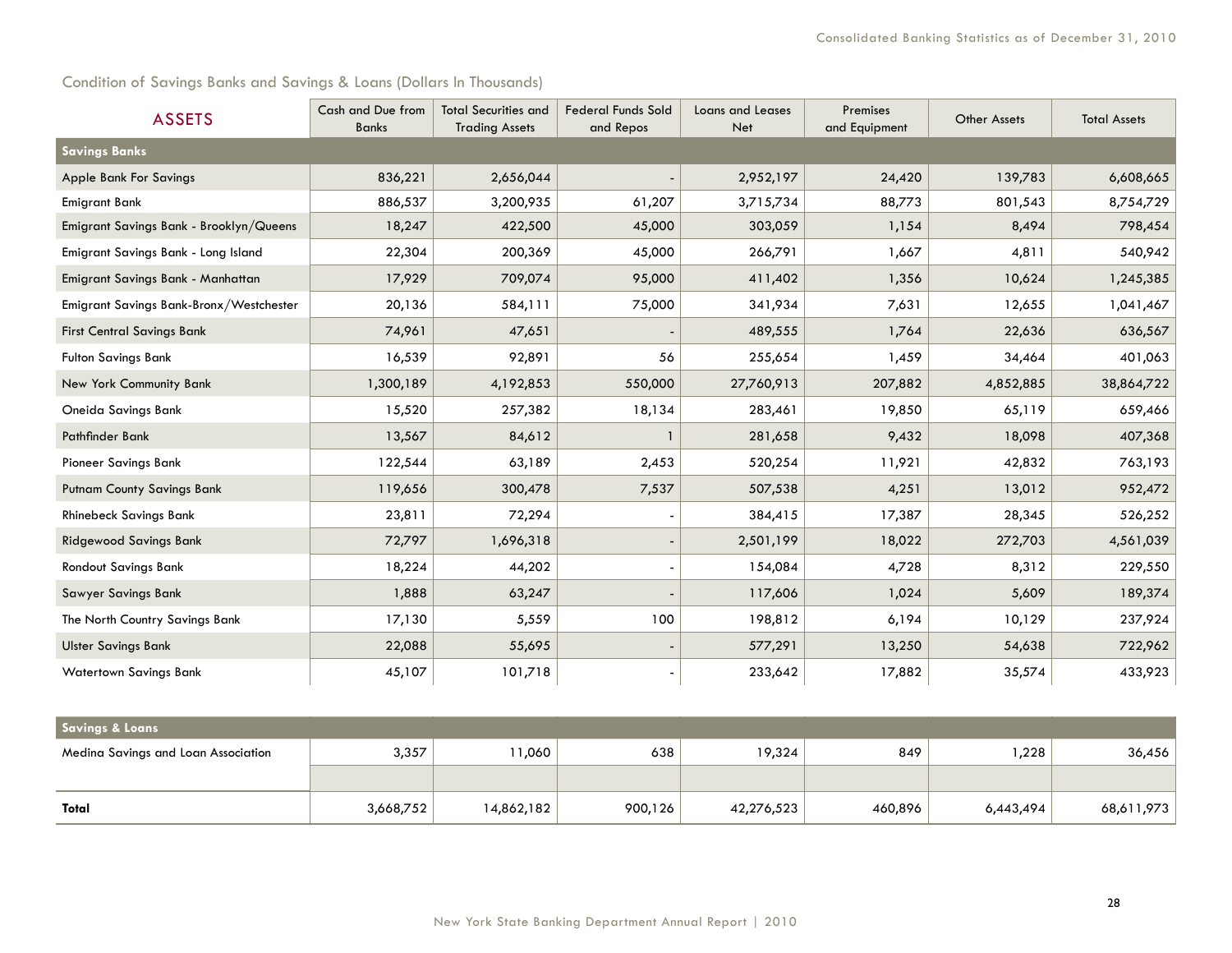Condition of Savings Banks and Savings & Loans (Dollars In Thousands)

| <b>LIABILITIES &amp; EQUITY</b>         | Total<br><b>Deposits</b> | <b>Federal Funds</b><br>Bought<br>and Repos | Other<br><b>Borrowed</b><br>Money | All<br>Other<br>Liabilities | Total<br>Liabilities | Total<br>Equity<br>Capital | Total<br><b>Liabilities</b><br>and Capital |
|-----------------------------------------|--------------------------|---------------------------------------------|-----------------------------------|-----------------------------|----------------------|----------------------------|--------------------------------------------|
| <b>Savings Banks</b>                    |                          |                                             |                                   |                             |                      |                            |                                            |
| Apple Bank For Savings                  | 5,856,358                |                                             | 12,994                            | 72,119                      | 5,941,471            | 667,194                    | 6,608,665                                  |
| Emigrant Bank                           | 7,215,958                | 273,900                                     | 213,138                           | 52,230                      | 7,755,226            | 999,503                    | 8,754,729                                  |
| Emigrant Savings Bank - Brooklyn/Queens | 714,032                  |                                             | 5,230                             | 18,695                      | 737,957              | 60,497                     | 798,454                                    |
| Emigrant Savings Bank - Long Island     | 479,051                  |                                             | 4,805                             | 17,776                      | 501,632              | 39,310                     | 540,942                                    |
| Emigrant Savings Bank - Manhattan       | 1,103,628                |                                             | 14,372                            | 29,097                      | 1,147,097            | 98,288                     | 1,245,385                                  |
| Emigrant Savings Bank-Bronx/Westchester | 941,543                  |                                             | 767                               | 22,793                      | 965,103              | 76,364                     | 1,041,467                                  |
| <b>First Central Savings Bank</b>       | 585,704                  |                                             | 10,000                            | 848                         | 596,552              | 40,015                     | 636,567                                    |
| <b>Fulton Savings Bank</b>              | 228,804                  |                                             | 90,940                            | 17,593                      | 337,337              | 63,726                     | 401,063                                    |
| New York Community Bank                 | 20,316,768               | 4,125,000                                   | 8,765,025                         | 257,269                     | 33,464,062           | 5,400,660                  | 38,864,722                                 |
| Oneida Savings Bank                     | 561,227                  |                                             | 12,000                            | 11,106                      | 584,333              | 75,133                     | 659,466                                    |
| Pathfinder Bank                         | 328,091                  | 5,000                                       | 36,000                            | 3,869                       | 372,960              | 34,408                     | 407,368                                    |
| <b>Pioneer Savings Bank</b>             | 661,799                  | 4,419                                       | 11,068                            | 8,025                       | 685,311              | 77,882                     | 763,193                                    |
| <b>Putnam County Savings Bank</b>       | 839,396                  |                                             |                                   | 8,674                       | 848,070              | 104,402                    | 952,472                                    |
| <b>Rhinebeck Savings Bank</b>           | 439,657                  |                                             | 27,500                            | 10,544                      | 477,701              | 48,551                     | 526,252                                    |
| <b>Ridgewood Savings Bank</b>           | 3,784,962                |                                             | 129,997                           | 59,497                      | 3,974,456            | 586,583                    | 4,561,039                                  |
| Rondout Savings Bank                    | 197,246                  |                                             | 2,703                             | 2,060                       | 202,009              | 27,541                     | 229,550                                    |
| Sawyer Savings Bank                     | 144,864                  |                                             | 24,500                            | 2,303                       | 171,667              | 17,707                     | 189,374                                    |
| The North Country Savings Bank          | 187,330                  |                                             | 18,932                            | 930                         | 207,192              | 30,732                     | 237,924                                    |
| <b>Ulster Savings Bank</b>              | 631,838                  |                                             | 3,400                             | 4,568                       | 639,806              | 83,156                     | 722,962                                    |
| Watertown Savings Bank                  | 374,302                  |                                             |                                   | 3,078                       | 377,380              | 56,543                     | 433,923                                    |
|                                         |                          |                                             |                                   |                             |                      |                            |                                            |
| <b>Savings &amp; Loans</b>              |                          |                                             |                                   |                             |                      |                            |                                            |
| Medina Savings and Loan Association     | 31,924                   |                                             |                                   | 1,124                       | 33,048               | 3,408                      | 36,456                                     |
|                                         |                          |                                             |                                   |                             |                      |                            |                                            |
| Total                                   | 45,624,482               | 4,408,319                                   | 9,383,371                         | 604,198                     | 60,020,370           | 8,591,603                  | 68,611,973                                 |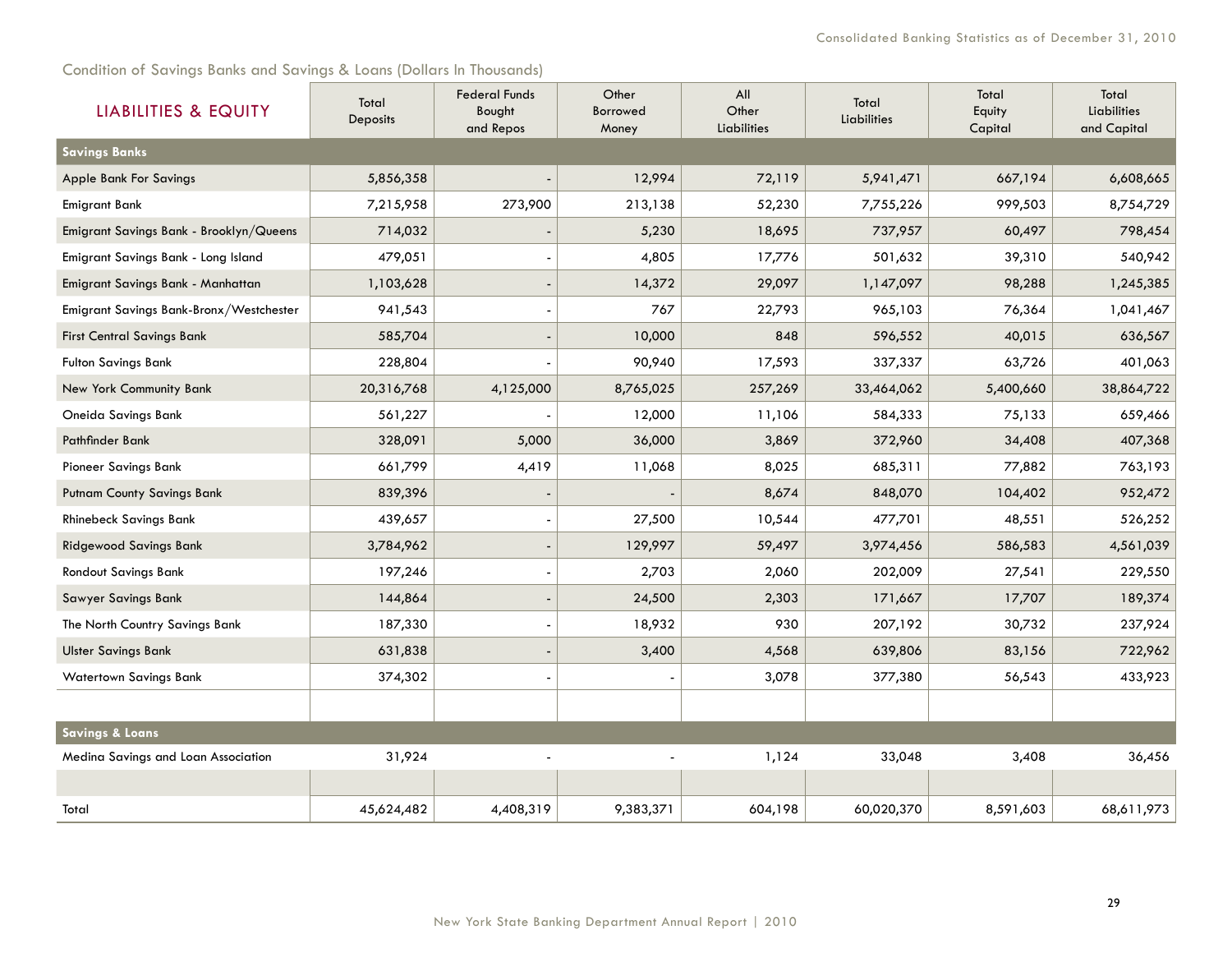## Condition of Credit Unions (Dollars In Thousands)

| <b>ASSETS</b>                                                         | Cash and<br>Due from<br><b>Banks</b> | Total<br><b>Securities</b> | <b>Loans Held</b><br>for Sale | Loans and<br><b>Leases Net</b> | <b>Bank</b><br>Premises and<br>Equipment | <b>NCUSIF</b><br>Deposit | Other<br>Assets | Total<br><b>Assets</b> |
|-----------------------------------------------------------------------|--------------------------------------|----------------------------|-------------------------------|--------------------------------|------------------------------------------|--------------------------|-----------------|------------------------|
|                                                                       |                                      |                            |                               |                                |                                          |                          |                 |                        |
| <b>AmeriCU Credit Union</b>                                           | 18,392                               | 62,176                     | 2,856                         | 789,314                        | 21,707                                   | 7,718                    | 18,117          | 920,280                |
| Branch 6000 NALC Credit Union                                         | 704                                  | 3,885                      |                               | 3,893                          | 13                                       | 86                       | 475             | 9,056                  |
| <b>Buffalo Service Credit Union</b>                                   | 2,132                                | 16,933                     |                               | 18,417                         | 77                                       | 303                      | 356             | 38,218                 |
| <b>CFCU Community Credit Union</b>                                    | 171,551                              | 191,088                    | $\overline{\phantom{a}}$      | 348,011                        | 7,710                                    | 5,494                    | 5,317           | 729,171                |
| Directors Choice Credit Union                                         | 111                                  | 1,508                      |                               | 2,454                          |                                          | 33                       | 1,120           | 5,226                  |
| Empire Branch 36 National Association of Letter Carriers Credit Union | 208                                  | 1,943                      | $\overline{\phantom{a}}$      | 2,621                          | 29                                       | 45                       | 37              | 4,883                  |
| <b>Empire State Credit Union</b>                                      | 531                                  | 3,860                      |                               | 2,398                          | 29                                       | 64                       | 376             | 7,258                  |
| Encompass Niagara Credit Union                                        | 1,250                                | 3,821                      | $\overline{\phantom{a}}$      | 4,695                          | 619                                      | 90                       | 61              | 10,536                 |
| Erie County Employees Credit Union                                    | 1,435                                | 11,479                     |                               | 5,378                          | $\overline{4}$                           | 153                      | 111             | 18,560                 |
| Hudson River Community Credit Union                                   | 12,414                               | 31,180                     | $\overline{\phantom{a}}$      | 103,235                        | 6,125                                    | 1,309                    | 1,549           | 155,812                |
| Jamestown Post Office Employees' Credit Union                         | 267                                  | 2,733                      | $\overline{\phantom{a}}$      | 1,878                          | 3                                        | 44                       | 22              | 4,947                  |
| Melrose Credit Union                                                  | 18,837                               | 78,074                     | $\overline{\phantom{a}}$      | 1,274,082                      | 23,133                                   | 9,283                    | 8,731           | 1,412,140              |
| Montauk Credit Union                                                  | 5,983                                | 269                        |                               | 107,479                        | 2,538                                    | 1,007                    | 761             | 118,037                |
| Municipal Credit Union                                                | 218,367                              | 7,737                      | $\blacksquare$                | 1,169,781                      | 17,005                                   | 13,749                   | 114,384         | 1,541,023              |
| Newspaper Employees Credit Union                                      | 479                                  |                            |                               | 472                            | $\mathbf{3}$                             | 6                        | $\mathbf{1}$    | 961                    |
| Niagara Falls Penn Central Employees Credit Union                     | 489                                  | 2,159                      |                               | 2,798                          | 3                                        | 54                       | 20              | 5,523                  |
| Norton-Troy Employees Credit Union                                    | 629                                  | 5,659                      |                               | 2,988                          |                                          | 81                       | 13              | 9,370                  |
| Progressive Credit Union                                              | 59,613                               | 413                        |                               | 523,187                        | 8,786                                    | 2,365                    | 3,084           | 597,448                |
| The Niagara Frontier Federal Employees Credit Union                   | 758                                  | 400                        | $\overline{\phantom{a}}$      | 1,491                          | 3                                        | 23                       | $\overline{2}$  | 2,677                  |
| Yonkers Postal Employees Credit Union                                 | 236                                  | 4,062                      |                               | 2,542                          | 8                                        | 46                       | $\overline{2}$  | 6,896                  |
| Total                                                                 | 514,386                              | 429,379                    | 2,856                         | 4,367,114                      | 87,795                                   | 41,953                   | 154,539         | 5,598,022              |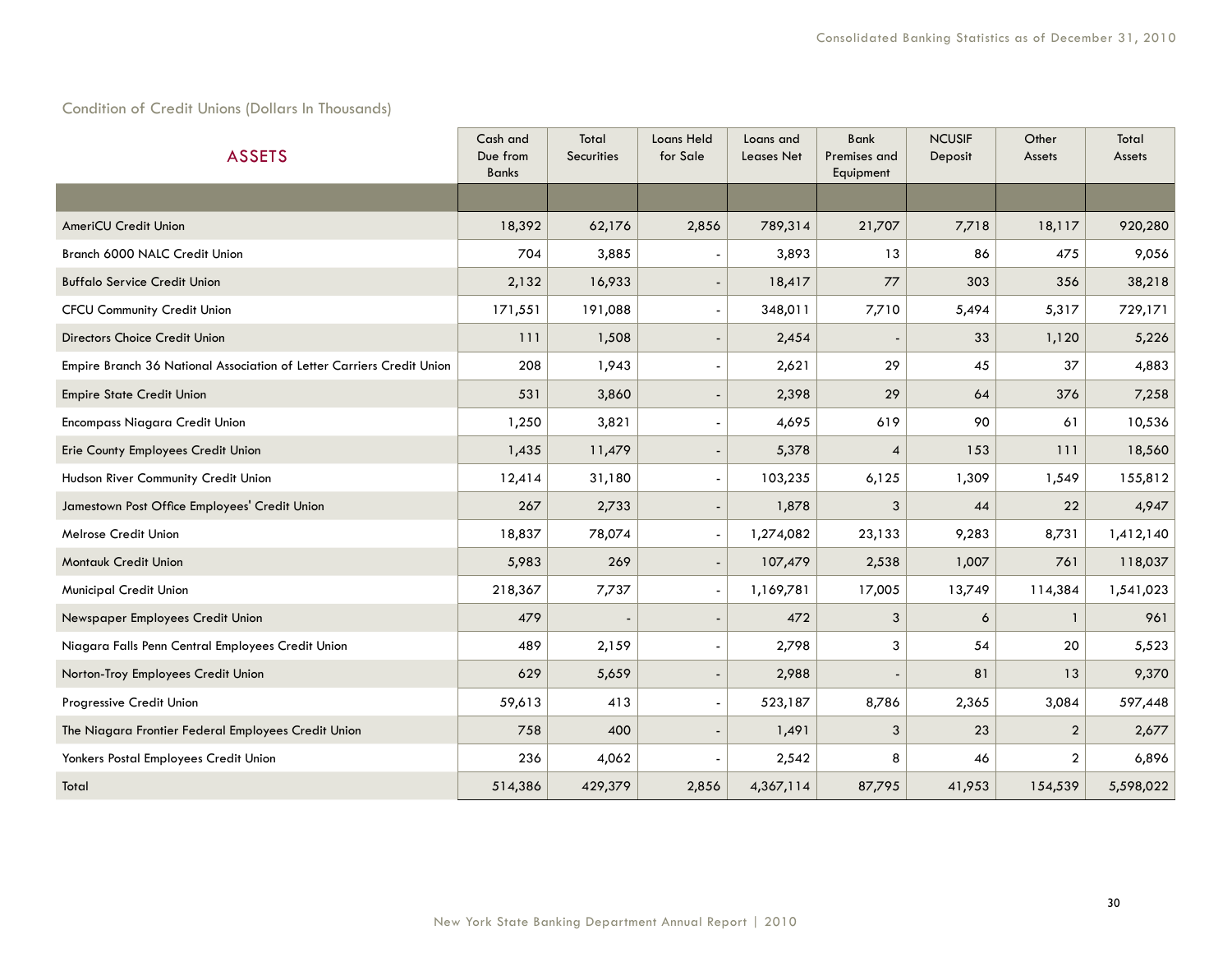Condition of Credit Unions (Dollars In Thousands)

| <b>LIABILITIES &amp; EQUITY</b>                                       | <b>Total Deposits</b> | Federal<br>Funds<br>Bought<br>and Repos | Borrowed<br>Plus Interest<br>Payable | Subordinated<br>Notes and<br><b>Debentures</b> | All<br>Other<br><b>Liabilities</b> | Total<br>Liabilities | <b>Total Equity</b><br>Capital | Total<br>Liabilities<br>and Capital |
|-----------------------------------------------------------------------|-----------------------|-----------------------------------------|--------------------------------------|------------------------------------------------|------------------------------------|----------------------|--------------------------------|-------------------------------------|
|                                                                       |                       |                                         |                                      |                                                |                                    |                      |                                |                                     |
| <b>AmeriCU Credit Union</b>                                           | 840,655               |                                         |                                      |                                                | 8,436                              | 849,091              | 71,189                         | 920,280                             |
| Branch 6000 NALC Credit Union                                         | 8,401                 |                                         |                                      |                                                | 12                                 | 8,413                | 643                            | 9,056                               |
| <b>Buffalo Service Credit Union</b>                                   | 33,210                |                                         | $\overline{\phantom{a}}$             |                                                | 163                                | 33,373               | 4,845                          | 38,218                              |
| <b>CFCU Community Credit Union</b>                                    | 634,290               |                                         | $\overline{\phantom{a}}$             |                                                | 5,521                              | 639,811              | 89,360                         | 729,171                             |
| Directors Choice Credit Union                                         | 4,566                 |                                         |                                      |                                                |                                    | 4,566                | 660                            | 5,226                               |
| Empire Branch 36 National Association of Letter Carriers Credit Union | 4,164                 |                                         |                                      |                                                |                                    | 4,164                | 719                            | 4,883                               |
| <b>Empire State Credit Union</b>                                      | 6,807                 |                                         |                                      |                                                | $\overline{4}$                     | 6,811                | 447                            | 7,258                               |
| Encompass Niagara Credit Union                                        | 8,804                 |                                         |                                      |                                                | 24                                 | 8,828                | 1,708                          | 10,536                              |
| Erie County Employees Credit Union                                    | 15,931                |                                         |                                      |                                                | 105                                | 16,036               | 2,524                          | 18,560                              |
| Hudson River Community Credit Union                                   | 134,649               |                                         |                                      |                                                | 1,724                              | 136,373              | 19,439                         | 155,812                             |
| Jamestown Post Office Employees' Credit Union                         | 4,231                 |                                         |                                      |                                                | 6                                  | 4,237                | 710                            | 4,947                               |
| Melrose Credit Union                                                  | 1,085,434             | $\blacksquare$                          | 40,000                               |                                                | 5,671                              | 1,131,105            | 281,035                        | 1,412,140                           |
| Montauk Credit Union                                                  | 106,618               |                                         |                                      | $\overline{\phantom{a}}$                       | 244                                | 106,862              | 11,175                         | 118,037                             |
| Municipal Credit Union                                                | 1,357,476             | $\overline{\phantom{a}}$                | $\overline{\phantom{a}}$             | $\overline{\phantom{a}}$                       | 33,077                             | 1,390,553            | 150,470                        | 1,541,023                           |
| Newspaper Employees Credit Union                                      | 630                   | $\overline{\phantom{a}}$                | $\overline{\phantom{a}}$             |                                                |                                    | 630                  | 331                            | 961                                 |
| Niagara Falls Penn Central Employees Credit Union                     | 4,901                 | $\overline{\phantom{a}}$                | $\overline{\phantom{a}}$             | $\overline{\phantom{a}}$                       |                                    | 4,901                | 622                            | 5,523                               |
| Norton-Troy Employees Credit Union                                    | 8,293                 |                                         |                                      |                                                | 9                                  | 8,302                | 1,068                          | 9,370                               |
| Progressive Credit Union                                              | 279,958               | $\overline{\phantom{a}}$                | 96,434                               |                                                | 14,337                             | 390,729              | 206,719                        | 597,448                             |
| The Niagara Frontier Federal Employees Credit Union                   | 2,185                 |                                         |                                      |                                                | $\overline{2}$                     | 2,187                | 490                            | 2,677                               |
| Yonkers Postal Employees Credit Union                                 | 5,760                 |                                         |                                      |                                                | 23                                 | 5,783                | 1,113                          | 6,896                               |
| Total                                                                 | 4,546,962             |                                         | 136,434                              |                                                | 69,359                             | 4,752,755            | 845,267                        | 5,598,022                           |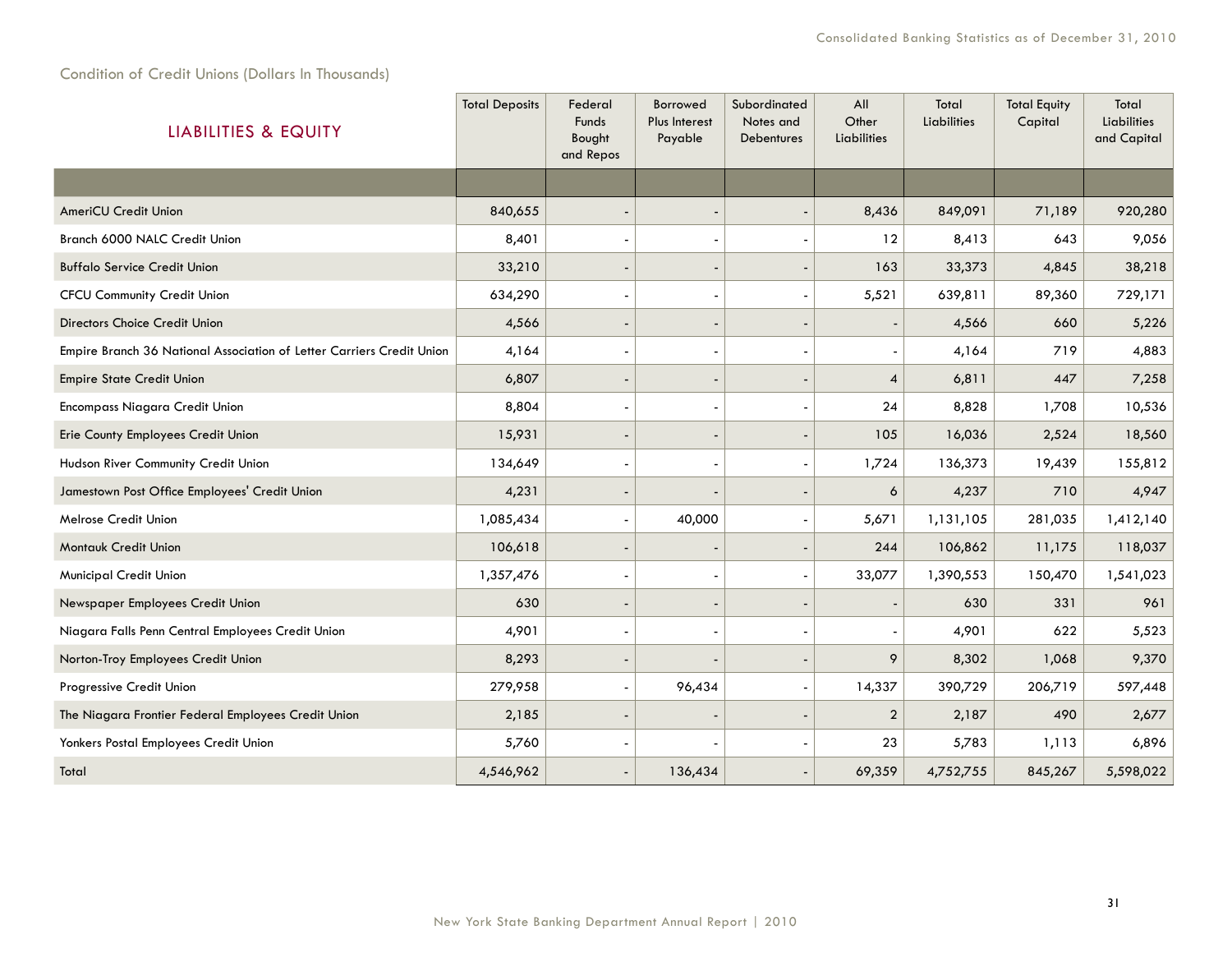#### Condition of Safe Deposit Companies (Dollars In Thousands)

| <b>ASSETS</b>              | Cash and Due<br>from Banks | Total<br>Securities | <b>Federal Funds</b><br>Sold and<br>Repos | Loans and<br>Leases Net | Customers'<br>Liability on<br>Acceptances | Premises,<br>Vault and<br>Equipment | Investment in<br>Unconsolidated<br>Subsidiaries | Other<br>Assets | Total<br>Assets |
|----------------------------|----------------------------|---------------------|-------------------------------------------|-------------------------|-------------------------------------------|-------------------------------------|-------------------------------------------------|-----------------|-----------------|
| Akron Safe Deposit Company | 32                         | 322                 |                                           |                         |                                           | 66                                  |                                                 |                 | 420             |
|                            |                            |                     |                                           |                         |                                           |                                     |                                                 |                 |                 |
| Total <sup>1</sup>         | 32                         | 322                 | $\blacksquare$                            |                         |                                           | 66                                  | -                                               |                 | 420             |

| <b>LIABILITIES &amp; EQUITY</b>   | Key & Box<br>Deposits | Unearned<br>Deferred<br>Income | Other<br>Borrowed<br>Money | Acceptances<br>Outstanding | Subordinated<br>Notes and<br><b>Debentures</b> | All<br>Other<br>Liabilities | Total<br>Liabilities | Total<br>Equity<br>Capital | Total<br>Liabilities<br>and Capital |
|-----------------------------------|-----------------------|--------------------------------|----------------------------|----------------------------|------------------------------------------------|-----------------------------|----------------------|----------------------------|-------------------------------------|
| <b>Akron Safe Deposit Company</b> |                       |                                |                            |                            |                                                |                             | -                    | 420                        | 420                                 |
|                                   |                       |                                |                            |                            |                                                |                             |                      |                            |                                     |
| Total (1)                         | $\blacksquare$        | $\sim$                         | $\sim$                     |                            |                                                |                             |                      | 420                        | 420                                 |

1Excludes Zurich Depository Corporation which is in the process of voluntary liquidation.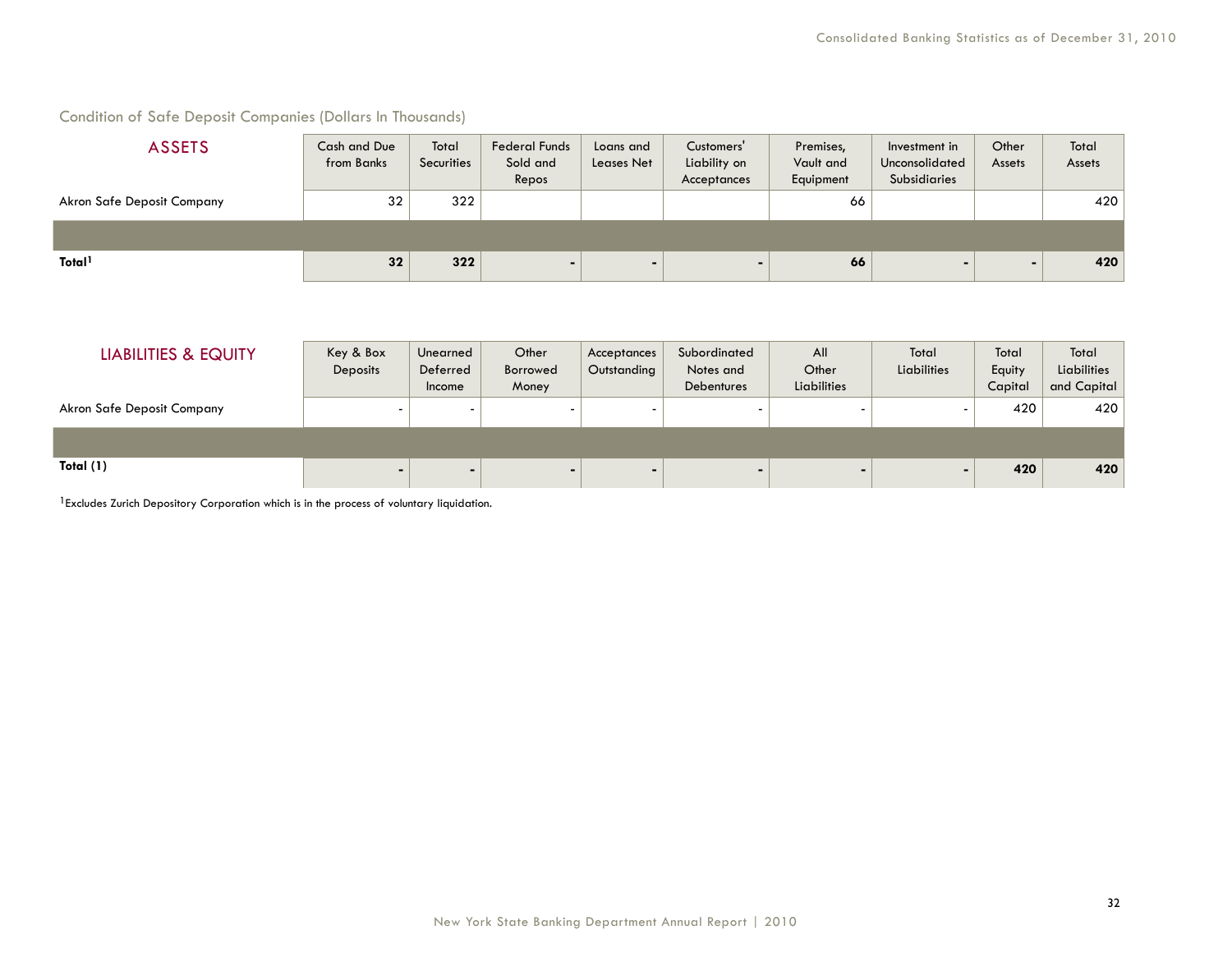Condition of Investment Companies (Dollars In Thousands)

| <b>ASSETS</b>                                         | Cash and Due<br>from Banks | Total<br><b>Securities</b> | <b>Federal Funds</b><br>Sold and<br>Repos | Loans and<br>Leases Net | Customers'<br>Liability on<br>Acceptances | Premises and<br>Equipment | Investment in<br>Unconsolidated<br><b>Subsidiaries</b> | Other<br>Assets | Total<br>Assets |
|-------------------------------------------------------|----------------------------|----------------------------|-------------------------------------------|-------------------------|-------------------------------------------|---------------------------|--------------------------------------------------------|-----------------|-----------------|
| American Express Banking Corp.                        | 97,155                     | 54,931                     |                                           | 223,375                 |                                           | 10,594                    |                                                        | 48,843          | 434,898         |
| AIG Finance Holdings, Inc.                            | 344                        |                            |                                           |                         |                                           |                           |                                                        | 30,199          | 30,543          |
| Community Building Fund, LLC                          | 1,624                      |                            |                                           | 1,400                   |                                           |                           |                                                        | 51              | 3,075           |
| <b>Fiduciary Investment Corporation</b>               | 94,884                     | 843                        |                                           |                         |                                           |                           |                                                        | 13,024          | 108,751         |
| French American Banking Corporation                   | 51,111                     |                            |                                           |                         |                                           | 452                       | 110,941                                                | 203             | 162,707         |
| <b>GE Capital International Financing Corporation</b> | 4,966,224                  | 1,755,068                  | 39,214                                    | 42,622,621              |                                           | 291,708                   | 3,233,707                                              | 9,668,721       | 62,577,263      |
| Skandinaviska Enskilda Banken Corporation             | 4,879                      |                            |                                           |                         |                                           |                           |                                                        | 1,046           | 5,925           |
| <b>Sterling Banking Corporation</b>                   |                            |                            |                                           |                         |                                           |                           |                                                        | 1,329           | 1,329           |
| Western Union Financial Holdings, L.L.C.              | 78,371                     | 15,798                     |                                           | 386                     |                                           | 4,188                     |                                                        | 5,783           | 104,526         |
|                                                       |                            |                            |                                           |                         |                                           |                           |                                                        |                 |                 |
| Total                                                 | 5,294,592                  | 1,826,640                  | 39,214                                    | 42,847,782              |                                           | 306,942                   | 3,344,648                                              | 9,769,199       | 63,429,017      |

| LIABILITIES & EQUITY                                  | <b>Total Deposits</b> | <b>Federal Funds</b><br>Bought and<br>Repos | Other<br>Borrowed<br>Money | Due To<br><b>Affiliates</b> | Subordinated<br>Notes and<br><b>Debentures</b> | All Other<br>Liabilities | Total<br>Liabilities | <b>Total Equity</b><br>Capital | <b>Total Liabilities</b><br>and Capital |
|-------------------------------------------------------|-----------------------|---------------------------------------------|----------------------------|-----------------------------|------------------------------------------------|--------------------------|----------------------|--------------------------------|-----------------------------------------|
|                                                       |                       |                                             |                            |                             |                                                |                          |                      |                                |                                         |
| American Express Banking Corp                         | 139,149               |                                             | 8,643                      |                             |                                                | 128,222                  | 276,014              | 158,884                        | 434,898                                 |
| AIG Finance Holdings, Inc.                            |                       |                                             |                            |                             |                                                | 1,768                    | 1,768                | 28,775                         | 30,543                                  |
| Community Building Fund, LLC                          |                       |                                             |                            |                             |                                                | 23                       | 23                   | 3,052                          | 3,075                                   |
| <b>Fiduciary Investment Corporation</b>               |                       |                                             | 135                        |                             |                                                | 12,359                   | 12,494               | 96,257                         | 108,751                                 |
| French American Banking Corporation                   |                       |                                             |                            |                             |                                                | 43,863                   | 43,863               | 118,844                        | 162,707                                 |
| <b>GE Capital International Financing Corporation</b> | 15,673,413            | 384,900                                     | 21,557,483                 |                             | 629,972                                        | 2,529,757                | 40,775,525           | 21,801,738                     | 62,577,263                              |
| Skandinaviska Enskilda Banken Corporation             |                       |                                             |                            |                             |                                                | 1,950                    | 1,950                | 3,975                          | 5,925                                   |
| <b>Sterling Banking Corporation</b>                   |                       |                                             |                            |                             |                                                | 9                        | 9                    | 1,320                          | 1,329                                   |
| Western Union Financial Holdings, L.L.C.              | 16,575                |                                             |                            |                             |                                                | 19,918                   | 36,493               | 68,033                         | 104,526                                 |
|                                                       |                       |                                             |                            |                             |                                                |                          |                      |                                |                                         |
| Total                                                 | 15,829,137            | 384,900                                     | 21,566,261                 |                             | 629,972                                        | 2,737,869                | 41,148,139           | 22,280,878                     | 63,429,017                              |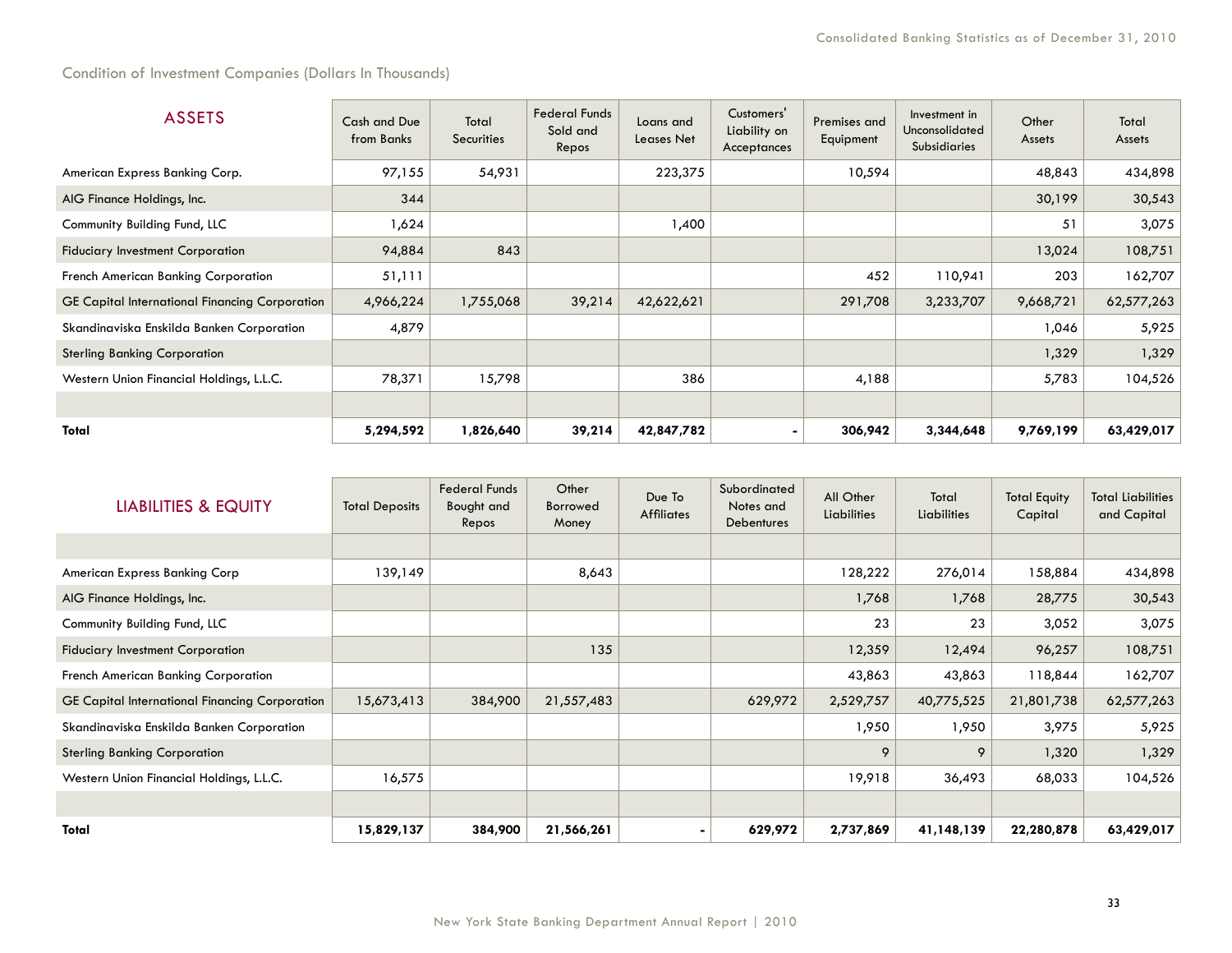Condition of Licensed Lenders (Dollars In Thousands)

| <b>ASSETS</b>                                                        | Loans and<br><b>Leases Net</b> | Cash and Due<br><b>From Banks</b> | Furniture,<br><b>Fixtures</b> and<br>Equipment | Other Assets | Assets<br>Applicable to<br><b>NY Business</b> | <b>Assets Not</b><br>Applicable to NY<br><b>Business</b> | <b>Total Assets</b> |
|----------------------------------------------------------------------|--------------------------------|-----------------------------------|------------------------------------------------|--------------|-----------------------------------------------|----------------------------------------------------------|---------------------|
|                                                                      |                                |                                   |                                                |              |                                               |                                                          |                     |
| American General Financial Services, Inc.                            | 43,461,495                     | 1,855,050                         | 238,479                                        | 732,774      | 46,287,798                                    |                                                          | 46,287,798          |
| AmeriCredit Consumer Loan Company, Inc.                              | 1,905,135                      | 44,534                            | 21,533                                         | 302,264      | 2,273,466                                     | 229,095,669                                              | 231,369,135         |
| AmeriCredit Financial Services, Inc.                                 | 583                            | 14                                | $\overline{7}$                                 | 94           | 698                                           | 180,143                                                  | 180,841             |
| Beneficial New York Inc.                                             | 82,412,089                     | 50,050                            |                                                | 45,283       | 82,507,422                                    | 6,350                                                    | 82,513,772          |
| Capital Financial Services, Inc.                                     | 3,423,465                      | 50,000                            |                                                | 2,380,433    | 5,853,898                                     | 21,621,888                                               | 27,475,786          |
| CitiFinancial, Inc.                                                  | 97,846,056                     |                                   | 209,606                                        | 23,600,895   | 121,656,557                                   |                                                          | 121,656,557         |
| <b>CNH Capital America LLC Maserati Financial Services</b>           | 177, 125, 134                  |                                   |                                                |              | 177, 125, 134                                 | 10,961,908,504                                           | 11,139,033,638      |
| Domain Car Finance, Inc. CarFinance.com                              |                                |                                   |                                                |              |                                               | 788,107                                                  | 788,107             |
| FirstAgain LLC                                                       | 3,235,911                      |                                   |                                                | 34,344       | 3,270,255                                     | 58,249,469                                               | 61,519,724          |
| GE Capital Commercial Inc.                                           | 450,817,561                    |                                   |                                                | 5,162,011    | 455,979,572                                   | 10,480,113,986                                           | 10,936,093,558      |
| <b>Household Finance Corporation III</b>                             | 189,599,481                    | 100,000                           |                                                | 4,677,734    | 194, 377, 215                                 | 6,060,851,367                                            | 6,255,228,582       |
| JCB International Credit Card Co., Ltd.                              | 594,914                        | 2,175,594                         | 65,740                                         | 3,995,756    | 6,832,004                                     | 29,077,265                                               | 35,909,269          |
| Mercedes-Benz Financial Services USA LLC                             |                                |                                   |                                                |              |                                               | 26,080,410,749                                           | 26,080,410,749      |
| New City Funding Corporation                                         | 10,728,144                     | 1,135,749                         | 331,971                                        | 36,948       | 12,232,812                                    | 730,000                                                  | 12,962,812          |
| Omni Financial of New York, Inc.                                     | $\mathbf 0$                    | 144,045                           | 7,189                                          | 7,375        | 158,609                                       |                                                          | 158,609             |
| Retail Charge Financial Services Corp.                               | 264,562                        | 50,600                            |                                                | 438,218      | 753,380                                       |                                                          | 753,380             |
| Santander Consumer USA Inc. Santander Auto Finance, dba<br>RoadLoans | 303,249,000                    | 52,166,000                        | 5,000                                          | 86,109,000   | 441,529,000                                   | 16,331,492,000                                           | 16,773,021,000      |
| <b>Stones Funding LLC</b>                                            | 802,083                        | 173,008                           |                                                | 8,950        | 984,041                                       |                                                          | 984,041             |
| Sunrise Capital Management, Inc.                                     | 94,144                         | 562,127                           | 1,478                                          | 692,753      | 1,350,502                                     |                                                          | 1,350,502           |
| TMG Financial Services, Inc.                                         | 2,525,452                      |                                   |                                                |              | 2,525,452                                     | 126,006,961                                              | 128,532,413         |
| Total                                                                | 1,368,085,209                  | 58,506,771                        | 881,003                                        | 128,224,832  | 1,555,697,815                                 | 70,380,532,458                                           | 71,936,230,273      |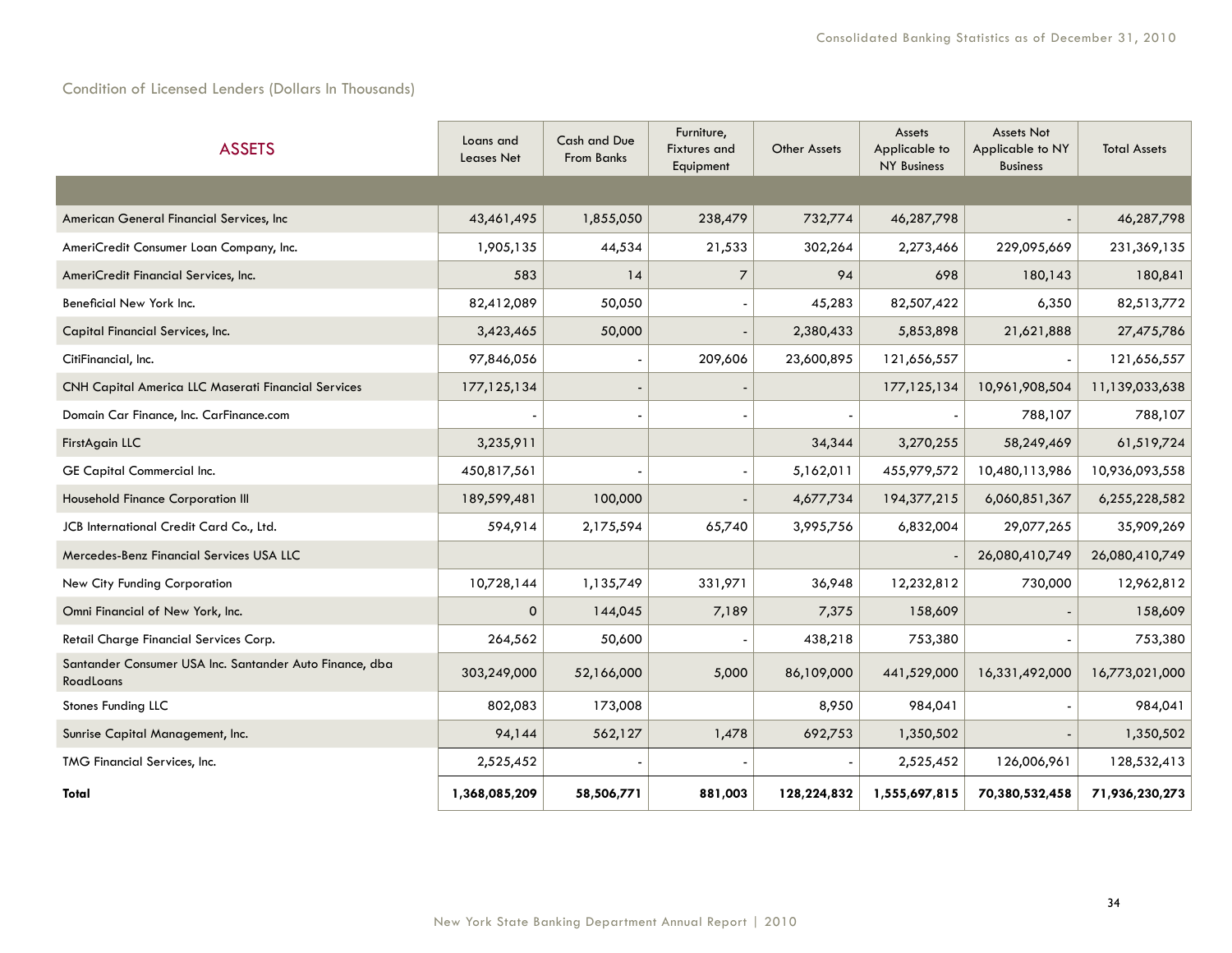## Condition of Licensed Lenders (Dollars In Thousands)

| <b>LIABILITIES &amp; EQUITY</b>                                            | Other Borrowed<br>Money | All Other<br><b>Liabilities</b> | <b>Total Liabilities</b> | <b>Valuation Reserves</b> | <b>Capital Stock</b><br>Surplus | <b>Total Liabilities &amp;</b><br>Capital |
|----------------------------------------------------------------------------|-------------------------|---------------------------------|--------------------------|---------------------------|---------------------------------|-------------------------------------------|
|                                                                            |                         |                                 |                          |                           |                                 |                                           |
| American General Financial Services, Inc.                                  | 36,789,505              | 3,102,735                       | 39,892,240               |                           | 6,395,558                       | 46,287,798                                |
| AmeriCredit Consumer Loan Company, Inc.                                    | 145,836,014             | 27,966,802                      | 173,802,816              |                           | 57,566,319                      | 231, 369, 135                             |
| AmeriCredit Financial Services, Inc.                                       | 114,022                 | 21,866                          | 135,888                  |                           | 44,953                          | 180,841                                   |
| Beneficial New York Inc.                                                   |                         | 21,865,463                      | 21,865,463               |                           | 60,648,309                      | 82,513,772                                |
| Capital Financial Services, Inc.                                           |                         |                                 |                          |                           | 27,475,786                      | 27,475,786                                |
| CitiFinancial, Inc.                                                        | 109,788,506             | 363,131                         | 110,151,637              |                           | 11,504,920                      | 121,656,557                               |
| CNH Capital America LLC Maserati Financial Services                        | 9,663,291,068           | 410,785,133                     | 10,074,076,201           |                           | 1,064,957,437                   | 11,139,033,638                            |
| Domain Car Finance, Inc. CarFinance.com                                    |                         | 22,533                          | 22,533                   |                           | 765,574                         | 788,107                                   |
| FirstAgain LLC                                                             | 60,873,670              | 330,735                         | 61,204,405               |                           | 315,319                         | 61,519,724                                |
| GE Capital Commercial Inc.                                                 |                         | 293,169,292                     | 293,169,292              |                           | 10,642,924,266                  | 10,936,093,558                            |
| Household Finance Corporation III                                          |                         | 5,868,938,215                   | 5,868,938,215            |                           | 386,290,367                     | 6,255,228,582                             |
| JCB International Credit Card Co., Ltd.                                    | 11,190,315              | 13,970,338                      | 25,160,653               |                           | 10,748,616                      | 35,909,269                                |
| Mercedes-Benz Financial Services USA LLC                                   | 19,546,964,368          | 5,793,079,716                   | 25,340,044,084           |                           | 740,366,665                     | 26,080,410,749                            |
| New City Funding Corporation                                               | 7,476,000               | 1,520,899                       | 8,996,899                |                           | 3,965,913                       | 12,962,812                                |
| Omni Financial of New York, Inc.                                           | 57,214                  | 1,280                           | 58,494                   |                           | 100,115                         | 158,609                                   |
| Retail Charge Financial Services Corp.                                     |                         | 3,462                           | 3,462                    |                           | 749,918                         | 753,380                                   |
| Santander Consumer USA Inc. Santander Auto Finance dba<br><b>Roadloans</b> | 15,066,099,000          | 939,305,000                     | 16,005,404,000           |                           | 767,617,000                     | 16,773,021,000                            |
| Stones Funding LLC                                                         | 514,697                 |                                 | 514,697                  |                           | 469,344                         | 984,041                                   |
| Sunrise Capital Management, Inc.                                           | 1,191,415               |                                 | 1,191,415                |                           | 159,087                         | 1,350,502                                 |
| TMG Financial Services, Inc.                                               | 120,790,000             | 2,482,765                       | 123,272,765              |                           | 5,259,648                       | 128,532,413                               |
| Total                                                                      | 44,770,975,794          | 13,376,929,365                  | 58,147,905,159           |                           | 13,788,325,114                  | 71,936,230,273                            |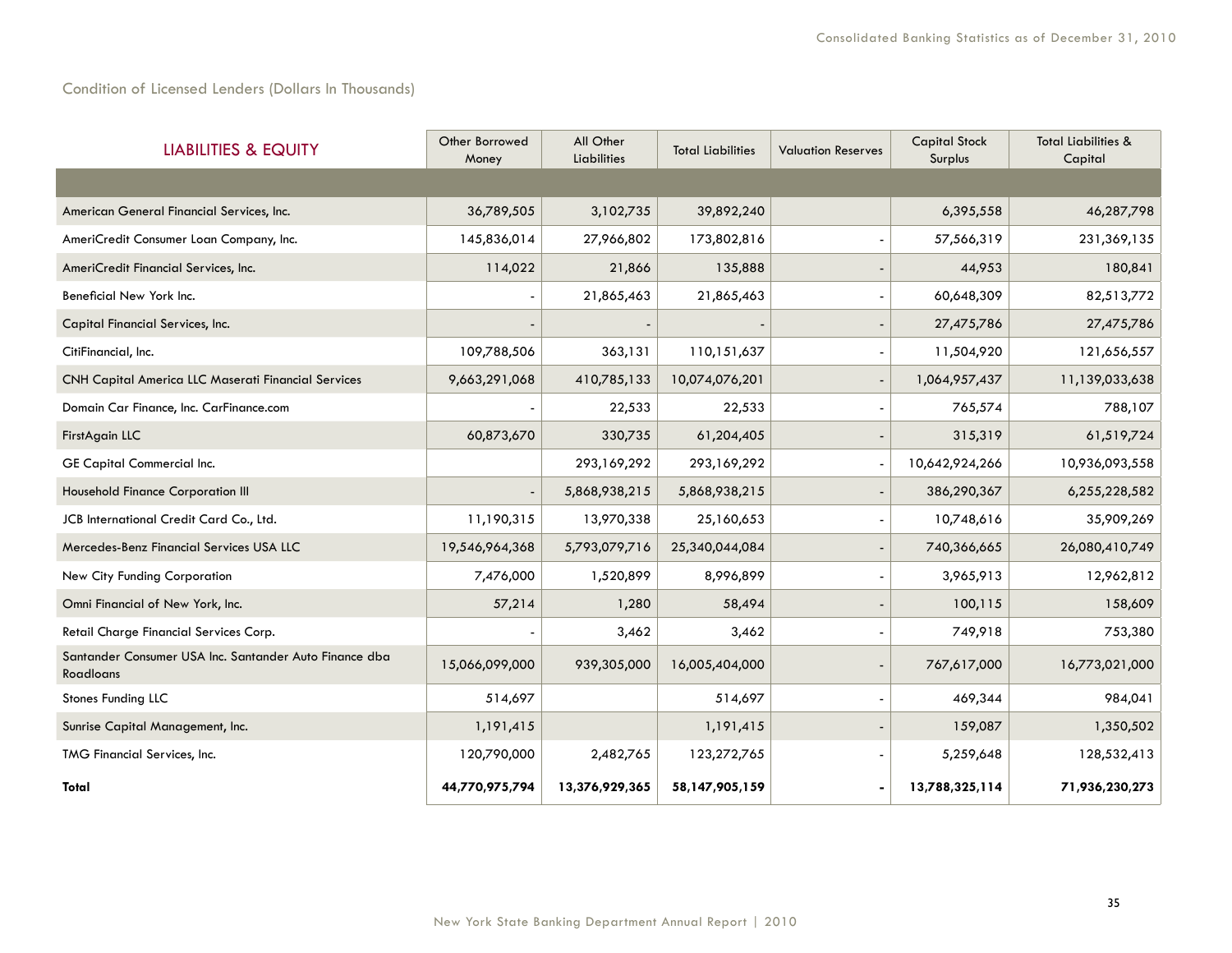## Voluntary and Involuntary Liquidations\* Commenced and/or Concluded (Dollars In Thousands)

| Name of Institution                                                      | Location           | Date of<br>Last Report | Total<br>Resources | Due<br>Depositors or<br>Shareholders | Capital         | Due Head<br>Office &<br><b>Affiliates</b> | Other<br>Liabilities | Commenced    | Concluded    | Voluntary | Involuntary |
|--------------------------------------------------------------------------|--------------------|------------------------|--------------------|--------------------------------------|-----------------|-------------------------------------------|----------------------|--------------|--------------|-----------|-------------|
| Commercial Banks, Trust Companies and<br>Limited Purpose Trust Companies |                    |                        |                    |                                      |                 |                                           |                      |              |              |           |             |
| LibertyPointe Bank                                                       | New York, NY       |                        | 216,500            | 209,477                              | 4,766           | $\mathsf{O}\xspace$                       | 2,257                | $\checkmark$ | $\checkmark$ |           |             |
|                                                                          |                    |                        |                    |                                      |                 |                                           |                      |              |              |           |             |
| The Park Avenue Bank                                                     | New York, NY       |                        | 520,146            | 494,505                              | (2,888)         | $\mathsf{O}\xspace$                       | 28,529               | $\checkmark$ | $\checkmark$ |           |             |
|                                                                          |                    |                        |                    |                                      |                 |                                           |                      |              |              |           |             |
| <b>USA Bank</b>                                                          | Port Chester, NY   | 3/31/2010              | 193,299            | 189,887                              | 2,550           | $\mathsf{O}\xspace$                       | 862                  | $\checkmark$ | $\checkmark$ |           |             |
|                                                                          |                    |                        |                    |                                      |                 |                                           |                      |              |              |           |             |
| <b>Credit Unions</b>                                                     |                    |                        |                    |                                      |                 |                                           |                      |              |              |           |             |
| Middle Village Credit Union                                              | Middle Village, NY | 6/30/2009              | 46,173             |                                      | $18,423$ 27,215 | $\mathsf{O}\xspace$                       | 535                  | $\checkmark$ |              |           |             |
| <b>Safe Deposit Companies</b>                                            |                    |                        |                    |                                      |                 |                                           |                      |              |              |           |             |
| None                                                                     |                    |                        |                    |                                      |                 |                                           |                      |              |              |           |             |
| Investment Companies (Article XII)                                       |                    |                        |                    |                                      |                 |                                           |                      |              |              |           |             |
| None                                                                     |                    |                        |                    |                                      |                 |                                           |                      |              |              |           |             |
| Licensed Lenders                                                         |                    |                        |                    |                                      |                 |                                           |                      |              |              |           |             |
| None                                                                     |                    |                        |                    |                                      |                 |                                           |                      |              |              |           |             |
| Foreign Branches                                                         |                    |                        |                    |                                      |                 |                                           |                      |              |              |           |             |
| None                                                                     |                    |                        |                    |                                      |                 |                                           |                      |              |              |           |             |
| Foreign Agencies                                                         |                    |                        |                    |                                      |                 |                                           |                      |              |              |           |             |
| None                                                                     |                    |                        |                    |                                      |                 |                                           |                      |              |              |           |             |
| <b>Holding Companies</b>                                                 |                    |                        |                    |                                      |                 |                                           |                      |              |              |           |             |
| None                                                                     |                    |                        |                    |                                      |                 |                                           |                      |              |              |           |             |

Unclaimed Deposits or Dividends from Liquidations Deposited with Superintendent\*

| Name of Institution         | Date Funds Paid | Unclaimed Deposits or Dividends | Paid to Claimant In 2009 | <b>Total Paid to Claimant</b> | <b>Balance of Unclaimed</b><br><b>Funds Held</b> |
|-----------------------------|-----------------|---------------------------------|--------------------------|-------------------------------|--------------------------------------------------|
| Golden City Commercial Bank | 2/28/2007       | 204,263                         |                          | 10.950                        | 193,313                                          |
| Middle Village Credit Union | 7/20/2010       | 43,055                          | 24,547                   | 24,547                        | 18,508                                           |
|                             |                 |                                 |                          |                               |                                                  |
| Total                       |                 | 247,317                         | 24,547                   | 35,497                        | 211,820                                          |

\*Unclaimed Funds on deposit with the Superintendent of Banks are held by the Office of the State Comptroller.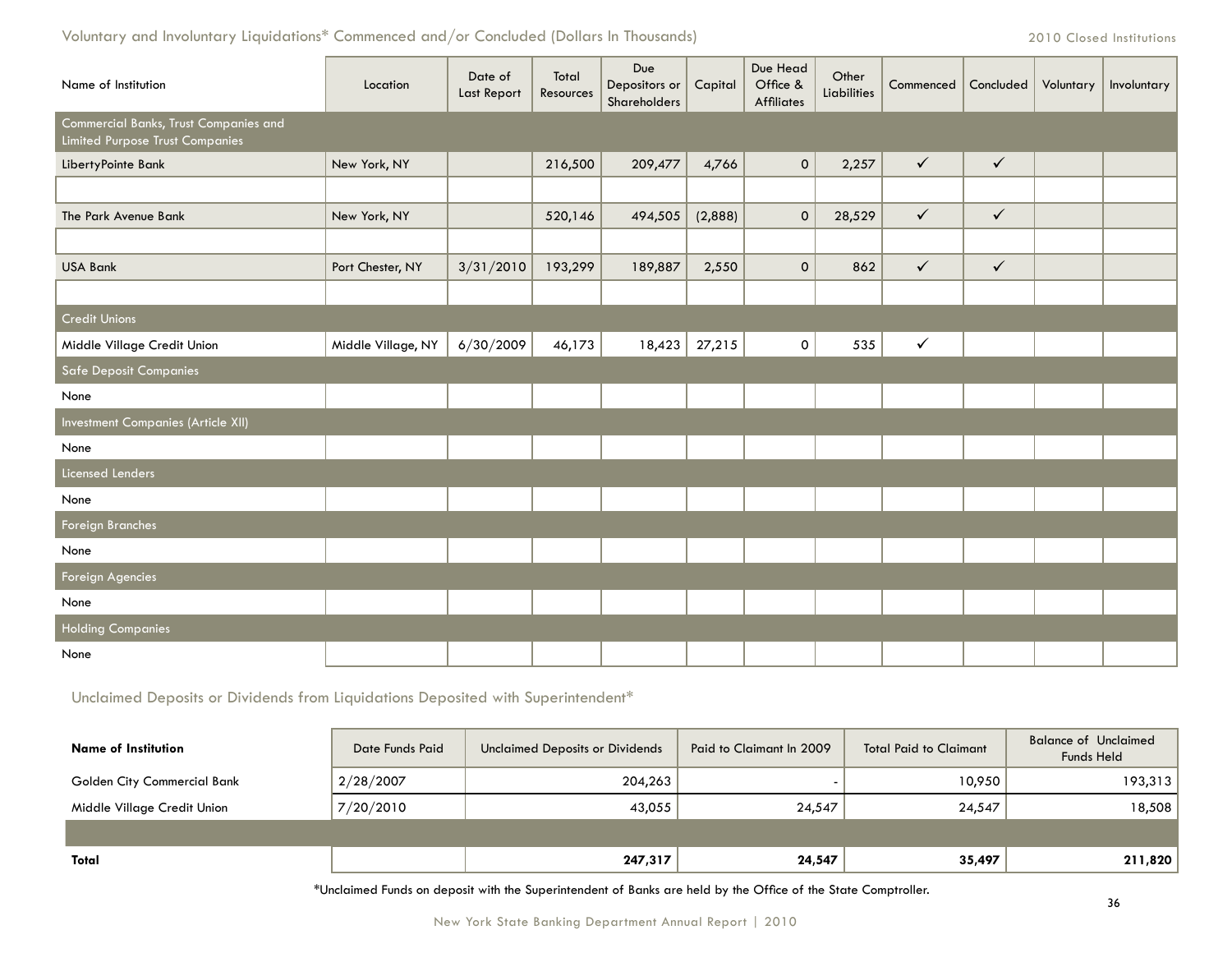## Mergers and Acquisitions

| <b>Name</b>                                                  | <b>Locations</b>              | <b>Name After Change</b> | <b>Effective Date</b> |
|--------------------------------------------------------------|-------------------------------|--------------------------|-----------------------|
| <b>Commercial Banks</b>                                      |                               |                          |                       |
| People's United Bank                                         | Bridgeport, CT                | People's United Bank     | Nov 30, 2010          |
| <b>Bank of Smithtown</b>                                     | Smithtown, NY                 |                          |                       |
| Citizens & Northern Bank<br>First State Bank, Canisteo, N.Y. | Wellsboro, PA<br>Canisteo, NY | Citizens & Northern Bank | Sep 1, 2010           |
| <b>Trust Companies</b>                                       |                               |                          |                       |
| <b>Bank of Millbrook</b>                                     | Millbrook, NY                 | <b>Bank of Millbrook</b> | Oct 1, 2010           |
| <b>Stissing National Bank of Pine Plains</b>                 | Pine Plains, NY               |                          |                       |
|                                                              |                               |                          |                       |
| <b>Savings Banks</b>                                         |                               |                          |                       |
| First Niagara Bank                                           | Lockport, NY                  | First Niagara Bank, NA   | Apr 9, 2010           |
| First Niagara Commercial Bank                                | Lockport, NY                  |                          |                       |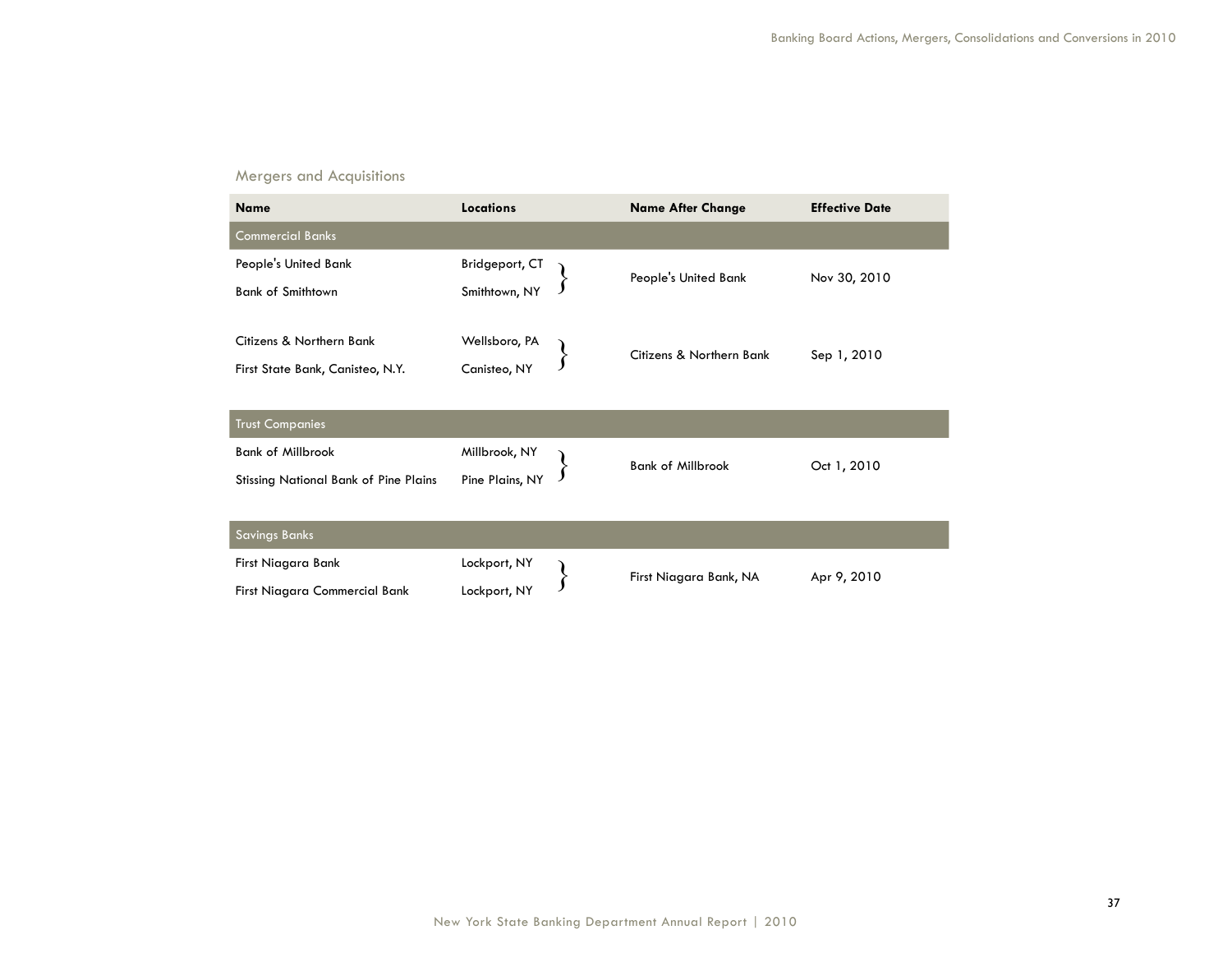## Actions Other Than Mergers and Acquisitions

| <b>Name</b>                                           | <b>Action</b>                                                                                                                                         | <b>Effective Date</b> |
|-------------------------------------------------------|-------------------------------------------------------------------------------------------------------------------------------------------------------|-----------------------|
| New Banking Organizations Chartered                   |                                                                                                                                                       |                       |
| None                                                  |                                                                                                                                                       |                       |
|                                                       |                                                                                                                                                       |                       |
| New Branches of Foreign Banking Organization Licensed |                                                                                                                                                       |                       |
| Land Bank of Taiwan Co. Ltd., Taipei, Taiwan          | New License                                                                                                                                           | May 6, 2010           |
|                                                       |                                                                                                                                                       |                       |
| Changes in Control of Banking Organizations           |                                                                                                                                                       |                       |
| Michael A. J. Smith                                   | Approval to acquire control of Alma Bank                                                                                                              | May 6, 2010           |
|                                                       |                                                                                                                                                       |                       |
| <b>Other Actions</b>                                  |                                                                                                                                                       |                       |
| Amendments to Banking Board Code of Conduct           |                                                                                                                                                       | June 3, 2010          |
| The Warehouse Trust Company LLC                       | Variation from the requirement of Banking Law Section 7001 (2)(a) that<br>at least one half of its Board of Managers be citizens of the United States | September 2, 2010     |

| Conversion of Federal to State Charter | Locations | Name After Change | <b>Effective Date</b> |
|----------------------------------------|-----------|-------------------|-----------------------|
| None                                   |           |                   |                       |

| Conversion from State to Federal Charter | Locations    | Name After Change | <b>Effective Date</b> |
|------------------------------------------|--------------|-------------------|-----------------------|
| Atlas Savings and Loan Association       | Brooklyn, NY | Atlas Bank        | Feb 17, 2010          |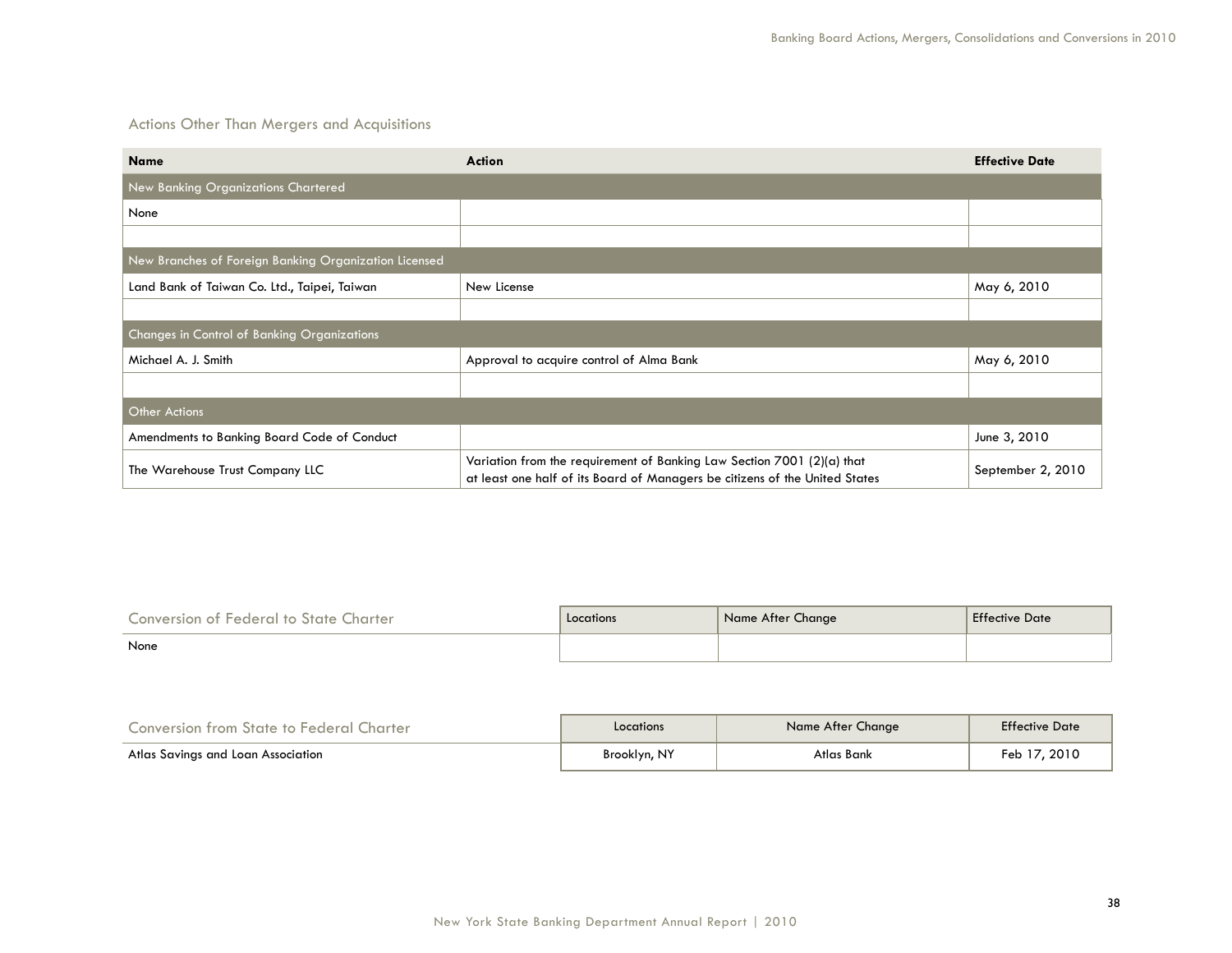## STATE TRANSMITTER OF MONEY INSURANCE FUND

The STMIF fund is paid into by money transmitters licensed by the state and is designed to insure New York instruments of uninsured money transmitters in the event that, due to insolvency, bankruptcy or other inability to pay, they default in making payment on those instruments.

The Commissioner of Taxation and Finance is custodian of the fund and makes all disbursements upon vouchers signed by the Superintendent or his designated deputy.

| <b>ASSETS</b>                                            |            |
|----------------------------------------------------------|------------|
| Cash in STMIF Account - January 1, 2010                  | 13,660,016 |
| Cash Received in STMIF From Assessments                  | 1,780,030  |
| Interest Received in STMIF                               | 27,411     |
| Cash Expenses in 2010                                    | (8, 590)   |
| <b>Total Assets</b>                                      | 15,458,867 |
| <b>NET ASSETS</b>                                        |            |
| Fund Balance - January 1, 2010                           | 13,660,016 |
| Excess of 2008 Income over Expenses                      | 1,798,851  |
| <b>Fund Balance - December 31, 2010</b>                  | 15,458,867 |
| <b>INCOME</b>                                            |            |
| Assessment Income - 2009 Assessment                      | 712,470    |
| Assessment Income - 2010 Assessment                      | 1,067,560  |
| Interest Income                                          | 27,411     |
| <b>Total Income</b>                                      | 1,807,441  |
| <b>EXPENSES</b>                                          |            |
| Storage                                                  | 4,865      |
| <b>Contractual Services</b>                              | 3,725      |
| <b>Excess of Income Over Expenses</b>                    | 1,798,851  |
| 2008 ASSESSMENT (billed 12/01/2009)                      |            |
| Balance to be collected as of 01/01/2010                 | 778,430    |
| Less: Uncollectible due to License Surrender             | (65,960)   |
| Net balance to be collected                              | 712,470    |
| 2009 Assessments collected in 2010                       | 712,470    |
| Net cash received in 2010 from 2009 assessment           | 712,470    |
| Outstanding balance to be collected as of 12/31/09       |            |
| 2009 ASSESSMENT (billed 12/01/2009)                      |            |
| Total 2010 assessment                                    | 1,387,843  |
| Amount collected as of 12/31/10                          | 1,067,560  |
| Outstanding balance to be collected as of 12/31/09       | 320,283    |
| Total outstanding balance to be collected as of 12/31/10 | 320,283    |
| TOTAL CASH RECEIVED IN 2010                              | 1,780,030  |
|                                                          |            |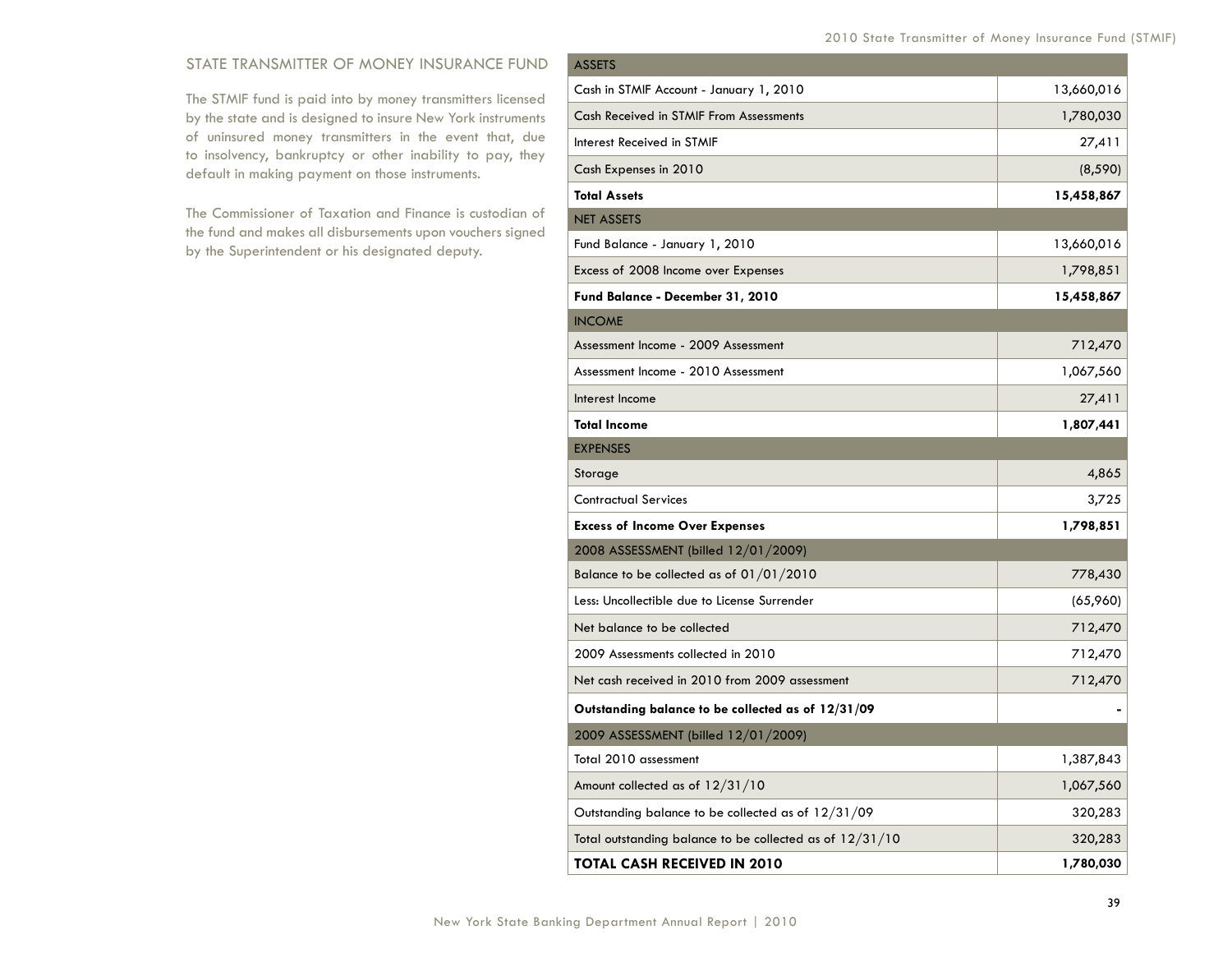## APPROPRIATIONS AND EXPENDITURES FOR FISCAL YEAR 2009 - 2010

Note: The cost of maintaining the Department is entirely paid by the institutions under its supervision. Industries supervised are levied an assessment by the Department to ensure that funds are available in the State Treasury to cover expenditures of the Department.

Settlement Account funds are derived through Settlement Enforcement agreements with certain entities supervised by the Department. These funds are available in the State Treasury to cover expenditures.

| BANKING DEPARTMENT ACCOUNT:                                                       | 2009 - 2010 |
|-----------------------------------------------------------------------------------|-------------|
| Appropriations available<br>(including funds for suballocation to other agencies) | 89,060,000  |
| EXPENDITURES FROM APPROPRIATION:                                                  |             |
| <b>Personal Service</b>                                                           | 47,410,790  |
| <b>Non-Personal Service</b>                                                       | 36,177,925  |
| <b>Total Banking Department Expenditures From Appropriation</b>                   | 83,588,715  |
| <b>Total Other Expenditures</b>                                                   | 683,682     |
| <b>Total Expenditures From Banking Department Account</b>                         | 84,272,397  |
| SEIZED ASSETS ACCOUNT:                                                            |             |
| Appropriations available                                                          | 150,000     |
| <b>Non-Personal Service</b>                                                       | 2,023       |
| <b>Total Expenditures From Banking Department Seized Assets Account</b>           | 2,023       |
| <b>HOLOCAUST CLAIMS PROCESSING OFFICE ACCOUNT:</b>                                |             |
| Appropriations available                                                          | 465,000     |
| Personal Service Expenditures                                                     | 331,164     |
| Non-Personal Service Expenditures                                                 | 120,602     |
| <b>Total Expenditures From Holocaust Claims Processing Office Account</b>         | 451,767     |
| BANKING DEPARTMENT SETTLEMENT ACCOUNT:                                            |             |
| Special Revenue Appropriations:                                                   |             |
| Appropriations available                                                          | 4,000,000   |
| Expenditures from appropriation:                                                  |             |
| Non-Personal Service                                                              | 714,541     |
| <b>Total Expenditures From Settlement Account</b>                                 | 714,541     |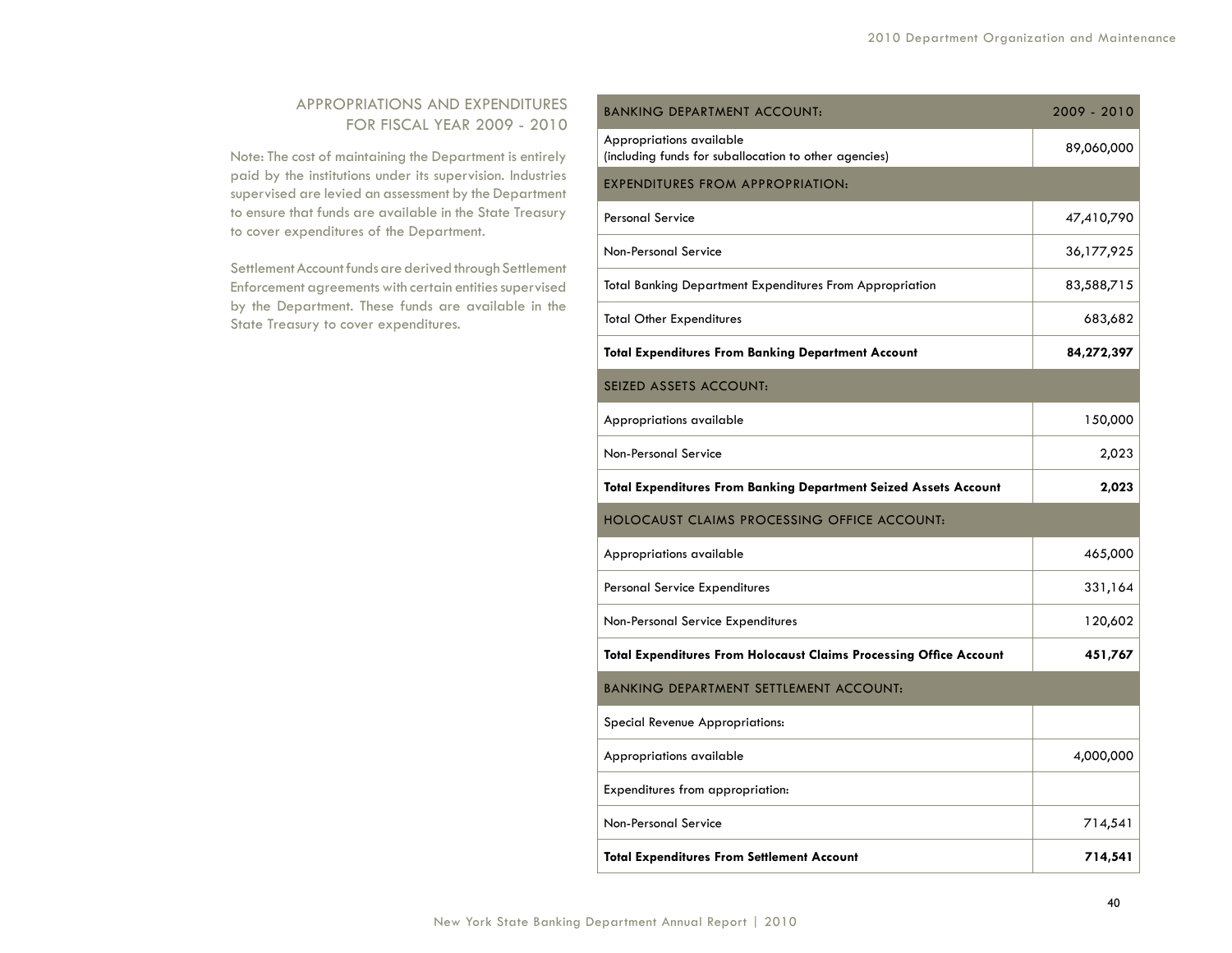#### **BANKING LAW AND RELATED LAW CHANGES**

**Chapter 67 (A.10238A) - Bank Tax Adopted effective April 28, 2010**

Chapter 67 extended, for an additional year, the franchise tax on banking corporations under the Tax Law and the NYC Administrative Code, which were added in 1985.

#### **Chapter 209 (S.6699) – Check Cashers Adopted effective July 15, 2010**

Chapter 209 extended the provisions of Chapter 591 of 2001 which provide that a bank which establishes a separate facility for the purposes of cashing checks is subject to the existing distance standards applicable to the licensing of check casher operations.

#### **Chapter 216 (S.7444) – Banking Law Modernization Adopted effective July 15, 2010**

Chapter 216 modernized certain provisions of the Banking Law by:

- Allowing various banking institutions to hold authorized but unissued shares. Previously, banking institutions had to obtain the approval of their shareholders to issue additional capital stock, even when additional capital is required by bank regulators. This is sometimes a time-consuming exercise. Similar restrictions do not apply to federally chartered banking corporations or to bank holding companies chartered under New York or Delaware law.
- Conforming the Banking Law to the Business Corporation Law with respect to preemptive rights. The Banking Law previously stated that unless otherwise provided in the organization certificate, shareholders in corporations chartered under the Banking Law have preemptive rights with respect to additional equity offerings by the corporation. In contrast, the Business Corporation Law provides that preemptive rights must be specified under an entity's articles of incorporation.

#### **Chapter 217 (S.7446) – Bank Holding Companies Adopted effective July 15, 2010**

Chapter 217 streamlined and updated Article III-A of the Banking Law, sometimes referred to as the New York Bank Holding Company Act, by eliminating the requirement that a company obtain prior approval of the Banking Board to own or control two or more banking institutions with principal offices in New York State and by making various other technical amendments. The concept of a two-bank holding company dates back several decades to when a federal bank holding company was defined as a company owning or controlling two banks, and exempting companies owning one bank from the definition. This policy changed in 1970 at the federal level when one-bank holding companies became subject to the approval requirements and restrictions of the Federal Bank Holding Company Act, which was originally enacted in 1956. No corresponding change was ever made to the New York Bank Holding Company Act.

## **Chapter 358 (A.10226) – Foreclosure Notice Provisions for Tenants**

#### **Adopted effective September 12, 2010**

Chapter 358 supplemented the notice requirements for tenants of buildings entering foreclosure to inform tenants of rent-controlled and rent-stabilized apartments that their rights are unaffected by the foreclosure proceeding. It also required that the foreclosing entity provide a name, address and phone number on the notice so affected parties who receive notice may contact the foreclosing entity.

#### **Chapter 490 (A.7907S) – Uniform Prudent Management of Institutional Funds Act Adopted effective September 17, 2010**

Chapter 490 enacted the New York State Uniform Prudent Management of Institutional Funds Act. It provided charitable endowments with additional oversight and flexibility by establishing important management and investment standards.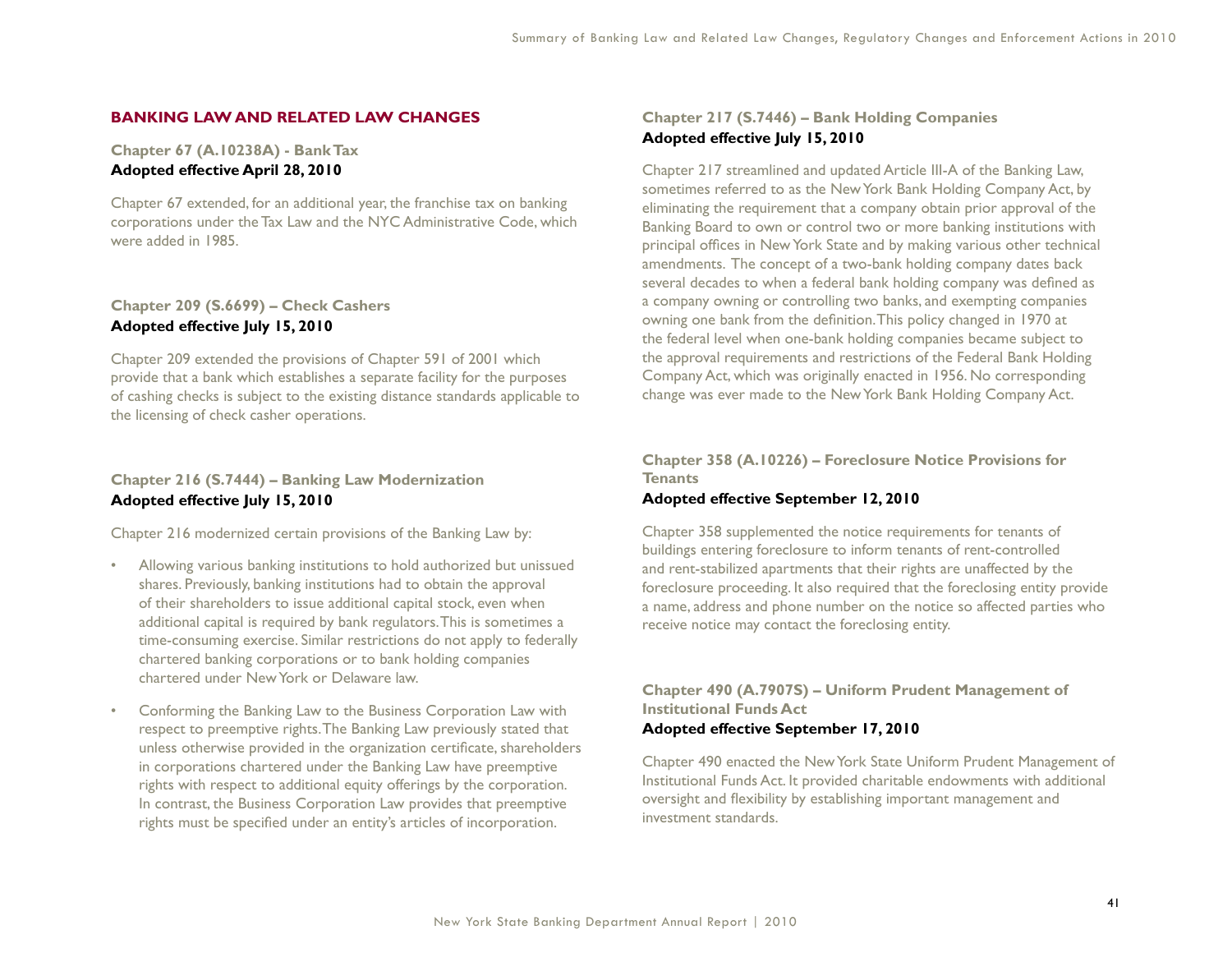#### **Chapter 529 (S.7830) – Credit Line Mortgages Adopted effective September 17, 2010**

Chapter 529 amended Section 281 of the Real Property Law to extend the timeframe for the operation of a credit line mortgage from twenty-five to thirty years.

#### **Chapter 550 (S.2614) – Access to Justice Adopted effective October 20, 2010**

Chapter 550 allowed borrowers in a foreclosure proceeding access to legal representation by providing that mortgage agreements which allow a prevailing lender to recover attorneys fees shall be read to allow prevailing borrowers to recover attorneys fees as well, thereby enabling borrowers with meritorious defenses to foreclosure to obtain the legal representation necessary to assert those defenses, similar to the reciprocal attorneys fees rights given tenants under the Real Property Law.

**Chapter 551 (S.4291C) – CRA Requirement Affecting Deposit of State Funds**

## **Adopted effective April 18, 2011**

Chapter 551 specified that a banking institution may not be designated by the Comptroller to accept the deposit of State monies or those of State institutions unless said institution has received, at minimum, a satisfactory rating under the Community Reinvestment Act of 1997. This restriction also applies to monies deposited by charitable and benevolent institutions supported in whole or in part by the State.

## **Chapter 553 (S.5896D) – Distressed Property Consultants Adopted effective December 12, 2010**

Chapter 553 provided that any advertisements, whether in print or electronic media, for the services of a distressed property consultant must include a statement that such services are available and can be provided free of charge from certified housing counselors. Such advertisements must also indicate that a listing of such counselors is available from the New York State Banking Department.

## **Chapter 556 (S.7296) – Consumer Payments Adopted effective April 18, 2011**

Chapter 556 prohibited any person, partnership, corporation, association or other business entity from charging a consumer an additional rate or fee or a differential in the rate or fee associated with payment on account when the consumer chooses to pay by United States mail or receive a paper billing statement.

## **Chapter 568 (S.7034) – Bankruptcy Exemptions Adopted effective April 21, 2011**

Chapter 568 increased the amount of exemptions in bankruptcy proceedings and money judgments. It also provided a choice between the state and federal exemptions and institutes a cost of living adjustment for these amounts.